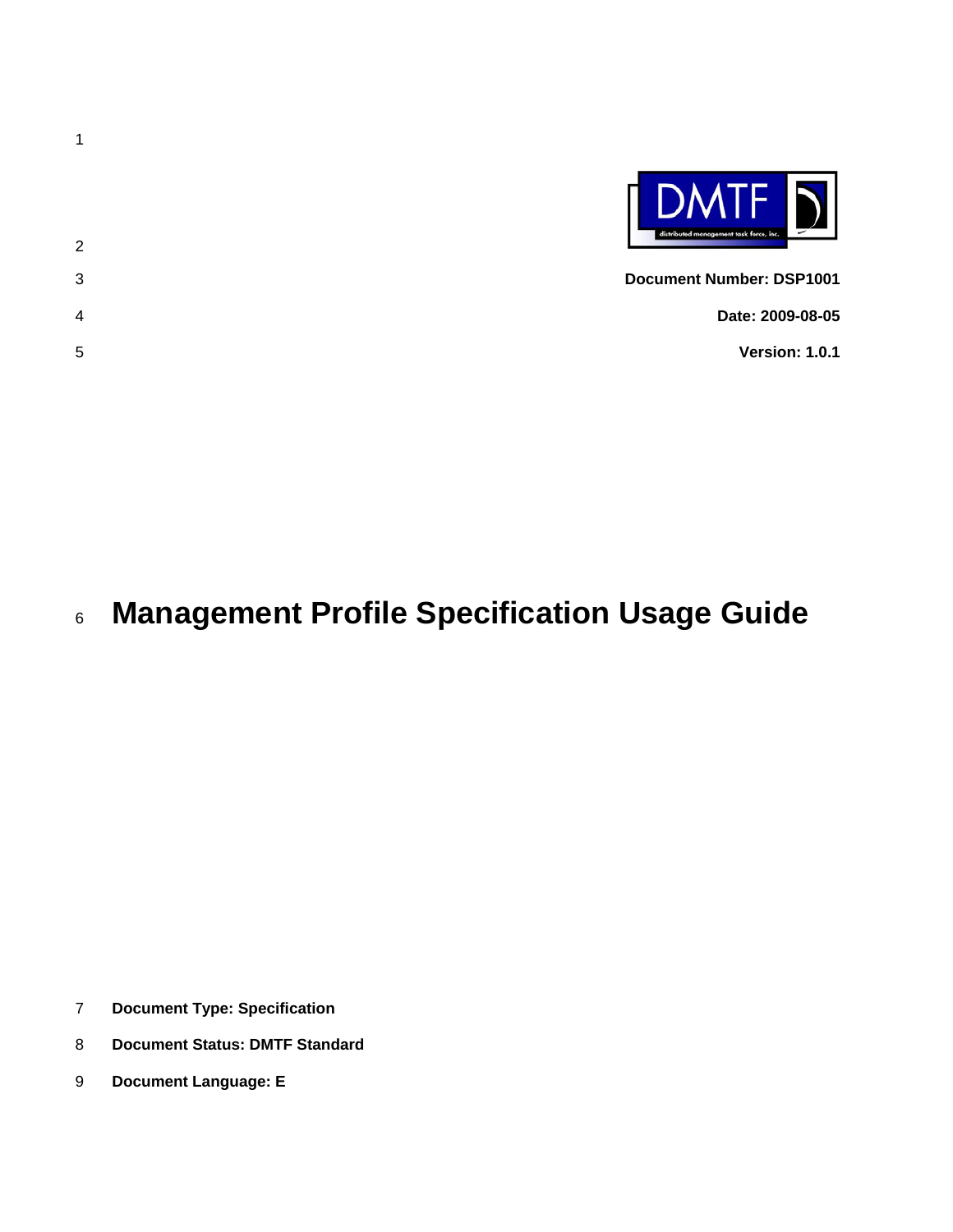#### 10 Copyright notice

11 Copyright © 2006, 2009 Distributed Management Task Force, Inc. (DMTF). All rights reserved.

12 DMTF is a not-for-profit association of industry members dedicated to promoting enterprise and systems 13 management and interoperability. Members and non-members may reproduce DMTF specifications and 14 documents, provided that correct attribution is given. As DMTF specifications may be revised from time to

15 time, the particular version and release date should always be noted.

16 Implementation of certain elements of this standard or proposed standard may be subject to third party

17 patent rights, including provisional patent rights (herein "patent rights"). DMTF makes no representations

18 to users of the standard as to the existence of such rights, and is not responsible to recognize, disclose,

19 or identify any or all such third party patent right, owners or claimants, nor for any incomplete or 120<br>20 inaccurate identification or disclosure of such rights, owners or claimants. DMTF shall have no li inaccurate identification or disclosure of such rights, owners or claimants. DMTF shall have no liability to

21 any party, in any manner or circumstance, under any legal theory whatsoever, for failure to recognize,<br>22 disclose, or identify any such third party patent rights, or for such party's reliance on the standard or disclose, or identify any such third party patent rights, or for such party's reliance on the standard or

23 incorporation thereof in its product, protocols or testing procedures. DMTF shall have no liability to any

24 party implementing such standard, whether such implementation is foreseeable or not, nor to any patent

25 owner or claimant, and shall have no liability or responsibility for costs or losses incurred if a standard is

26 withdrawn or modified after publication, and shall be indemnified and held harmless by any party

27 implementing the standard from any and all claims of infringement by a patent owner for such

28 implementations.

29 For information about patents held by third-parties which have notified the DMTF that, in their opinion,

30 such patent may relate to or impact implementations of DMTF standards, visit

31 <http://www.dmtf.org/about/policies/disclosures.php>.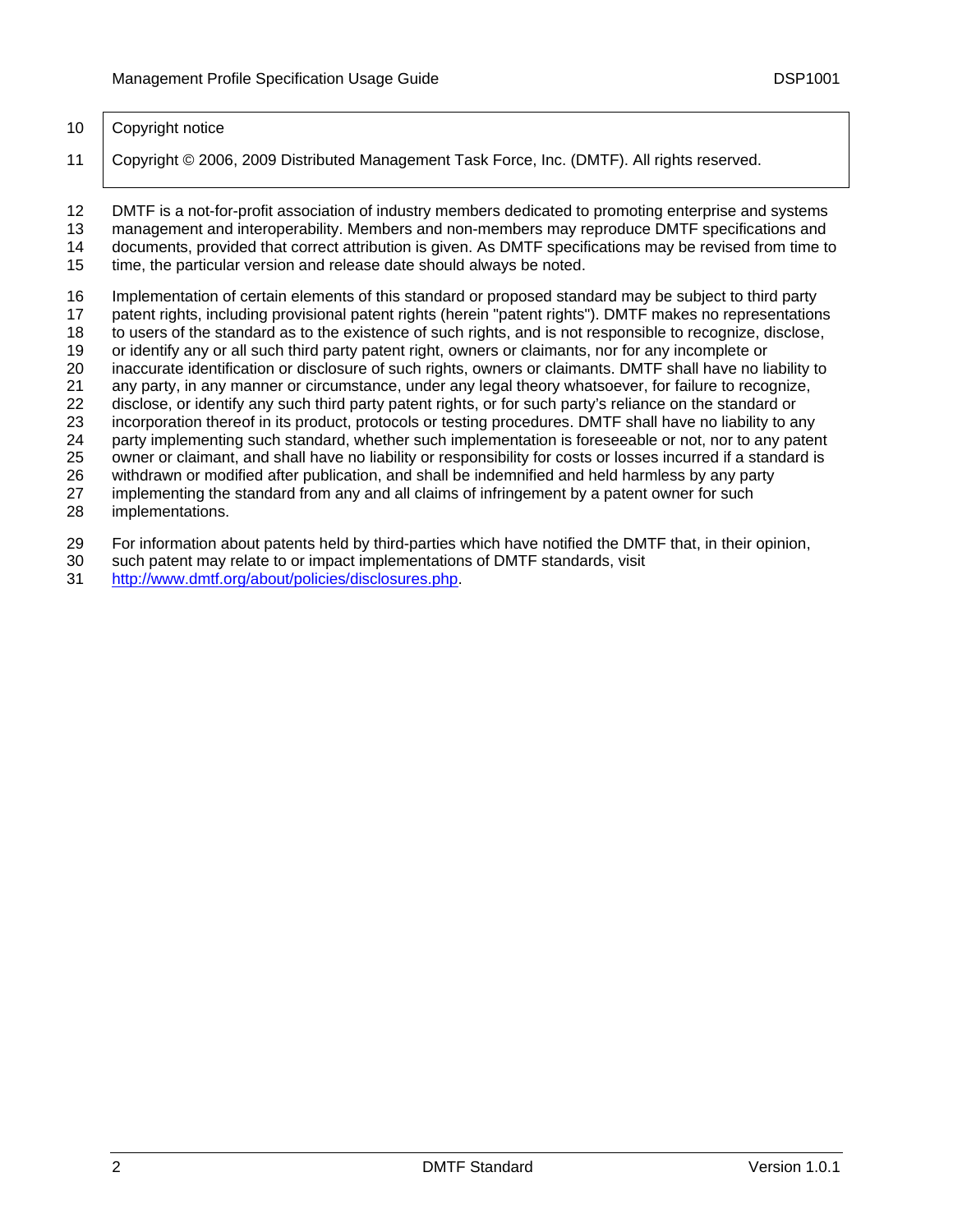32

# **CONTENTS**

| 33       |   |            |  |
|----------|---|------------|--|
| 34       | 1 |            |  |
| 35       |   | 11         |  |
| 36       |   | 1.2        |  |
| 37       | 2 |            |  |
| 38       | 3 |            |  |
| 39       | 4 |            |  |
| 40       | 5 |            |  |
| 41       |   | 5.1        |  |
| 42       |   | 5.2        |  |
| 43       |   | 5.3        |  |
| 44       |   | 5.4        |  |
| 45       |   | 5.5        |  |
| 46       |   | 5.6        |  |
| 47       |   | 5.7        |  |
| 48       |   | 5.8        |  |
| 49       | 6 |            |  |
| 50       |   | 6.1        |  |
| 51       |   | 6.2        |  |
| 52       |   | 6.3        |  |
| 53       |   | 6.4        |  |
| 54<br>55 |   | 6.5<br>6.6 |  |
|          |   |            |  |
| 56       |   |            |  |
| 57       |   |            |  |
| 58       |   |            |  |
| 59       |   |            |  |
| 60       |   |            |  |
| 61       |   |            |  |
| 62       |   |            |  |
| 63       |   |            |  |
| 64       |   |            |  |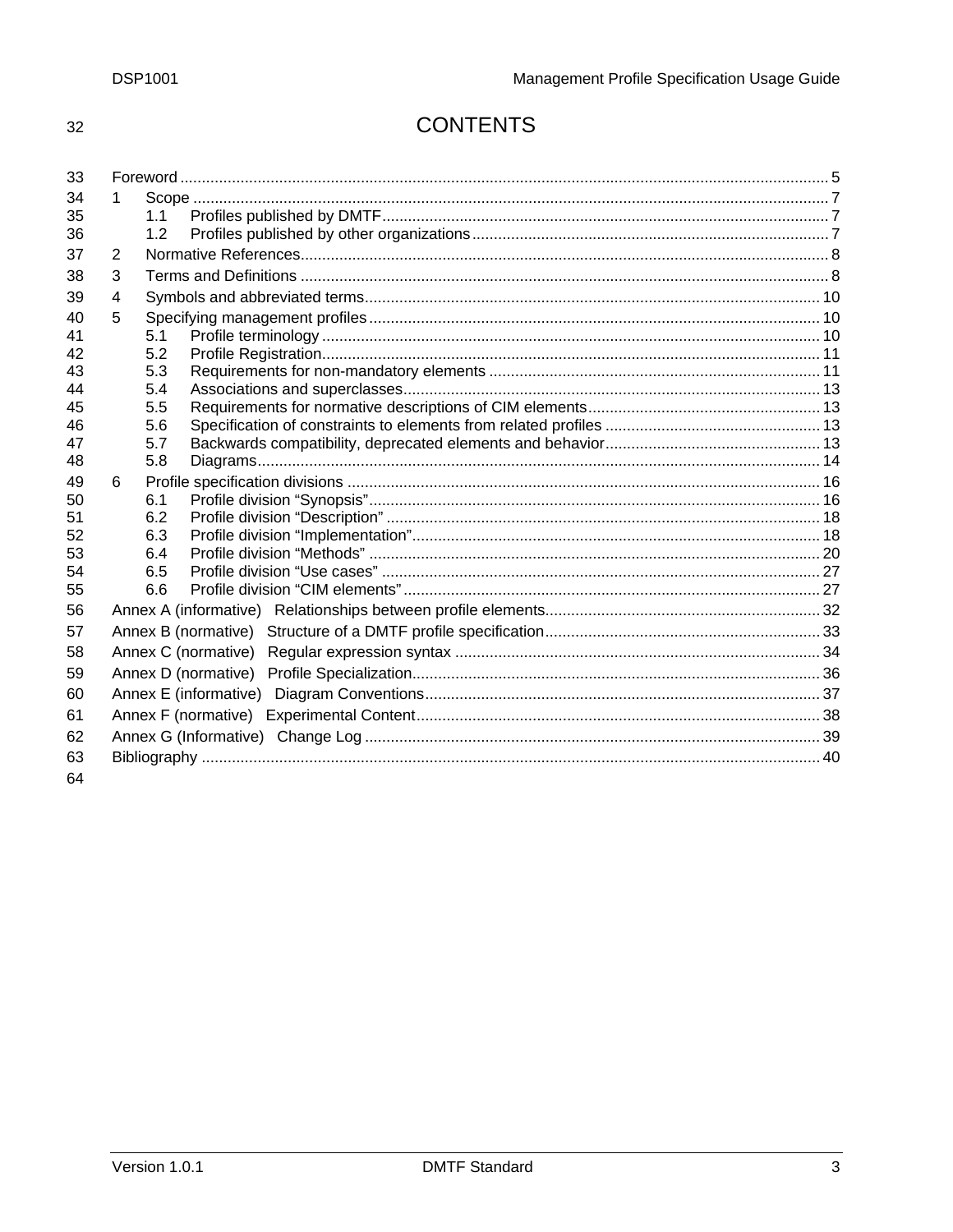# 65 **Figures**

| 66 |  |
|----|--|
|    |  |

# 67

# 68 **Tables**

| 69 |  |
|----|--|
| 70 |  |
| 71 |  |
| 72 |  |
| 73 |  |
| 74 |  |
| 75 |  |
| 76 |  |
| 77 |  |
| 78 |  |
| 79 |  |
| 80 |  |
| 81 |  |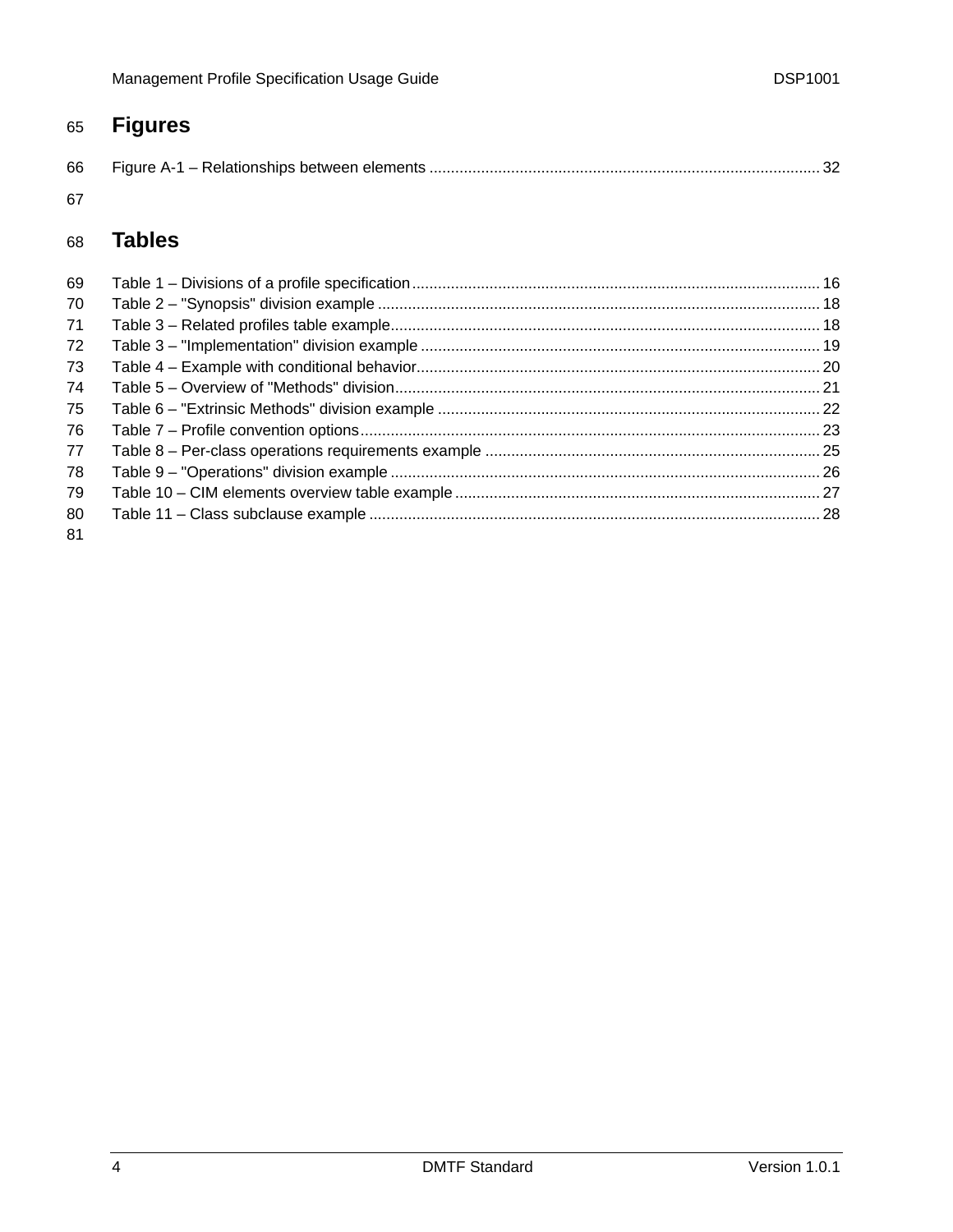# <span id="page-4-0"></span>82 **Foreword**

- 83 DSP1001, *Management Profile Specification Usage Guide*, was prepared by the DMTF Profile
- 84 Infrastructure Working Group.

85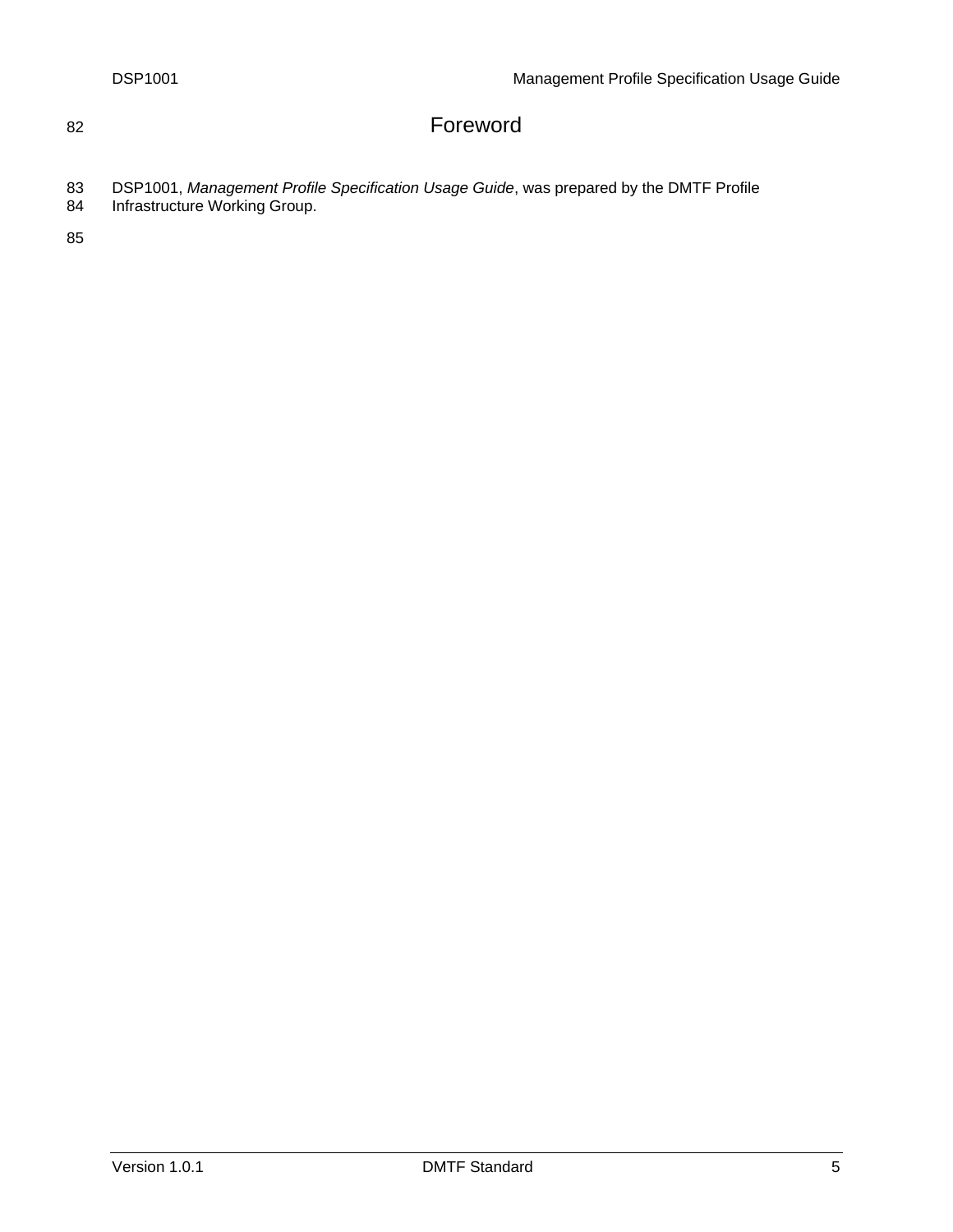86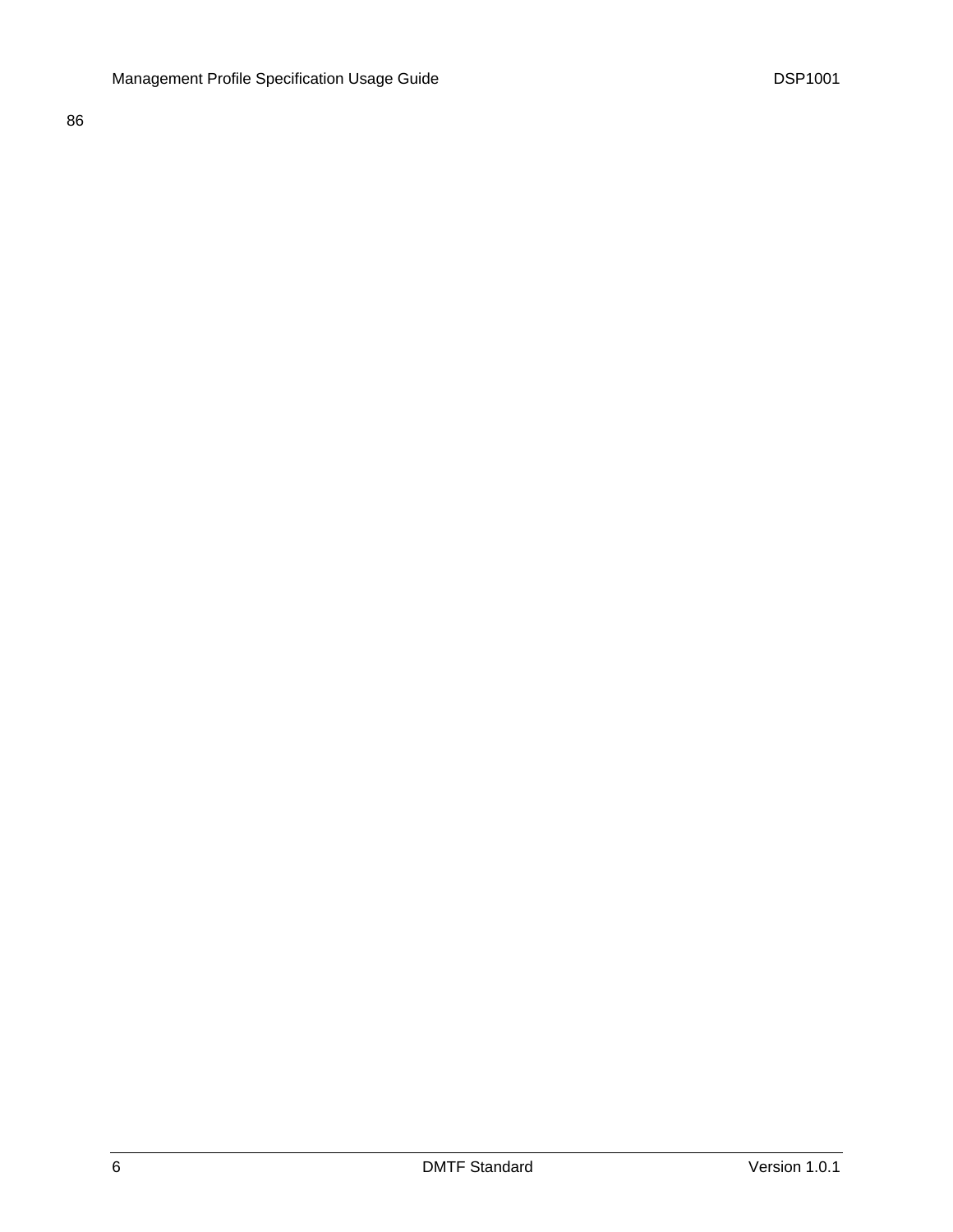# <sup>87</sup>**Management Profile Specification Usage Guide**

# <span id="page-6-0"></span>88 **1 Scope**

89 This guide specifies the usage and requirements of DMTF management profile specifications (see [5.1\)](#page-9-2).

90 Profiles may be specified in documents published by DMTF (see [Annex B\)](#page-32-0) or in specifications created by 91 other organizations. In either case, a profile is specified in a set of specification divisions (in other words,

- 92 sections).
- 93 The audience for this guide is anyone creating a specification including DMTF profiles.
- 94 A profile specification generally follows this form:
- 95 a) Organization-specific front matter
- 96 b) Organization-specific, non-profile clauses
- 97 c) One or more profiles (defined in this guide)
- 98 d) Organization-specific, non-profile clauses
- 99 e) Organization-specific annexes
- 100 The majority of this guide addresses "c. One or more profiles".

#### <span id="page-6-1"></span>101 **1.1 Profiles published by DMTF**

102 [Annex B](#page-32-0) specifies the format that shall be used for management profile specifications. The standard 103 DMTF specification format applies to profile specifications.

#### <span id="page-6-2"></span>104 **1.2 Profiles published by other organizations**

105 Other organizations should create their own guidelines for profiles, but the requirements of this guide 106 (other than [Annex B\)](#page-32-0) shall be adhered to. This specification defines a set of specification divisions for 107 profiles. An organization may opt to "demote" these divisions to a different heading level. For example, 108 "6. Synopsis" may become "8.6 Synopsis" or "8.2.6 Synopsis". However, the relative heading numbering 109 shall be maintained (for example, all headings shall be demoted identically), and all template divisions 110 shall be provided. This allows another organization to embed profile specifications in a larger document 111 while preserving a recognizable profile format for readers.

- 112 This guide is **not** a template for a profile specification. To create a profile specification, start with the 113 publishing organization's template and add divisions as described in this guide.
- 114 This guide is **not** a profile specification; it defines the requirements for creating a profile specification.
- 115 Certain words and terms used in this guide have a specific meaning beyond the normal English meaning.
- 116 These words and terms are defined in clause [3](#page-7-1) ("[Terms and Definitions"](#page-7-1)).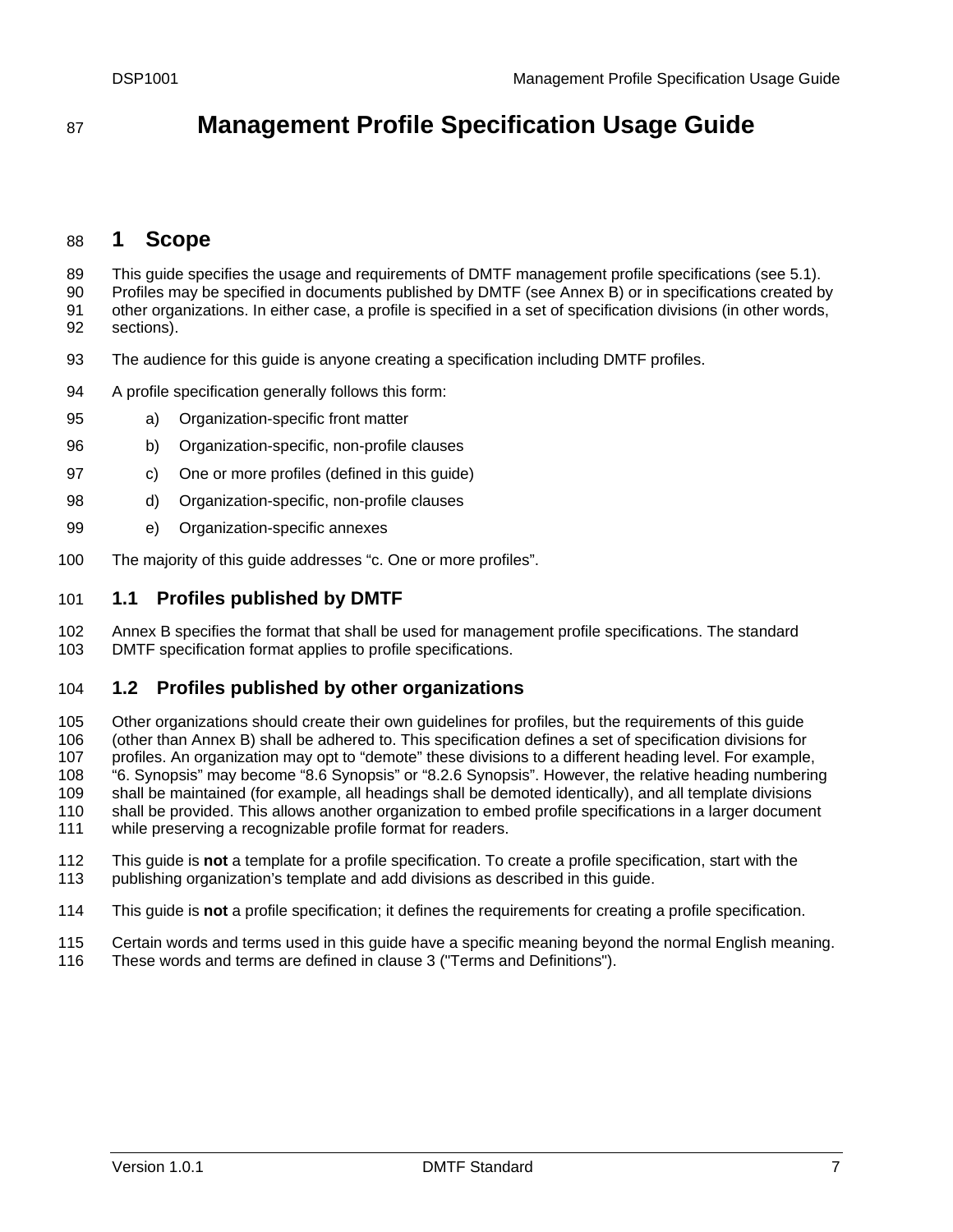# <span id="page-7-0"></span>117 **2 Normative References**

- 118 The following referenced documents are indispensable for the application of this document. For dated
- 119 references, only the edition cited applies. For undated references, the latest edition of the referenced
- 120 document (including any amendments) applies.
- <span id="page-7-5"></span>121 DMTF DSP0004, *CIM Infrastructure Specification 2.5,*
- 122 [http://www.dmtf.org/standards/published\\_documents/DSP0004\\_2.5.pdf](http://www.dmtf.org/standards/published_documents/DSP0004_2.5.pdf)
- <span id="page-7-6"></span>123 DMTF DSP0200, *CIM Operations over HTTP 1.3,*
- 124 [http://www.dmtf.org/standards/published\\_documents/DSP0200\\_1.3.pdf](http://www.dmtf.org/standards/published_documents/DSP0200_1.3.pdf)
- <span id="page-7-3"></span>125 DMTF DSP0215, *Server Management Managed Element Addressing Specification 1.0,*
- 126 [http://www.dmtf.org/standards/published\\_documents/DSP0215\\_1.0.pdf](http://www.dmtf.org/standards/published_documents/DSP0215_1.0.pdf)
- <span id="page-7-4"></span>127 DMTF DSP1033, *Profile Registration Profile 1.0,*
- 128 [http://www.dmtf.org/standards/published\\_documents/DSP1033\\_1.0.pdf](http://www.dmtf.org/standards/published_documents/DSP1033_1.0.pdf)
- <span id="page-7-8"></span>129 IETF RFC3629, *UTF-8, a transformation format of ISO 1064*6, Nov 2003 130 <http://tools.ietf.org/html/rfc3629>
- <span id="page-7-7"></span>131 IETF RFC5234, *Augmented BNF for Syntax Specifications: ABNF*, Jan 2008 132 <http://tools.ietf.org/html/rfc5234>
- <span id="page-7-2"></span>133 ISO/IEC Directives, *Part 2, Rules for the structure and drafting of International Standards* 134 <http://isotc.iso.org/livelink/livelink.exe?func=ll&objId=4230456&objAction=browse&sort=subtype>
- <span id="page-7-9"></span>135 *POSIX Regular Expressions in The Single UNIX ® Specification, Version 2*
- 136 <http://www.opengroup.org/onlinepubs/7908799/xbd/re.html>

# <span id="page-7-1"></span>137 **3 Terms and Definitions**

- 138 For the purposes of this document, the following terms and definitions apply.
- 139 **3.1**
- 140 **CIM element**
- 141 CIM classes (including associations and indications), properties (including references), or methods
- 142 NOTE: For the purpose of this document, CIM qualifiers and schemas are not considered CIM elements.
- 143 **3.2**
- 144 **clause**
- 145 the basic (that is, "top-level") component in the subclause of the content of a document
- 146 NOTE: The clauses in each document or part shall be numbered with Arabic numerals, beginning with 1 for the 147 "Scope" clause. (See [ISO/IEC Directives, Part 2.](#page-7-2))
- 148 **3.3**
- 149 **client**
- 150 CIM client
- 151 **3.4**
- 152 **conditional**
- 153 keyword that describes items that are required under specified conditions
- 154 NOTE: See [5.3.1](#page-11-0) for requirements of specification of conditional elements.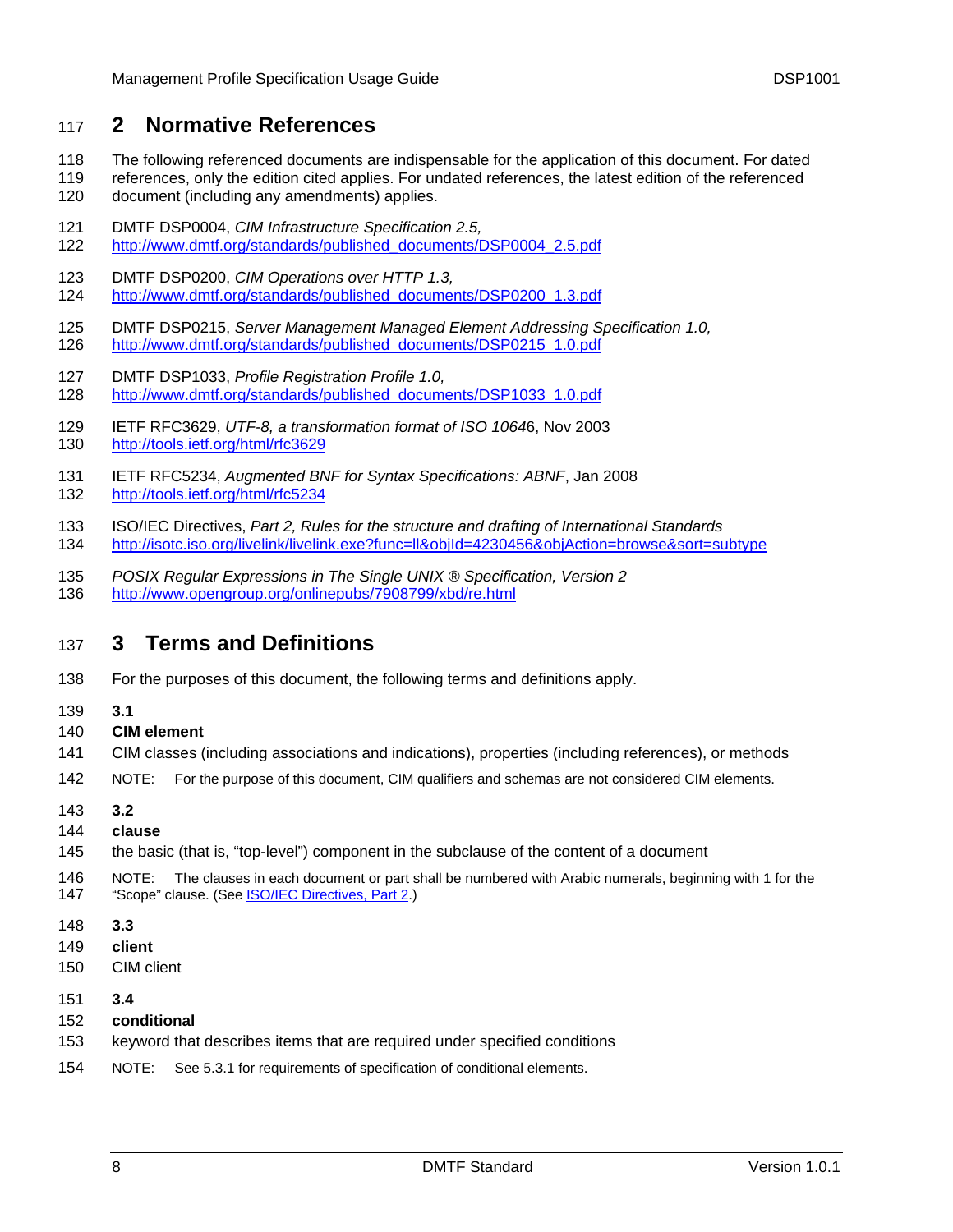| 155<br>156<br>157<br>158<br>159<br>160 | 3.5<br>deprecated<br>keyword indicating that an element or profile behavior has been outdated by newer constructs.<br>NOTE:<br>Deprecated elements may become obsolete in future versions of the profile. Authors should avoid using<br>deprecated elements and attributes. Server implementations should continue to support for reasons of backward<br>compatibility. |
|----------------------------------------|-------------------------------------------------------------------------------------------------------------------------------------------------------------------------------------------------------------------------------------------------------------------------------------------------------------------------------------------------------------------------|
| 161<br>162<br>163                      | 3.6<br>division<br>a component (that is, section) of a specification                                                                                                                                                                                                                                                                                                    |
| 164<br>165<br>166                      | 3.7<br>mandatory<br>keyword that describes items that are required under all conditions                                                                                                                                                                                                                                                                                 |
| 167<br>168<br>169                      | 3.8<br>match<br>(CIM property values) keyword indicating that a property is equal to one or more values                                                                                                                                                                                                                                                                 |
| 170<br>171<br>172                      | 3.9<br>may<br>keyword that indicates flexibility of choice with no implied preference                                                                                                                                                                                                                                                                                   |
| 173<br>174<br>175                      | 3.10<br>may not<br>keywords that indicate flexibility of choice with no implied preference                                                                                                                                                                                                                                                                              |
| 176<br>177<br>178                      | 3.11<br>optional<br>keyword that describes items that are not required                                                                                                                                                                                                                                                                                                  |
| 179<br>180<br>181<br>182               | NOTE:<br>See 5.3.1 for requirements of specification of optional elements<br>3.12<br>organization<br>consortium, standards group, or company creating a DMTF profile specification                                                                                                                                                                                      |
| 183<br>184<br>185                      | 3.13<br>paragraph<br>unnumbered subdivision of a clause or subclause (See ISO/IEC Directives, Part 2.)                                                                                                                                                                                                                                                                  |
| 186<br>187<br>188                      | 3.14<br>pattern<br>(CIM property values) The value of the property shall follow the supplied pattern                                                                                                                                                                                                                                                                    |
| 189<br>190<br>191                      | 3.15<br>server-side implementation<br>CIM providers                                                                                                                                                                                                                                                                                                                     |
| 192<br>193<br>194                      | 3.16<br>shall<br>keyword indicating a mandatory requirement                                                                                                                                                                                                                                                                                                             |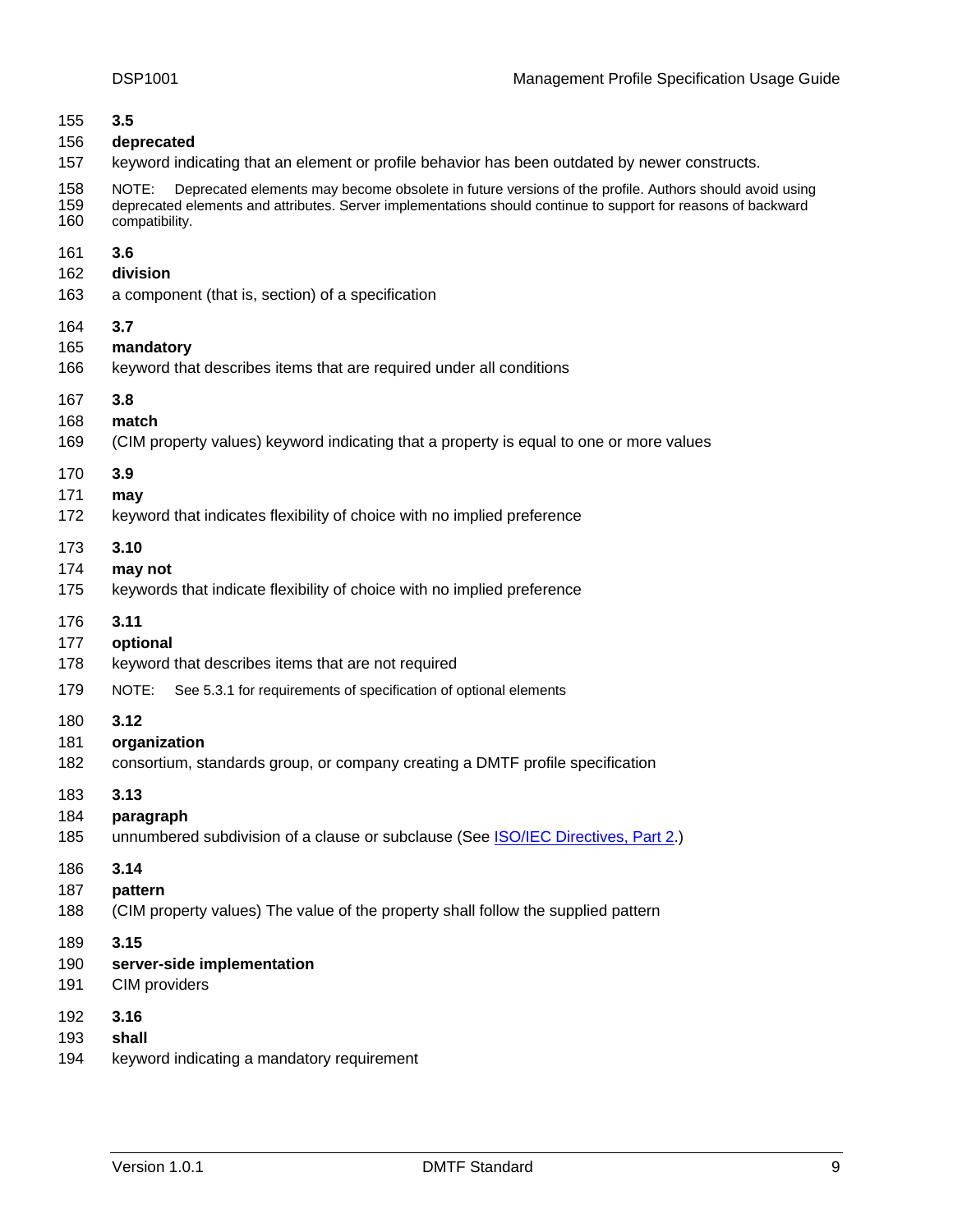- 195 **3.17**
- 196 **should**
- 197 keyword indicating flexibility of choice with a preferred alternative; equivalent to the phrase "it is 198 recommended"
- 199 **3.18**
- 200 **subclause**
- 201 a numbered subdivision of a clause
- 202 NOTE A primary subclause (for example 5.1, 5.2, etc.) may be subdivided into secondary subclauses (for 203 example 5.1.1, 5.1.2, etc.), and this process of subdivision may be continued as far as the fifth level (for example 204 5.1.1.1.1.1, 5.1.1.1.1.2, etc.). See **ISO/IEC Directives**, Part 2.

# <span id="page-9-0"></span>205 **4 Symbols and abbreviated terms**

- 206 For the purposes of this document, the following abbreviated terms and definitions apply:
- 207 **4.1**
- 208 **UfcT**
- 209 User Friendly class Tag (see [DSP0215\)](#page-7-3)
- 210 **4.2**
- 211 **UfiT**
- 212 User Friendly instance Tag (see [DSP0215](#page-7-3))

# <span id="page-9-1"></span>213 **5 Specifying management profiles**

#### <span id="page-9-2"></span>214 **5.1 Profile terminology**

215 A profile is a specification that defines the CIM model and associated behavior for a management 216 domain. The CIM model includes the CIM classes, associations, indications, methods and properties. The 217 management domain is a set of related management tasks. A profile is uniquely identified by the name, 218 organization name and version.

- 219 It is desirable to break up complex management domains into sets of profiles. This allows reuse of 220 profiles in different contexts and also allows decomposition of a complex management domain to help 221 readers.
- 222 **An autonomous profile** defines an autonomous and self-contained management domain. This 223 includes profiles that are standalone, or have relationships to other profiles.
- 224 **A component profile** describes a subset of a management domain. A component profile 225 includes CIM elements that are scoped within an autonomous profile (or in rare cases, another 226 component profile). Multiple autonomous profiles may reference the same component profile.
- 227 A complete management domain may often be expressed as a combination of an autonomous profile 228 with a collection of component profiles. Typically, an autonomous profile includes a computer system and 229 component profiles do not. The elements of the component profiles are typically associated to a System 230 instance in an autonomous profile – referred to as the **scoping profile**. Optimally, profiles are defined in 231 such a way that allows a component profile to be scoped to different autonomous profiles.
- 232 The following are examples of combinations of profiles. (At the time of this writing, there are no compliant
- 233 profile specifications to reference; these examples are hypothetical and will be replaced by actual
- 234 examples as they are developed).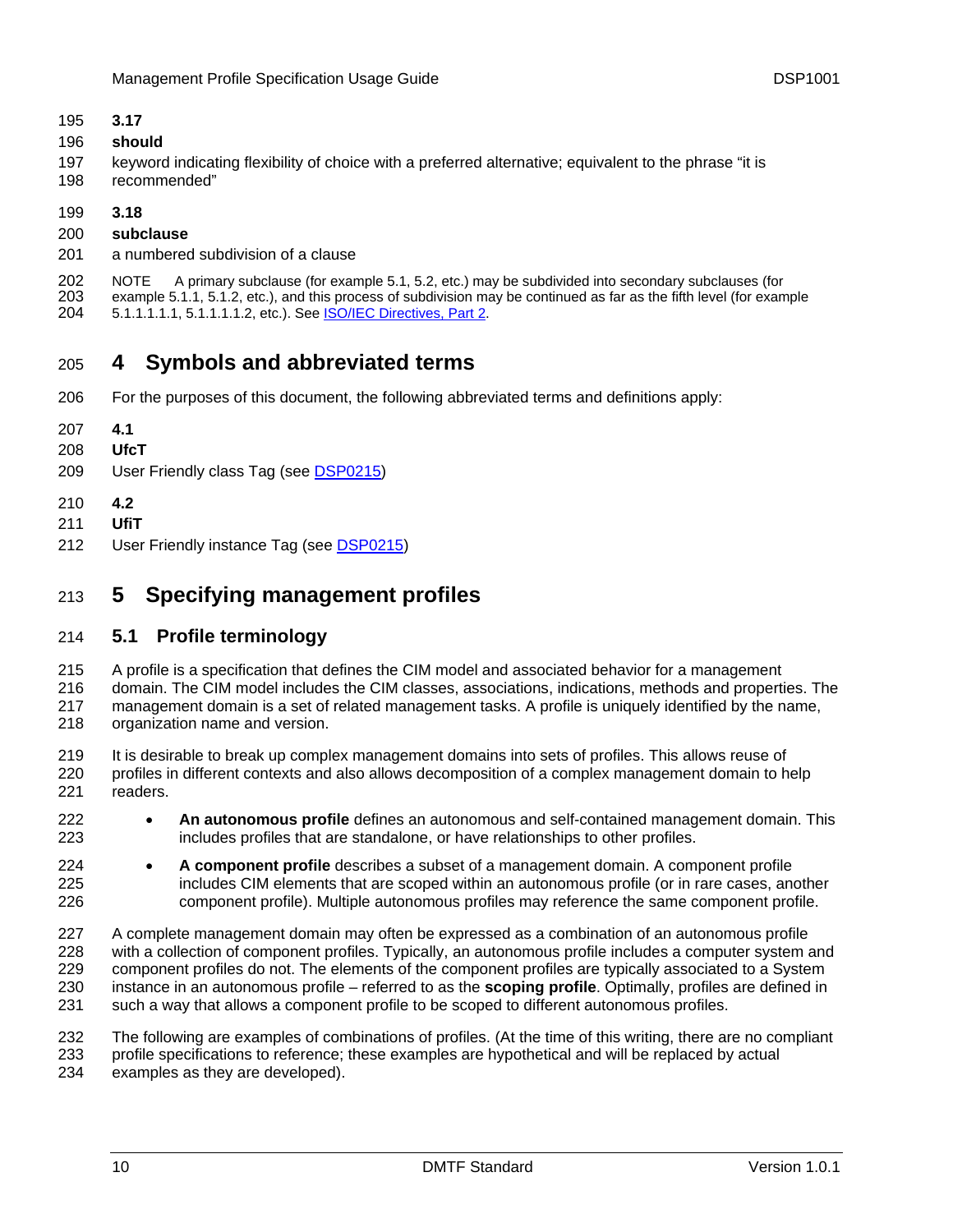- 235 **Autonomous profile with optional component profiles** Embedded control systems 236 optionally include management interfaces for fans or power supplies. Elements related to core 237 control system interfaces are included in the autonomous profile. The fan and power supply 238 elements are in separate component profiles.
- 239 **Multiple autonomous profiles sharing component profiles** Disk arrays and volume 240 managers provide similar RAID virtualization capabilities from a device of host-resident 241 software. The RAID virtualization component profile is shared by, but mandatory for the Array 242 (external virtualization hardware) and Volume Manager (host-resident virtualization software) 243 autonomous profiles.
- 244 **Related component profiles, scoped to the same autonomous profile** Many types of 245 systems include batteries — sometimes batteries are configured in redundant sets. This could 246 be modeled as a battery component profile with a separate, optional battery redundancy 247 component profile. Elements of component profiles are scoped to a System instance defined in 248 the context of a top-level autonomous profile in the scoping hierarchy.
- 249 **Scoping between component profiles** In some cases, CIM defines scoping between non-250 system elements. For example, ServiceStatisticalInformation is scoped to a Service, which is 251 then scoped to a system.
- 252 A **specialized profile** is based on and constrains another profile specification. An **abstract profile** 253 specifies common elements and behavior that form the base for specialized profiles. For example, a 254 storage statistics abstract profile could be specialized for either direct disk storage or shared filesystems. 255 A specialized profile may be either an autonomous or a component profile; an abstract profile may be 256 either an autonomous or a component profile.
- 257 Abstract profiles shall not be implemented or deployed; they serve as templates for specialization. 258 Abstract profiles may contain model and behavior. See [Annex D](#page-35-0) for additional information about profile 259 specialization.

## <span id="page-10-0"></span>260 **5.2 Profile Registration**

- 261 The CIM schema includes a model for profiles, including the RegisteredProfile class, and 262 ElementConformsToProfile and ReferencedProfile associations. See [DSP1033](#page-7-4) for details.
- 263 Profiles other than the *[Profile Registration Profile](#page-7-4)* shall include the *[Profile Registration Profile](#page-7-4)* as a 264 mandatory component profile.

#### <span id="page-10-1"></span>265 **5.3 Requirements for non-mandatory elements**

- 266 Profiles may include non-mandatory CIM elements. These elements shall reflect optional or conditional 267 behavior in the management domain. For example:
- 268 Some host controllers have status LEDs that can be blinked from the management software 269 making it easy to locate the card. This is not considered a core capability of host controllers, but 270 implementations that provide this capability should use the model described in the profile.
- 271 Some management domains have either-or behavior. The same interfaces for storage volume 272 creation are used in device-based RAID arrays (resulting in StorageVolume instance) and host-273 based volume managers (resulting in a LogicalDisk instance). A profile may be defined to 274 support either StorageVolume or LogicalDisk. A scoping profile may constrain the instances of a 275 component profile to be of one type or the other.
- 276 The standard model may not be appropriate for all implementations. CIM models file systems 277 with FileSystem associated to StorageExtent using ResidesOnExtent associations. For many 278 filesystems, the relationship to underlying disk storage may be decomposed using BasedOn 279 associations. The same model could be used with journaled filesystems, but the BasedOn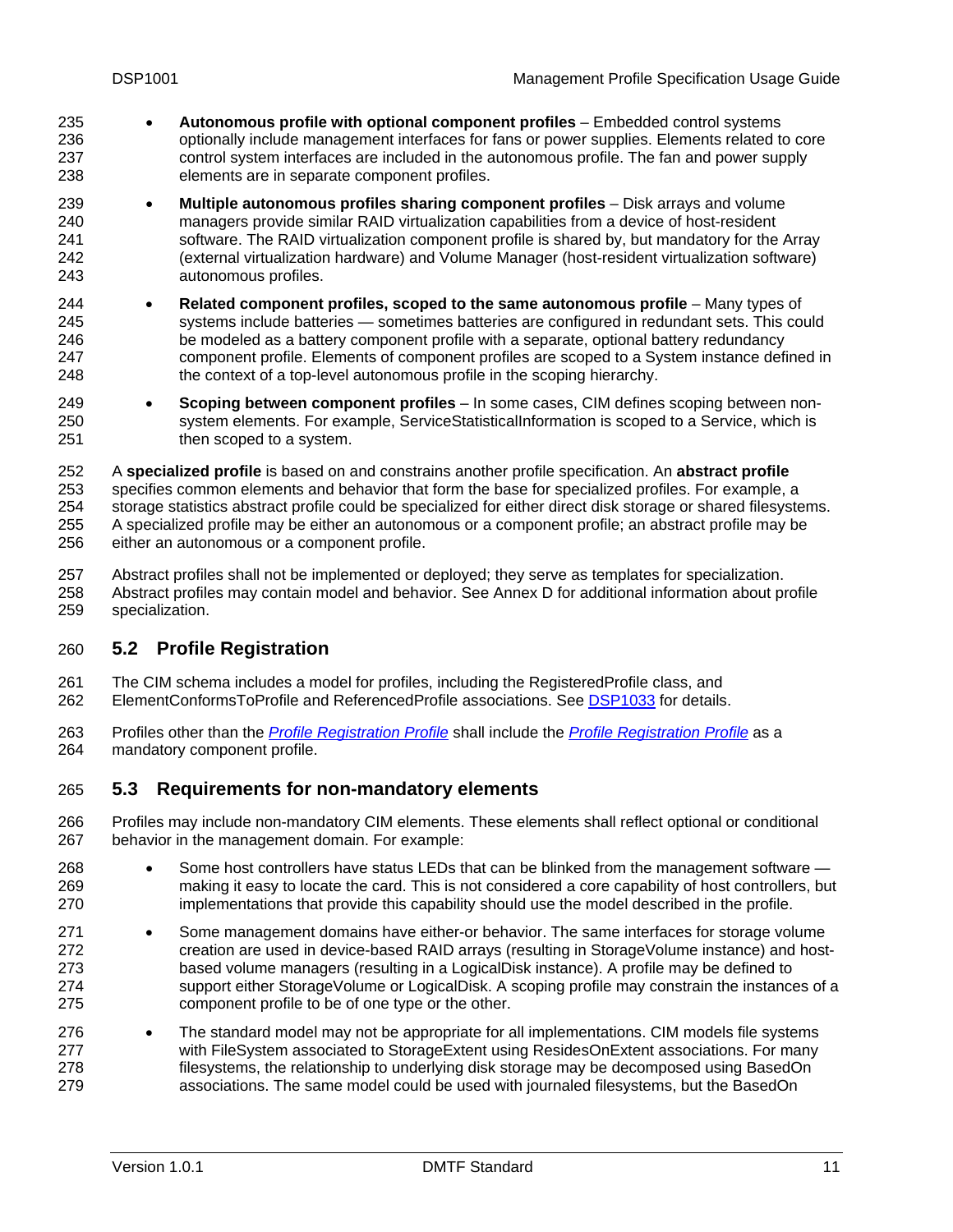<span id="page-11-1"></span>280 associations may change too rapidly (many times a second) to be useful — so a filesystem 281 profile may want to treat BasedOn as optional.

#### <span id="page-11-2"></span>282 **5.3.1 Best practices for non-mandatory elements**

- 283 This guide distinguishes between three levels of requirements:
- 284 **Mandatory** CIM elements marked as mandatory shall be supported by the server-side 285 implementation. Clients can rely on their support, once they have determined that the profile is 286 supported. An implementation confirming to a profile specification shall support a mandatory item as 287 defined by the specification.
- 288 **Optional** CIM elements marked as optional may be supported by the server-side implementation. 289 If supported, optional elements shall be supported as specified. The specification shall describe a 290 CIM-based technique that conformant implementations shall support to enable a client to determine 291 when an optional item is present.
- 292 **Conditional** CIM elements marked as conditional may be supported by the server-side 293 implementation. Conditional elements are mandatory if some CIM-based and domain-relevant 294 condition is met. If supported, conditional elements shall be supported as specified. The specification 295 shall describe a CIM-based technique that conformant implementations shall support to enable a 296 client to determine when a conditional item is present.
- 297 A profile specification may include descriptions of generic techniques for CIM-based discovery of optional 298 elements. For example, "A client may determine support for optional properties by getting an instance; if 299 the property is returned, it shall be supported as defined in this specification."
- 300 Profile specifications with conditional dependencies on other profiles should avoid duplicating 301 specification. If a property in a class defined in one profile is constrained in a second profile, then non-302 constrained properties shall not be duplicated in the second profile. For example, the Battery profile 303 specification has a conditional dependency on the Sensor profile. The contents of the Sensor profile 304 should not be duplicated in the Battery profile unless the Battery needs to add further constraints, and 305 then only the element (property or method) with the additional constraints should be included in the 306 Battery profile.
- 307 If there is a scoping relationship, the component profile shall specify the spanning association. If there is 308 not a scoping relationship, then the spanning association shall be owned by one profile and may be 309 constrained by the peer profile.

#### 310 **5.3.2 Specification of conditional behavior**

- 311 Each area of conditional behavior should be documented as a separate subclause of the Implementation 312 division. There are two aspects to specifying conditional behavior: the condition and the conditional 313 behavior.
- 314 One of the following techniques shall be used to specify a condition:
- 315 **Another profile registered through CIM\_RegisteredProfile**. For example, the Fan Profile 316 requires a specific element only if the Sensor Profile is also registered. There are two ways the 317 existence of one profile influences another profile: associations that flow between two profiles 318 and constraints in one profile of elements defined in a separate profile. If the RegisteredProfile 319 is instantiated and associated (perhaps via some scoping element), the referenced element(s) 320 shall be supported.
- <span id="page-11-0"></span>**A capabilities property** (generally in a CIM Capabilities class instance) that tells the client 322 whether conditional behavior is supported. This property and the class containing this property 323 are mandatory. If the property is set as specified, the referenced element(s) shall be supported.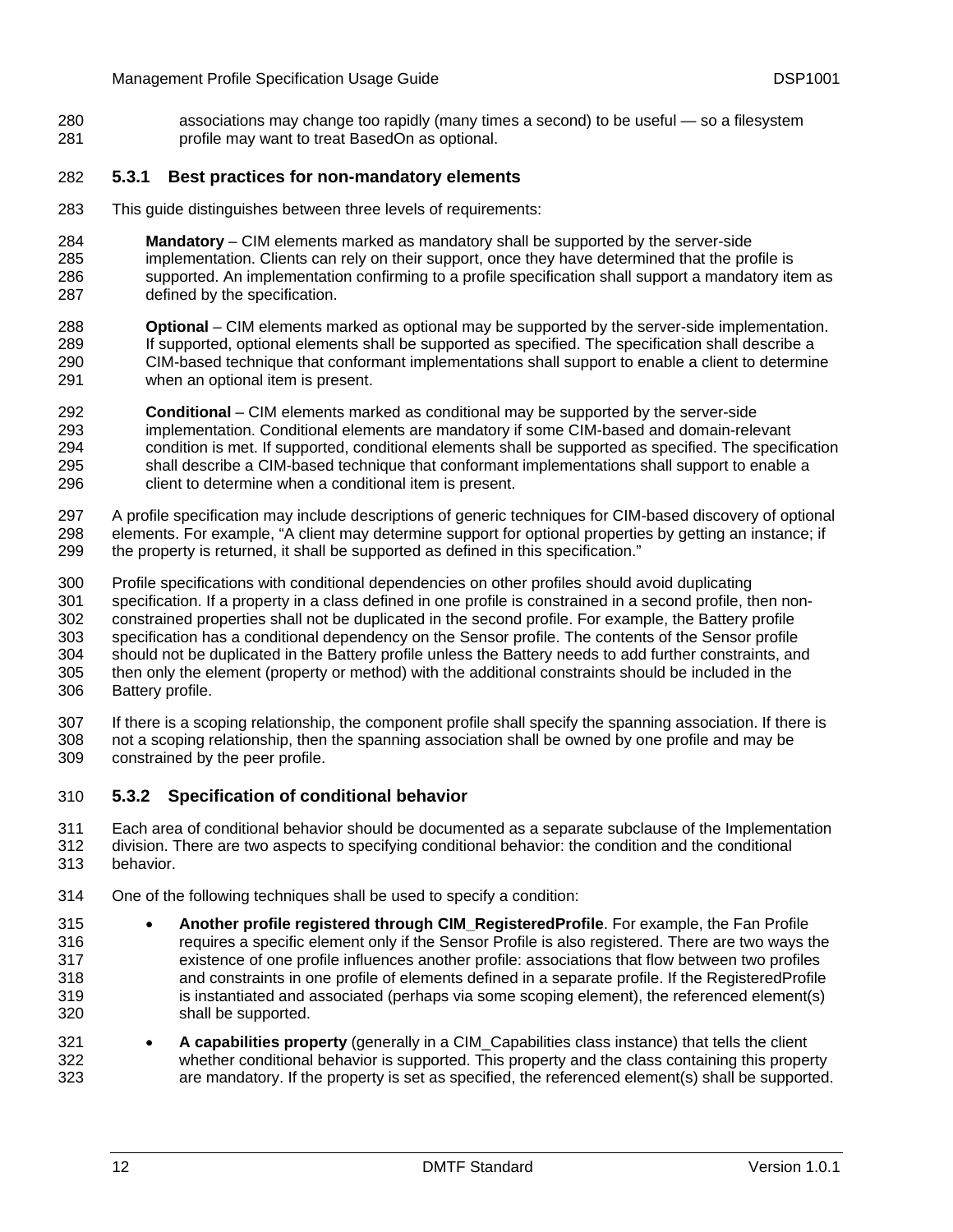- 324 **Existence of a class that has a static lifespan** (in other words, is instantiated for the entire life 325 of the supporting server-side implementation). For example, a conditional behavior is tied to the 326 existence of a CIM\_Service instance associated with a scoping system and the static class 327 (CIM\_Service in this example) is mandatory.
- 328 **Association to a class with identical lifespan** These are cases where one class is 329 guaranteed to exist whenever a second class exists – or not at all. For example, if supported, 330 AlarmDevice is associated via AssociatedAlarm to a PortController. A profile may state that if 331 the PortController supports an interface for a client to blink an LED, AlarmDevice and 332 AssociatedAlarm shall be instantiated. A client discovers support for this conditional behavior by 333 looking for the AssociatedAlarm association.

334 The conditional behavior is the set of CIM elements that are considered mandatory if the condition is met. 335 The profile specification documents the condition and the condition elements and semantics that are 336 related to the condition.

## <span id="page-12-0"></span>337 **5.4 Associations and superclasses**

338 In some contexts, associations reference classes that are superclasses of those used in a particular

339 profile. When used in Object diagrams of a profile, these associations may be linked to instances that are

340 subclasses of the association ends. For example, the MOF definition of SystemDevice includes references to System and LogicalDevice; but a profile may specify that instances of SystemDevice

342 associate instances of System to instances of DiskDrive. Profile specifications shall not include

343 superclasses solely for the purpose of satisfying association references. Profile specifications may

344 include superclasses where they model the management domain. For example, a profile may include

345 both StorageExtent (a concrete superclass) and LogicalDisk (one of its subclasses).

# <span id="page-12-1"></span>346 **5.5 Requirements for normative descriptions of CIM elements**

347 Normative text for CIM classes, indications, and properties may appear in the "Description" column of the 348 class tables in the "CIM elements" division or in the "Implementation" division. The text in the 349 "Description" cell should be short: no longer than 20 words. Text longer than 20 words should be placed 350 in a subclause of the "Implementation" division and a cross reference (for example, "see 4 5 6 7") placed

351 in the "Description" cell.

# <span id="page-12-2"></span>352 **5.6 Specification of constraints to elements from related profiles**

- 353 A profile may constrain elements of related profiles. For example:
- 354 Properties of related profiles may be constrained (for example, when used as a component 355 profile of the current profile, a subset of values are valid);
- 356 Classes of related profiles may be constrained by specifying a subclass;
- 357 
Methods of related profiles may be constrained by this profile (for example, specify a subclass 358 of a parameter in an extrinsic method from a related profile).
- 359 Other constraints to elements in related profiles are possible.
- 360 These constraints shall be specified in the "CIM elements" division (see [6.6](#page-26-1)) or "Implementation" (see [6.3](#page-17-1)) 361 division, contingent on "the rule of 20 words" described in [5.5.](#page-12-1)

## <span id="page-12-3"></span>362 **5.7 Backwards compatibility, deprecated elements and behavior**

363 A profile specification shall be compliant to previous minor versions of the profile. In other words, version

364 2.4 of a profile shall be compliant to versions 2.0, 2.1, 2.2, and 2.3 of the profile. A new minor version may

365 extend the functionality of previous versions, but it shall maintain all the requirements of previous

366 versions. Incompatible changes require incrementing the major version number.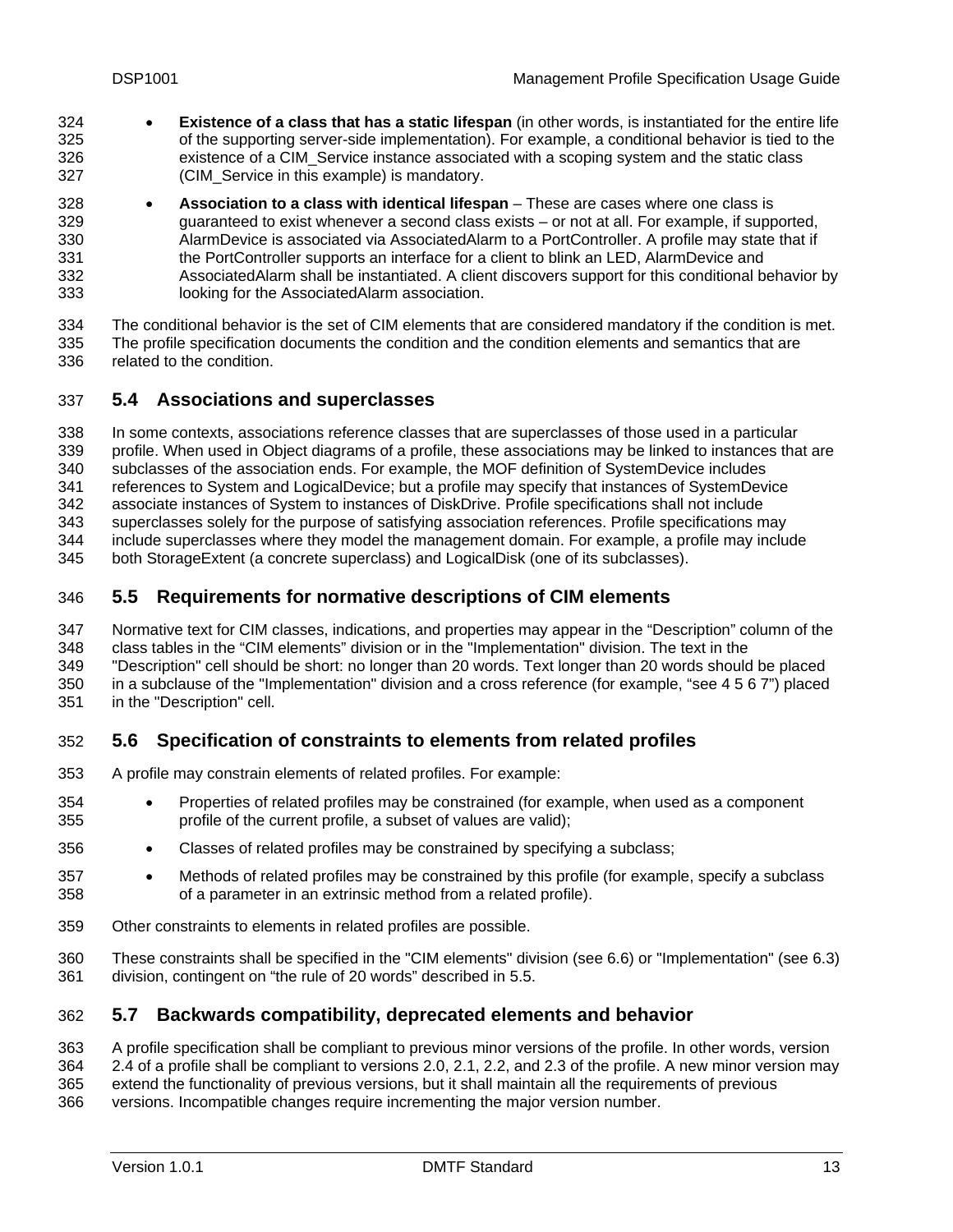- 367 Compliance to a profile specification requires compliance to previous minor versions of the profile with the
- 368 same major version number. In other words, compliance to version 2.4 of a profile also requires 369 compliance to versions 2.0, 2.1, 2.2, and 2.3 of the profile. Each updated profile specification shall
- 370 document deprecated properties that were part of previous minor versions of the profile with the same
- 371 major version.
- 372 Each profile specification shall be self-contained and not require the reader to reference previous
- 373 versions of the profile specification. All deprecated properties and classes shall be documented in the
- 374 "CIM elements" division. However, a profile specification may refer to a diagram from a previous version 375 to visually assist the reader in understanding the model including deprecated elements.
- 
- 376 In order to support backwards compatibility, a profile specification may include standard and deprecated 377 variants of the same element. In this case, the deprecated elements shall include the word "Deprecated"
- 378 in the "Description" column.

#### <span id="page-13-0"></span>379 **5.8 Diagrams**

- 380 Three types of diagrams are commonly used in profile specifications:
- 381 **Class diagrams** provide a view of the classes of a profile (and possibly related classes in other 382 profiles)
- 383 **Object diagrams** (also referred to as Instance Diagrams) provide a view of a set of related 384 class instances at a point in time. Object diagrams may be associated with use cases, showing 385 how the use case affects properties and classes.
- 386 **Sequence diagrams** show the interaction between classes in terms of methods and 387 operations.

#### 388 **5.8.1 General diagram guidelines**

- 389 Diagrams are not normative; all normative information shall be provided in text.
- 390 A diagram shall not mix the conventions of class and object diagrams.
- 391 The diagrams shall follow DMTF diagram conventions described in [Annex E.](#page-36-0)
- 392 The "CIM\_" prefix shall be left off a class name if it refers to a class in MOFs defined by DMTF. Prefixes 393 should be added if the profile is specifying classes that extend the MOFs defined by DMTF.
- 394 Fonts in diagrams should be 12 point and shall not be less than 10 point.

#### <span id="page-13-1"></span>395 **5.8.2 Class diagrams guidelines**

- 396 Class diagrams convey profiled classes and associations.
- 397 Methods or properties shall not be included in profile specification class diagrams (these types of
- 398 diagrams are informally called model diagrams). Eliminating properties and methods in these diagrams
- 399 eliminates the risk that these elements are specified differently in the diagram and the text format
- 400 included in profile specifications. In other contexts, class diagrams may include these elements; the 401 guidelines here apply to class diagrams in profile specifications.
- 402 Classes are represented with the two-horizontal-compartment box. The top compartment contains the 403 class name.
- 404 Classes that are owned by the profile leave the lower compartment empty.
- 405 Abstract classes are generally not represented in class diagrams. There are a few exceptions: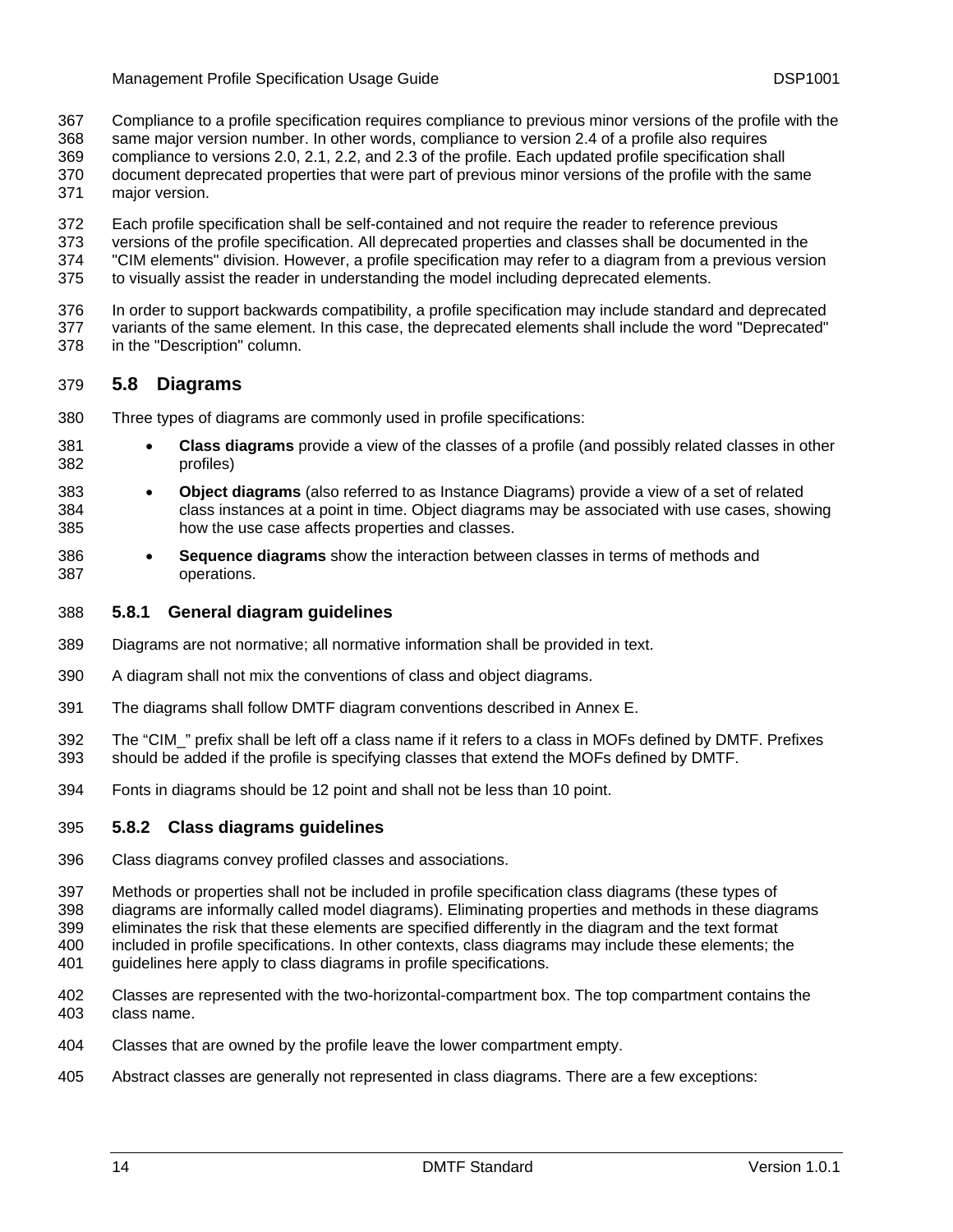- 406 profiles that are defined as "abstract" (as described in [6.1](#page-15-1)) may reference abstract classes and 407 include them in diagrams
- 408 when the object in the current profile is represented by a subclass or superclass in a related 409 profile
- 410 when an abstract class is used to represent one of several possible concrete subclasses
- 411 Inheritance shall only be represented if the profile specifies use of a class and its superclass. See [5.4.](#page-12-0)
- 412 When a profile makes use of a class that is defined/owned by another profile, text in parenthesis in the 413 lower compartment identifies the profile where the class is defined.
- 414 Cardinality shall be indicated for all associations. In the case where a profile further restricts cardinality on
- 415 the associations as documented in the MOF (that is, instead of 0-n, the profile requires 1-n), the
- 416 cardinality defined in the class diagram shall reflect the additional restrictions specific to the profile.
- 417 Associations shall not include properties or methods. If the association is defined in another profile, a 418 parenthetical reference to the other profile is required.
- 419 Each class diagram shall have a label formatted as follows: "<profile name>: Profile Class Diagram".

#### 420 **5.8.3 Object diagram guidelines**

- 421 Object diagrams demonstrate an example instantiation and ideally are illustrative of best practice 422 implementations.
- 423 The names of objects should be specified using the following format:
- 424 Instance Name : Class Name
- 425 If the instance is not ambiguous, the object name may be abbreviated as a class name without the 426 instance name.
- 427 : Class Name
- 428 Abstract classes and inheritance are not represented in object diagrams. If a variety of concrete classes 429 may be substituted for an abstract class, make an object diagram using one concrete class and provide
- 430 explanatory text with the diagram pointing out the other concrete classes that are applicable.
- 431 Instances are represented with a two-horizontal-compartment box. The top compartment contains the 432 class name. The bottom compartment contains applicable properties that are needed to be illustrative.
- 433 All applicable properties that are needed to be illustrative of the instance data requirements are to be 434 listed, followed by a space, colon, space and an example value for the property.
- 435 Methods should not be included in object diagrams.
- 436 Note that properties and methods shall be listed and documented in the class tables (see [6.6.2\)](#page-27-1). Including 437 them in the diagrams is duplication; the profile author shall keep these up-to-date with changes in the rest 438 of the profile and the MOFs.
- 439 If UFiT values are included in the object diagram, they should conform to definitions specified in 440 [DSP0215.](#page-7-3)
- 441 Object diagrams shall be accompanied by descriptive text that explains the diagram and its pertinence.

442 Associations that have properties and/or methods that are illustrative of the instance data are to be listed 443 below the association class name.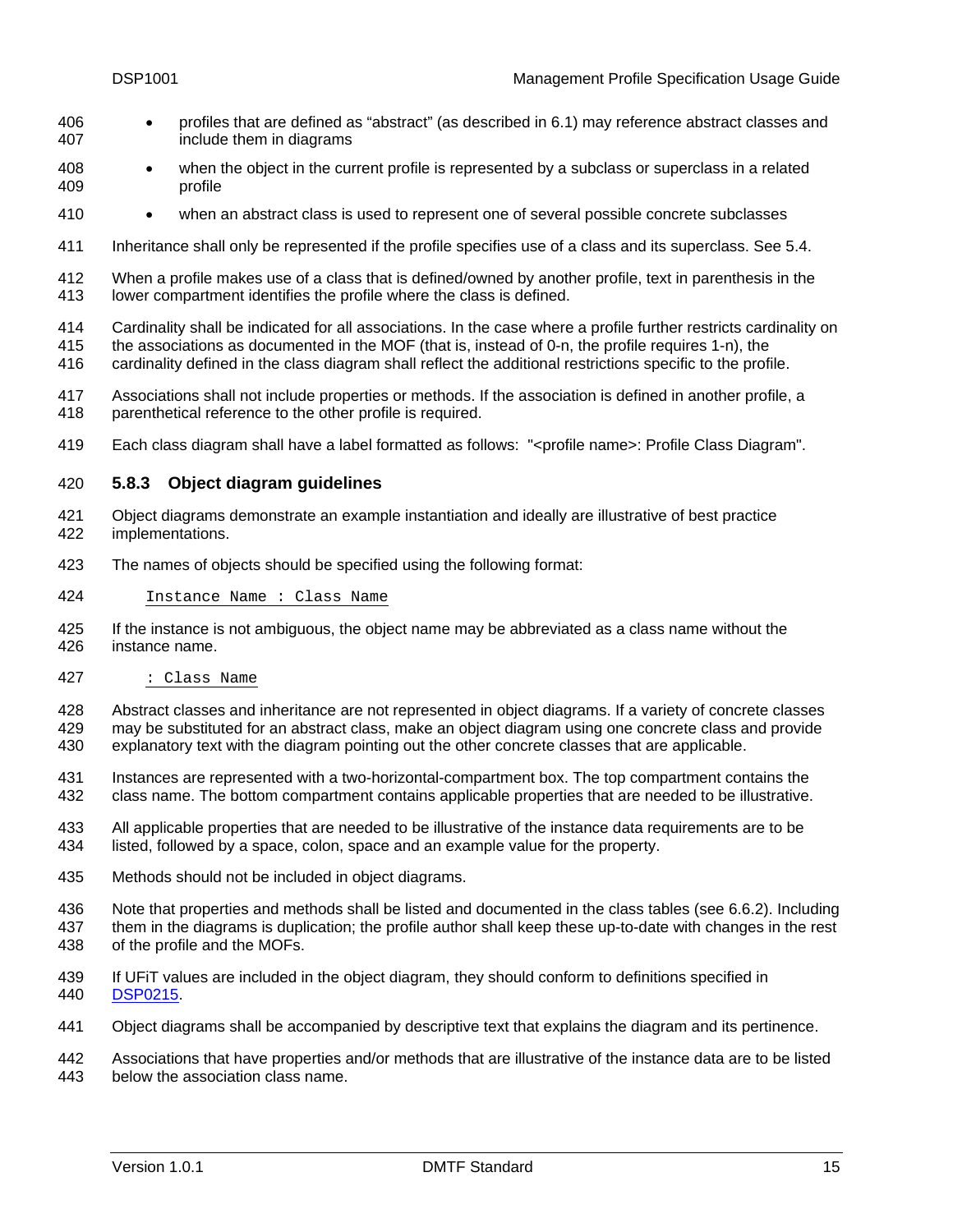#### 444 **5.8.4 Sequence diagrams**

- 445 Sequence diagrams depict the interaction between class instances, in the form of method calls and call 446 returns.
- 447 The names of objects should be specified using the following format:
- 448 Instance Name : Class Name
- 449 If the instance is not ambiguous, this may be abbreviated as a class name without the instance name.
- 450 : Class Name

#### 451 **5.8.5 Deprecated CIM elements in diagrams**

452 Diagrams in profiles should not include deprecated CIM properties. Diagrams may include deprecated 453 classes; they should follow current DMTF diagram guidelines (see [Annex E](#page-36-0)).

# <span id="page-15-0"></span>454 **6 Profile specification divisions**

455 Each profile specification shall include the divisions shown in [Table 1.](#page-15-2)

<span id="page-15-2"></span>

#### 456 **Table 1 – Divisions of a profile specification**

| Synopsis       | See 6.1. |
|----------------|----------|
| Description    | See 6.2. |
| Implementation | See 6.3. |
| Methods        | See 6.4. |
| Use cases      | See 6.5. |
| CIM elements   | See 6.6. |

457 The usage of these profile divisions is explained in detail below.

#### <span id="page-15-1"></span>458 **6.1 Profile division "Synopsis"**

- 459 This division starts with the profile's name, organization, and version number, formatted as follows:
- 460 **Profile name:** <profile name>
- 461 **Version:** <version>
- 462 **Organization:** <organization name>
- 463 **CIM Schema Version:** <CIM schema version>
- 464 **Central Class:** <CIM Class Name>
- 465 **Scoping Class:** <CIM Class Name>
- 466 The profile name should provide end-user recognition and should not include CIM class names.

467 The version number shall follow the same rules as the CIM schema version numbers (see [DSP0004,](#page-7-5)

468 2.3.1 Schema Versions).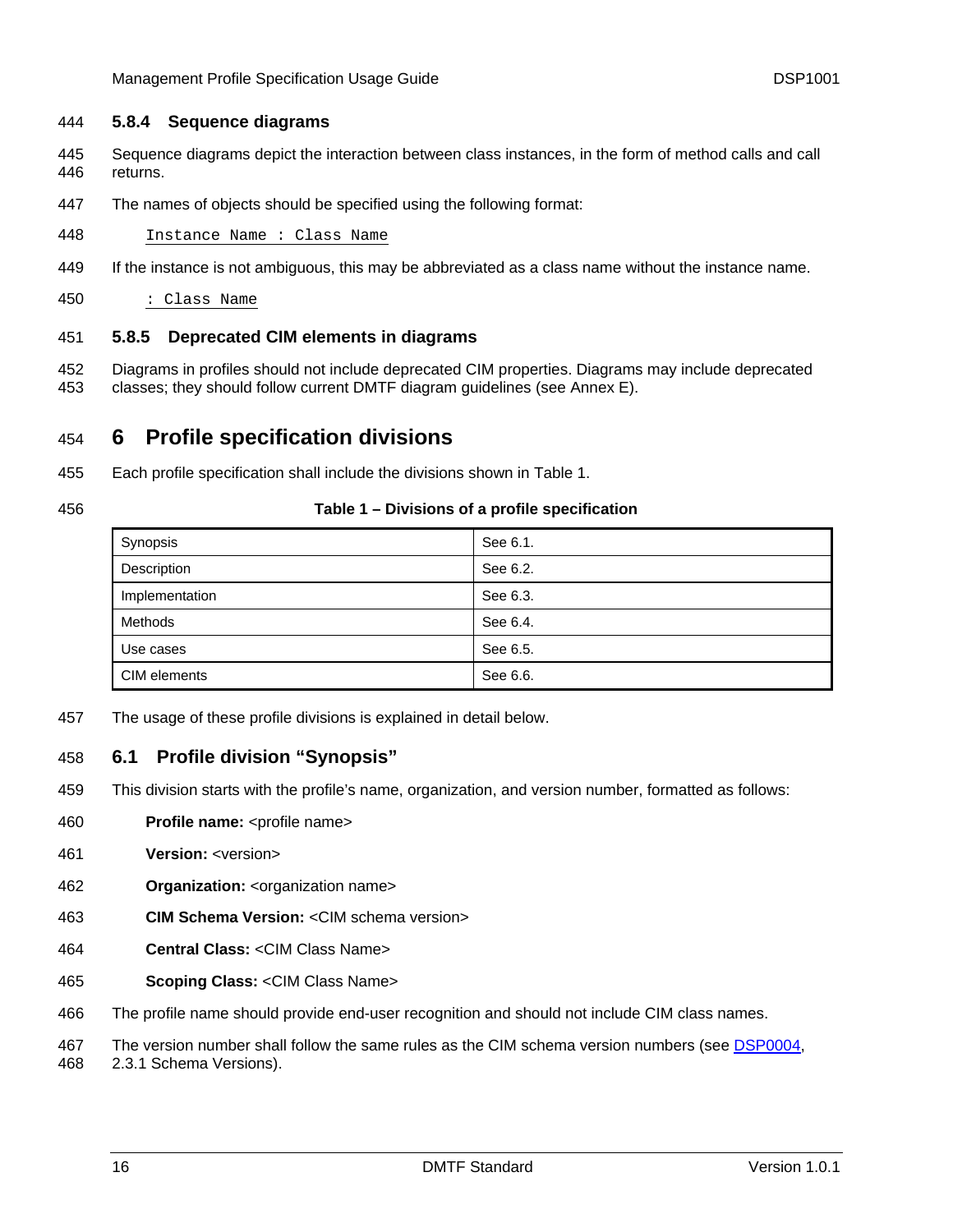- 469 The organization name shall be the name of the organization that is publishing the profile. For profile
- 470 specifications published by DMTF, the organization name shall be "DMTF".
- 471 The CIM schema version shall be the earliest CIM schema version that meets the requirements of the 472 profile.
- 473 The class names for scoping and central classes are required. A central class is used in a profile as the
- 474 focal point for identifying conformance with that profile. Instances of this class will be associated via
- 475 ElementConformsToProfile associations to the instance of RegisteredProfile advertising conformance for
- 476 the profile. A scoping class is used in a profile as the focal point for identifying conformance with that
- 477 profile.
- 478 If the current profile is a component profile, it shall include a line (after "Scoping Class") formatted as 479 follows:
- 480 **Scoping Algorithm:** <scoping algorithm>
- 481 The scoping algorithm shall define the association traversal path from a central instance to its scoping
- 482 instance. The association traversal path shall be specified in prose as a list of associations and
- 483 associated classes, along with restrictions where required. Typically specifying a single association class 484 is sufficient.
- 485 For more information about central classes and scoping classes, see [DSP1033.](#page-7-4) In addition to the class 486 names, this division may include text describing the usage of central and scoping classes.
- 487 If the current profile specializes another profile, it shall include a line (after the Schema version) formatted 488 as follows:
- 489 **Specializes:** <organization-name> <profile-name> <version-name>
- 490 This may include a list of organization/profile/version names separated by commas. See [Annex D](#page-35-0) for 491 more information about profile specialization.
- 492 If the current profile is defined to be "abstract" and specializations must be used in implementations, it 493 shall include the following statement:
- 494 "This abstract profile specification shall not be directly implemented; implementations shall be based 495 on a profile specification that specializes the requirements of this profile."
- 496 This division shall include a one-paragraph summary that may be used in other documents to describe
- 497 the profile. This paragraph shall state whether the profile is an autonomous or component profile (see 498 [5.1\)](#page-9-2).
- 499 If the current profile is not abstract, the summary shall be followed by a table of related profiles. The 500 name, organization and version of each related profile shall match those from the "Synopsis" section of 501 the related profile's specification.
- 502 The "Requirement" cell shall specify whether the related profile is mandatory, optional, or conditional. If 503 the related profile is optional, the "Requirement" cell shall consist of the word "Optional". For optional or 504 mandatory profiles, the "Description" cell should provide a short description of the related profile and its 505 relationship to the current profile, or a cross reference to a subclause containing this information.
- 506 If the related profile is conditional, the "Requirement" cell shall consist of the word "Conditional". The 507 condition (including an algorithm for determining whether the condition is met) shall be specified in text 508 and may be specified in a programming language. Subject to the requirements in [5.5](#page-12-1), the "Description" 509 cell contains this specification of the condition, or a cross reference to a subclause containing this
- 510 specification of the condition.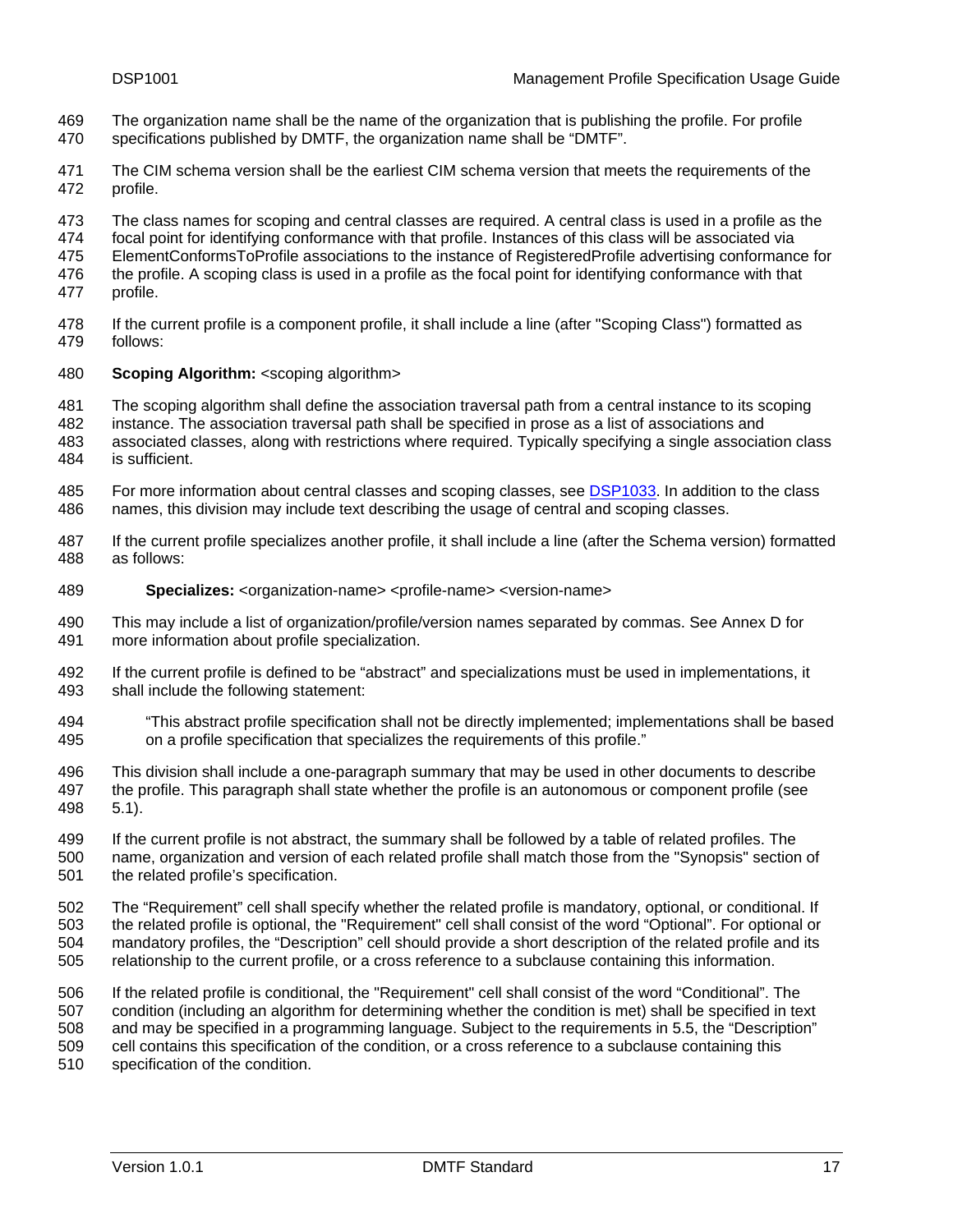- 511 If the profile is specialized, it shall include a row for the parent profile and the "Requirement" cell shall
- 512 contain "Specializes". A profile that is parent to a specialized profile and not implemented directly shall not 513 be registered (via ElementConformsToProfile to RegisteredProfile).
- 514 If the profile has no related profiles, this division shall contain "Not defined in this standard" rather than
- 515 the related profiles table. This applies to abstract profiles and the *[Profile Registration Profile](#page-7-4)*.
- 516 [Table 2](#page-17-2) provides an example of a "Synopsis" division.
- 

### <span id="page-17-2"></span>517 **Table 2 – "Synopsis" division example**

### **1. Synopsis**

**Profile name**: Power Supply

**Version**: 1.3.0

**Organization:** DMTF

**CIM schema version:** 2.9

**Central class:** CIM\_PowerSupply

**Scoping class:** CIM\_ComputerSystem

**Scoping algorithm:** CIM\_SystemDevice

The *Power Supply Profile* is a component profile that extends the management capability of referencing profiles by adding the capability to describe power supplies.

<span id="page-17-3"></span>

| <b>Profile Name</b>        | Organization | <b>Version</b> | Requirement | <b>Description</b> |
|----------------------------|--------------|----------------|-------------|--------------------|
| Battery                    | <b>DMTF</b>  | 1.1.0          | Optional    |                    |
| <b>Battery diagnostics</b> | <b>DMTF</b>  | 1.0.0          | Conditional | See 6.2.1          |
| Sensor                     | <b>DMTF</b>  | 1.0.0          | Mandatory   | See 6.2.2          |

**Table 3 – Related profiles table example** 

# <span id="page-17-0"></span>518 **6.2 Profile division "Description"**

519 The "Description" division describes the management domain implemented by this profile and provides an 520 overview of the model. The "Description" division shall not include normative documentation. This division 521 should describe how the classes of the profile relate to the management domain.

522 This division should contain class diagrams (see [5.8.2](#page-13-1)).

# <span id="page-17-1"></span>523 **6.3 Profile division "Implementation"**

524 The "Implementation" division shall contain requirements of the model that are not covered by other 525 divisions (such as the "Methods" division) and guidelines related to implementation. The profile author

526 may include requirements here and reference them from other divisions, and describe the relationship 527 between the model and underlying instrumentation.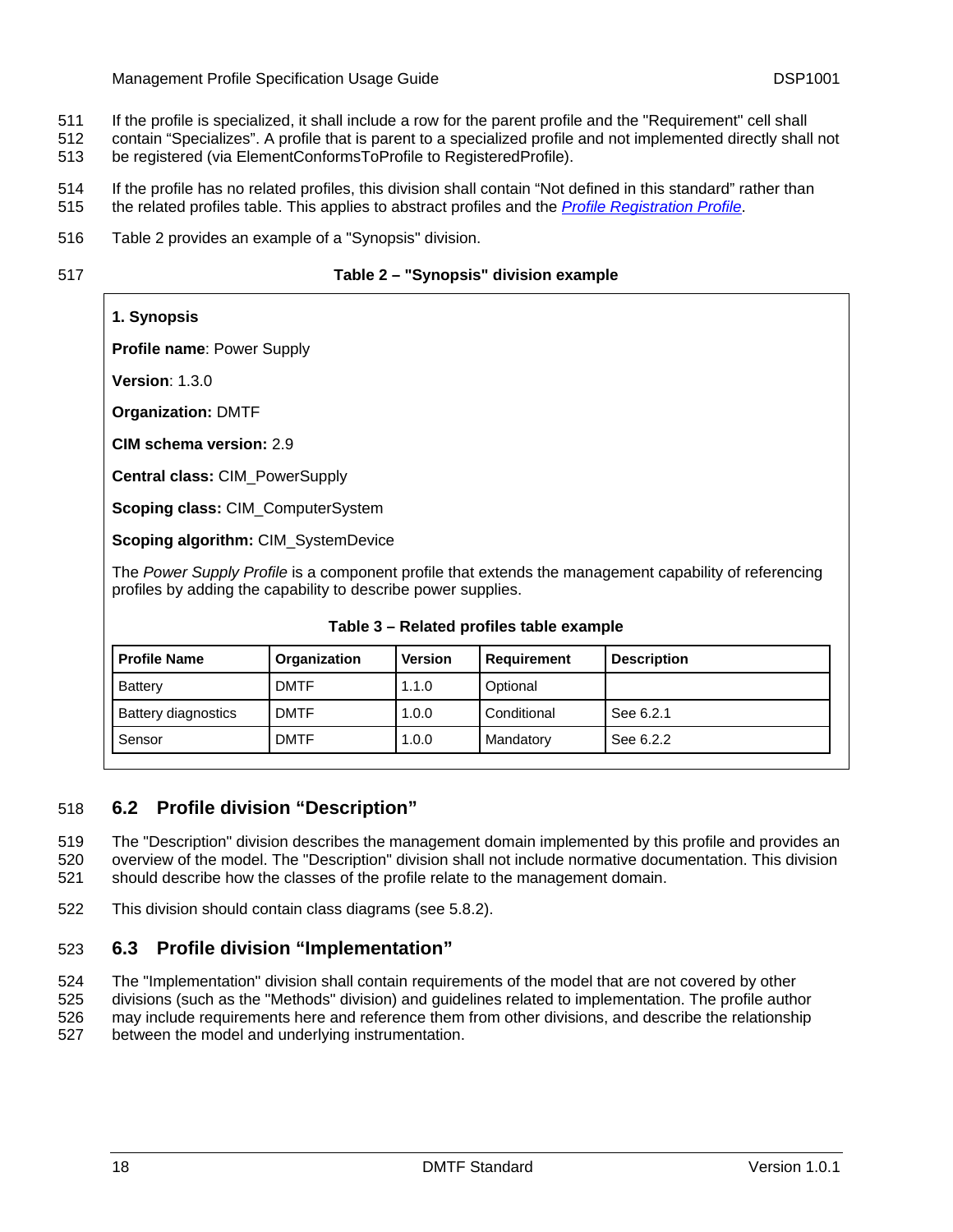- 528 Profile authors may choose to partition the information in this division into sub-topics. This division may
- 529 contain informative text to introduce these sub-topics. The sub-topics may be based on domain behaviors
- 530 that apply to multiple CIM elements (for example, "Element discovery") or may be based on specific CIM
- 531 elements. A domain behavior subclause may describe (and be referenced by) several CIM elements.
- 532 [Table 3](#page-18-0) is an example of an "Implementation" division.
- 

#### <span id="page-18-0"></span>533 **Table 3 – "Implementation" division example**

2.3 Implementation The Host Controller profile consists of three areas of functionality – basic element inventory, baseboard management, and redundant controllers

2 3.1 Basic element inventory implementation Some informative text about basic element inventory.

 Basic element inventory requires AdminDomain, TCPProtocolEndpoint, and HostedAccessPoint. TCPProtocolEndpoint.PortNumber shall be 12345.

2.3.2 Baseboard management implementation Baseboard management requires Sensor and mandatory support for the *Fan Profile*.

534 The "CIM elements" division also contains normative information, but that information is presented in

535 tables. If the requirements do not readily fit in a table format, they shall be specified in this division and 536 cross-referenced from the tables (see [5.5\)](#page-12-1).

537 Note that cross-references shall target numbered divisions. Any requirements referenced elsewhere shall 538 appear as separate subclauses of the "Implementation" division.

- 539 Restrictions on the multiplicity of instances in a profile or associated to some other class may be specified 540 in this clause.
- 541 Conditional behavior shall be specified as subclauses of the "Implementation" division. Each conditional

542 behavior subclause includes one or more paragraphs that provide text describing the conditional behavior

543 and may include diagrams. Each conditional behavior subclause shall specify the condition (the CIM-

544 based mechanism a client uses to determine if the conditional behavior is supported by the

- 545 implementation) and the conditional behavior (the CIM elements and semantics that are mandatory if the 546 condition is met).
- 547 The condition is defined in terms of one or more of the techniques for specifying conditional behavior (see 548 [5.3.1](#page-11-2)). Suggested wording includes:
- 549 If ProtocolControllerMaskingCapabilities.ProtocolControllerSupportsCollection is TRUE, the 550 implementation shall support SystemSpecificCollection and MemberOfCollection referencing 551 StorageHardwareID instances as depicted in figure 200. If 552 ProtocolControllerMaskingCapabilities.ProtocolControllerSupportsCollection is FALSE, the 553 implementation shall not have any MemberOfCollection instances referencing
- 554 SystemSpecificCollection and StorageHardwareID instances.
- 555 If persistent binding is supported, the implementation shall include a single instance of 556 StorageNameBindingService associated to System via a HostedService association.

557 The elements that depend on this condition may be classes, associations, properties, methods, or 558 indications. If these CIM elements are only specified when the condition is met, they shall be documented 559 in the conditional behavior subclause. If CIM elements are specified whether on not the condition is met, 560 they shall be documented elsewhere in the "Implementation" division and also documented in the 561 conditional behavior subclause if their behavior changes when the condition is met.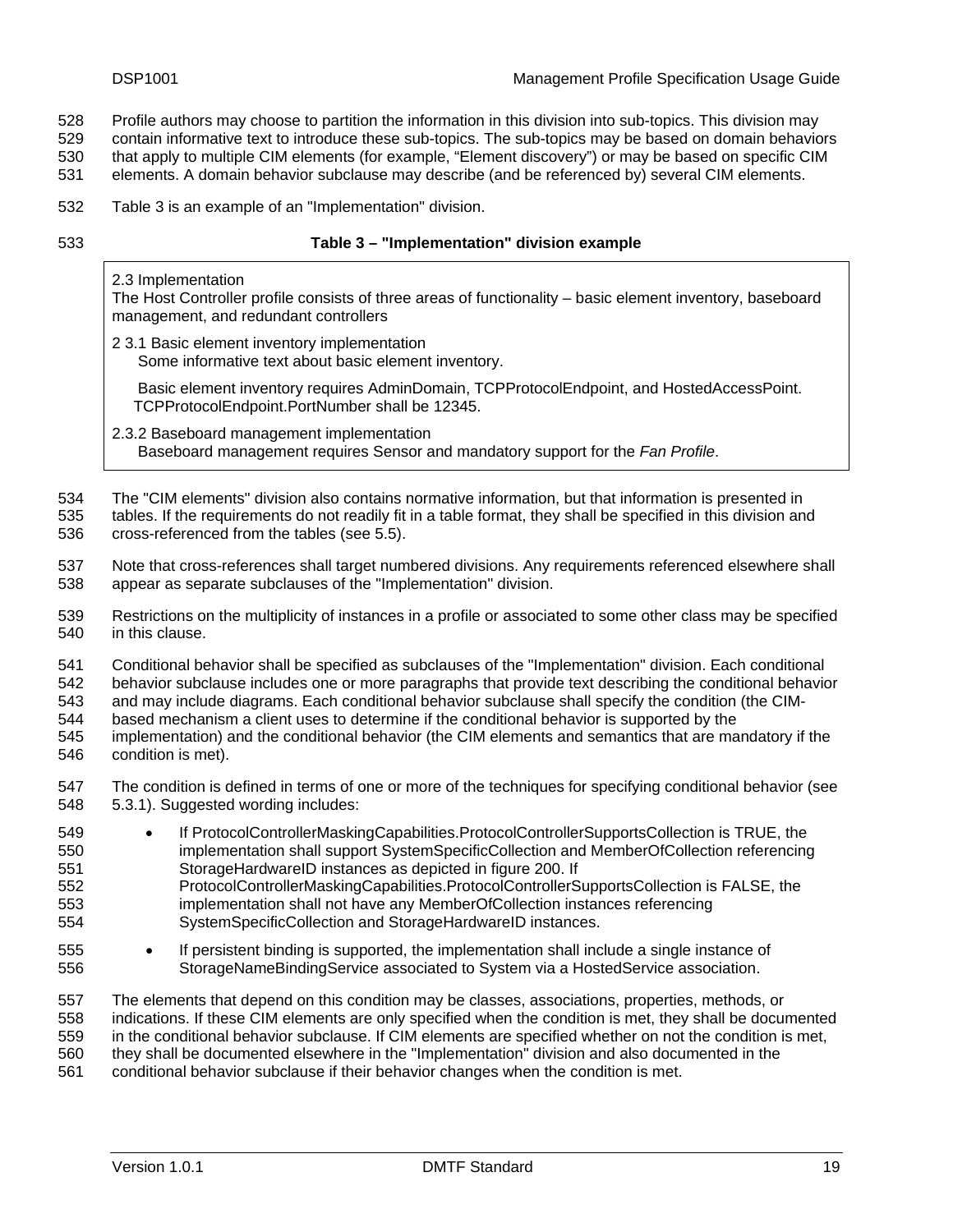- 562 [Table 4](#page-19-1) is an example of specification of conditional behavior in "Implementation" and "CIM Element" 563 divisions.
- <span id="page-19-1"></span>

#### 564 **Table 4 – Example with conditional behavior**

10. Implementation

10.1 Battery support

Battery support is optional. If the underlying controller includes batteries and provides the ability to determine basic status and asset information, the vendor should also implement the Battery Profile. If the Battery Profile is implemented, the implementation shall also support the SytemDevice associations from the controller's System to each CIM\_Battery instance.

If the underlying implementation provides the capability to test the health and expected lifespan of batteries, the Battery Diagnostics Profile should also be supported. If so, then the implementation shall also support HostedService associations between the controller's System and DiagnosticService.

#### 10.2 LED blink

Implementations may optionally support LED blinking by instantiating an AlarmDevice instance and associating it via AssociatedAlarm to Port instances. The server-side implementation shall support the SetAlarmState method on AlarmDevice. If the LED uniquely identifies a simple port on a multi-port controller, then AssociatedAlarm should reference a PortController. Otherwise, it shall reference an FCPort.

….

13. CIM elements

…

13.2 CIM\_AlarmDevice Conditional: see 10.2

13.2 CIM\_AssociatedAlarm Conditional: see 10.2

#### **Table 32 – CIM\_AssociatedAlarm**

| <b>Element</b> | Requirement | <b>Description</b>                                  |
|----------------|-------------|-----------------------------------------------------|
| Antecedent     | Mandatory   | Reference to the AlarmDevice                        |
| Dependent      | Mandatory   | Reference to the FCPort or PortController, See 10.2 |

#### <span id="page-19-0"></span>565 **6.4 Profile division "Methods"**

566 The "Methods" division provides a list of methods supported by this profile — in other words, methods of 567 the classes of the profile. Profile usage of both extrinsic methods and generic operations (for example 568 intrinsic methods) are included, but the specification formats are different. [Table 5](#page-20-0) depicts the general 569 look of a "Methods" division of a profile specification. The class names shall include the prefix (for

570 example, "CIM\_ ").

571 This division may include sequence diagrams or state diagrams that relate to the methods.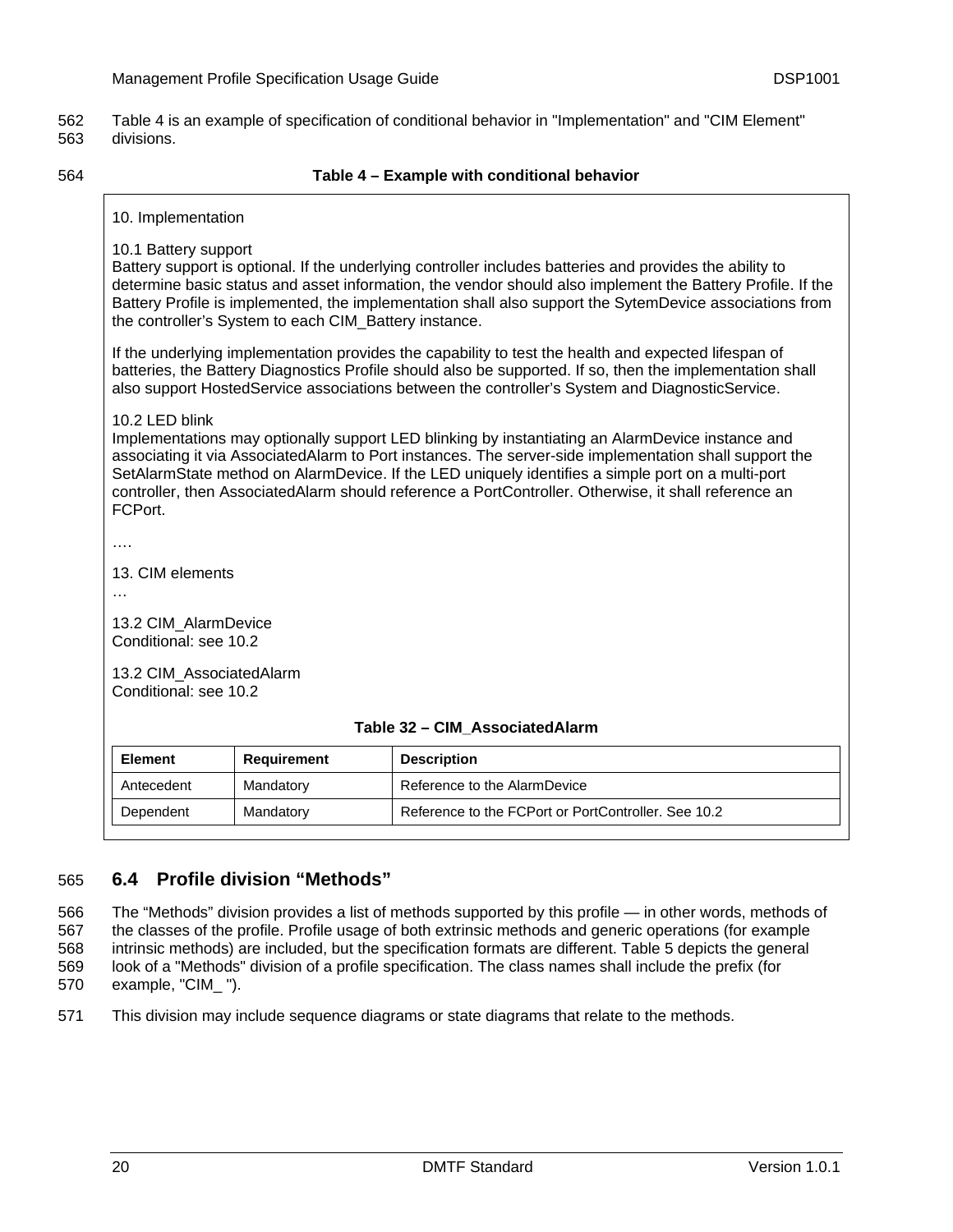### <span id="page-20-0"></span> $4.4 \times 10^{-11}$

| 4 Methods |  |
|-----------|--|
|           |  |

4.1 CIM\_ClassName ExtrinsicMethod1

(see Management Profile Usage Guide 6.4.1)

4.2 CIM\_ClassName ExtrinsicMethod2

(see Management Profile Usage Guide 6.4.1)

- … additional extrinsic methods …
- 4.3 Profile Conventions for Operations

 (specifies the approach used in the particular profile specification for documenting operations; see Management Profile Usage Guide 6.4.2)

4.4 CIM\_ClassName1 Operations

(see Management Profile Usage Guide 6.4.3)

4.5 CIM\_ClassName2 Operations

(see Management Profile Usage Guide 6.4.3)

… additional per-class operations …

573 Note that management profile specifications describe use of operations for manipulating class and

574 association instances and shall not specify operations that manipulate schemas and qualifiers.

575 Constraints to methods in related profiles shall not be placed in this division; see [5.6](#page-12-2).

#### <span id="page-20-1"></span>576 **6.4.1 Extrinsic Methods**

577 Each extrinsic method of the profile shall be specified in a separate subclause of the "Methods" division. 578 The subclause may include a short (one or two paragraph) description and tables specifying the return 579 values and parameters. Text from MOF descriptions may be used to describe extrinsic methods, but shall 580 be reworded as standard English sentences. It is not required that descriptions be provided in the profile if 581 the MOF descriptions are clear and appropriate for the profile. In this case, the profile shall reference the 582 MOF. This subclause may include references to use cases (see [6.5\)](#page-26-0) for tasks that include this method.

583 If the profile specifies use of standard messages, this subclause shall include a table specifying standard 584 messages. If the profile does not specify use of standard messages, no table shall be included, but the 585 description should state "No standard messages are defined." The standard messages table has two 586 columns. The left column contains a return value in parenthesis followed by the name of the registering 587 organization and the message ID from that organization. The right column contains the message text 588 (abbreviated, if appropriate).

589 If the MOF descriptions for return values adequately describe the return values as used in this profile,

590 then this subclause should reference the MOF (for example, "See the return values for

591 ModifySyncronization in the MOF for CIM\_StorageService."). If the MOF descriptions for return values

592 need to be clarified for use in this profile, then they shall be specified in a table. The return values table

593 has two columns: "Value" and "Description". The return values shall be formatted at the numeric 594 valuemap followed by the string value in parenthesis. For example: "1 (Not Supported)".

595 If the MOF descriptions for method parameters adequately describe the methods as used in this profile, 596 then this subclause shall reference the MOF. If the descriptions of methods or method parameters from 597 the MOF need to be clarified, they shall be specified in a table.

598 The parameters table has four columns: "Parameter qualifiers", "Name", "Type", and "Description". Unlike 599 MOF usage, IN is included in this table if IN is true and shall not be included if IN is false. OUT is included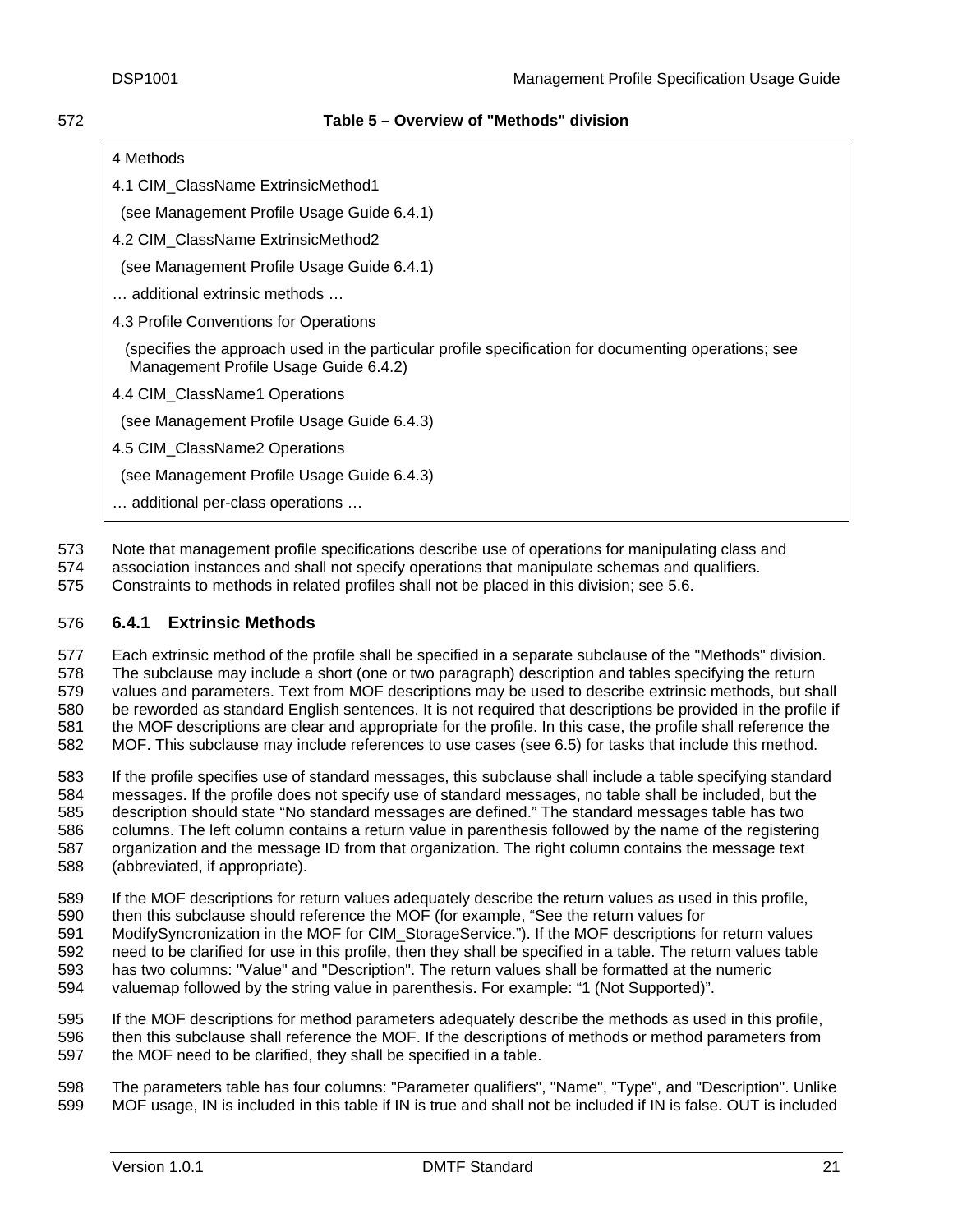- 600 in this table if OUT is true and not included if OUT is false. The "Qualifiers" column also includes "REQ" if
- 601 the parameter includes the REQUIRED parameter in the MOF. A profile specification shall not change
- 602 interpretation of MOF qualifiers, just present IN, OUT, and REQ to help the reader understand the use of 603 these parameters.
- 604 If the return values or messages relate to conditions, this shall be specified in the Description (for 605 example, "only valid if the optional sensor profile is supported").
- 606 The text in the "Description" or "Description/Value" cells should be short; no longer than twenty words.
- 607 Text longer than twenty words should be placed in a subclause of "Extrinsic Methods" and referenced 608 from the table cell.
- 609 [Table 6](#page-21-0) includes an example of a subclause for an extrinsic method.
- <span id="page-21-0"></span>

#### 610 **Table 6 – "Extrinsic Methods" division example**

#### 4.1 CIM\_StorageService ModifySynchronization Extrinsic Method

This method modifies (or starts a job to modify) the synchronization association between two storage objects. If 0 is returned, the function completed successfully and no ConcreteJob instance was created. If 0x1000 is returned, a ConcreteJob was started and a reference to this Job is returned in the Job output parameter. A return value of 1 indicates the method is not supported. All other values indicate some type of error condition.

ModifySynchronize errors are specified in Table 36, and parameters are specified in Table 37.

#### **Table 36 – ModifySynchronization method standard messages**

| (return) MessageID | Message                         |
|--------------------|---------------------------------|
| (5) SNIA.DRM24     | <b>Invalid Transition State</b> |
| $(4)$ SNIA.MP2     | Operation not supported         |

| <b>Qualifiers</b> | <b>Name</b>     | Type                        | <b>Description/Values</b>                                          |
|-------------------|-----------------|-----------------------------|--------------------------------------------------------------------|
| IN, REQ           | Operation       | uint16                      | Type of operation to modify the<br>replica:                        |
|                   |                 |                             | 2 (Detach)<br>3 (Fracture)<br>4 (Resync)5 (Restore)<br>6 (Prepare) |
| <b>OUT</b>        | Job             | CIM ConcreteJob REF         | Returned if job started.                                           |
| IN, REQ           | Synchronization | CIM_StorageSynchronized REF | Association to replica that will be<br>modified                    |

611 Extrinsic method names are also listed in property tables; see [6.6.2](#page-27-1).

#### <span id="page-21-1"></span>612 **6.4.2 Generic Operations**

613 The generic operations divisions consist of a subclause describing conventions followed by subclauses 614 that describe each operation with profile-specific behavior.

615 Including separate subclauses for each operation for each class may produce many divisions containing 616 the same boilerplate text. Many profiles require most operations to follow the behavior in the operations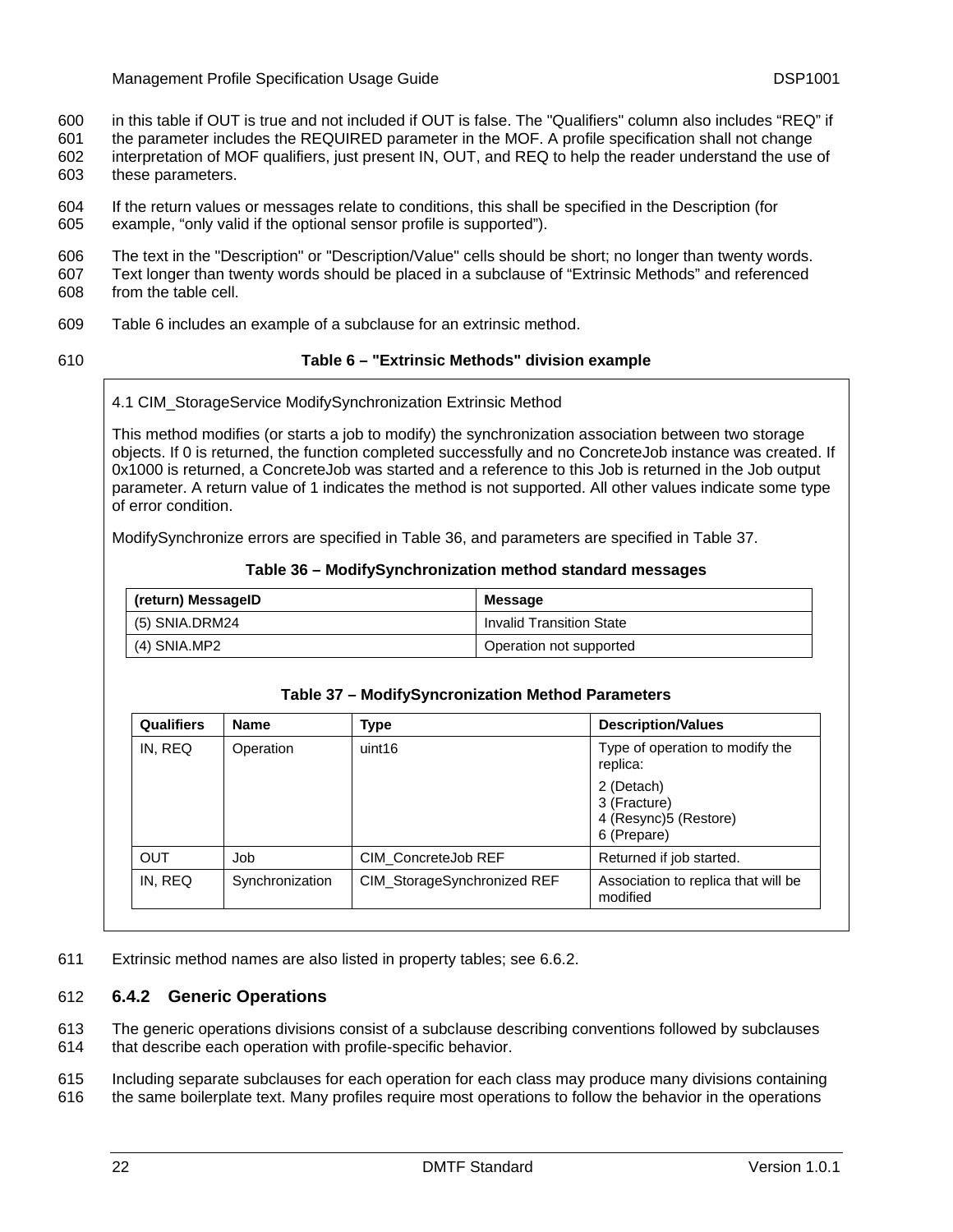- 617 specification; other profiles may expect many exceptions. In order to allow profile authors to optimize
- 618 profile text, they are allowed to make a choice between three different options as described in [Table 7](#page-22-0).

#### <span id="page-22-1"></span>619 **6.4.2.1 "Profile conventions for operations" subclause**

620 The profile author's conventions for specifications and requirements for operations shall be specified in a 621 separate subclause of the "Methods" division. This subclause follows subclauses for extrinsic methods (if 622 any).

623 This subclause shall contain text describing which operations specifications were considered when the 624 profile specification was developed. For example, "This profile specification defines operations in terms of 625 DSP0200 (CIM Operations over HTTP)." If a replacement generic operations specification is available, it [DSP0200](#page-7-6) (CIM Operations over HTTP)." If a replacement generic operations specification is available, it 626 should be referenced in this subclause instead of [DSP0200](#page-7-6).

- 627 This subclause shall contain text defining the conventions used to specify each class's requirements for 628 operations. Three options are possible; this subclause shall include one of the paragraphs from [Table 7](#page-22-0).
- <span id="page-22-0"></span>

629 **Table 7 – Profile convention options** 

<span id="page-22-2"></span>

| Option                                                                        | Text to place in "Profile conventions for operations" division                                                                                                                                                                                                                                            |
|-------------------------------------------------------------------------------|-----------------------------------------------------------------------------------------------------------------------------------------------------------------------------------------------------------------------------------------------------------------------------------------------------------|
| Option 1 - table                                                              | Deprecated; now covered by option 2, with additional requirements specified in 6.4.2.2.                                                                                                                                                                                                                   |
| includes each<br>operation for each<br>class                                  | "Support for operations for each profile class (including associations) is specified in the<br>following subclauses. Each of these subclauses includes a table listing all the operations<br>supported by this profile. Compliant implementations of this profile shall support all these<br>operations." |
| Option 2 - table<br>includes                                                  | The "Profile conventions for operations" subclause of the Methods clause shall contain the<br>following text:                                                                                                                                                                                             |
| operations with<br>profile-specific<br>requirements. The<br>operations in the | "For each profile class (including associations), the implementation requirements for<br>operations, including for those in the following default list, are specified in class-specific<br>subclauses of this clause."                                                                                    |
| default list apply to                                                         | A profile may define a default list of operations, as follows:                                                                                                                                                                                                                                            |
| the extent detailed                                                           | "The default list of operations is as follows:                                                                                                                                                                                                                                                            |
| in class specific<br>subclauses of the                                        | operation-1                                                                                                                                                                                                                                                                                               |
| "Methods" clause.                                                             | operation-2                                                                                                                                                                                                                                                                                               |
|                                                                               | $\ldots$ "                                                                                                                                                                                                                                                                                                |
|                                                                               | The default list may be extended for classes referenced by an association, as follows:                                                                                                                                                                                                                    |
|                                                                               | "For classes that are referenced by an association, the default list of operations<br>includes the following operations in addition:                                                                                                                                                                      |
|                                                                               | a-operation-1                                                                                                                                                                                                                                                                                             |
|                                                                               | a-operation-2                                                                                                                                                                                                                                                                                             |
|                                                                               | $\ldots$ "                                                                                                                                                                                                                                                                                                |
|                                                                               | The applicability of the default list shall be specified in class specific subclauses of the<br>"Methods" clause; see 6.4.2.2.                                                                                                                                                                            |
| Option 3 - table                                                              | Deprecated; now covered by option 2, with additional requirements specified in 6.4.2.2.                                                                                                                                                                                                                   |
| includes<br>operations with<br>profile-specific                               | "Support for operations for each profile class (including associations) is specified in the<br>following subclauses. Each of these subclauses includes either                                                                                                                                             |
| requirements.<br>Other operations<br>may be                                   | • a statement "All operations from the default list specified in section nnn are supported<br>as described by DSPXXXX vX.y.z" where nnn is the number of the section containing<br>the default list.                                                                                                      |
| implemented.                                                                  | • a table listing all the operations that are not constrained by this profile or where the<br>profile requires behavior other than described by DSPXXX.                                                                                                                                                   |
|                                                                               | The default list of operations is operation-1, operation-2,  Profile requirements for these<br>operations are specified in the "Requirements" column. "                                                                                                                                                   |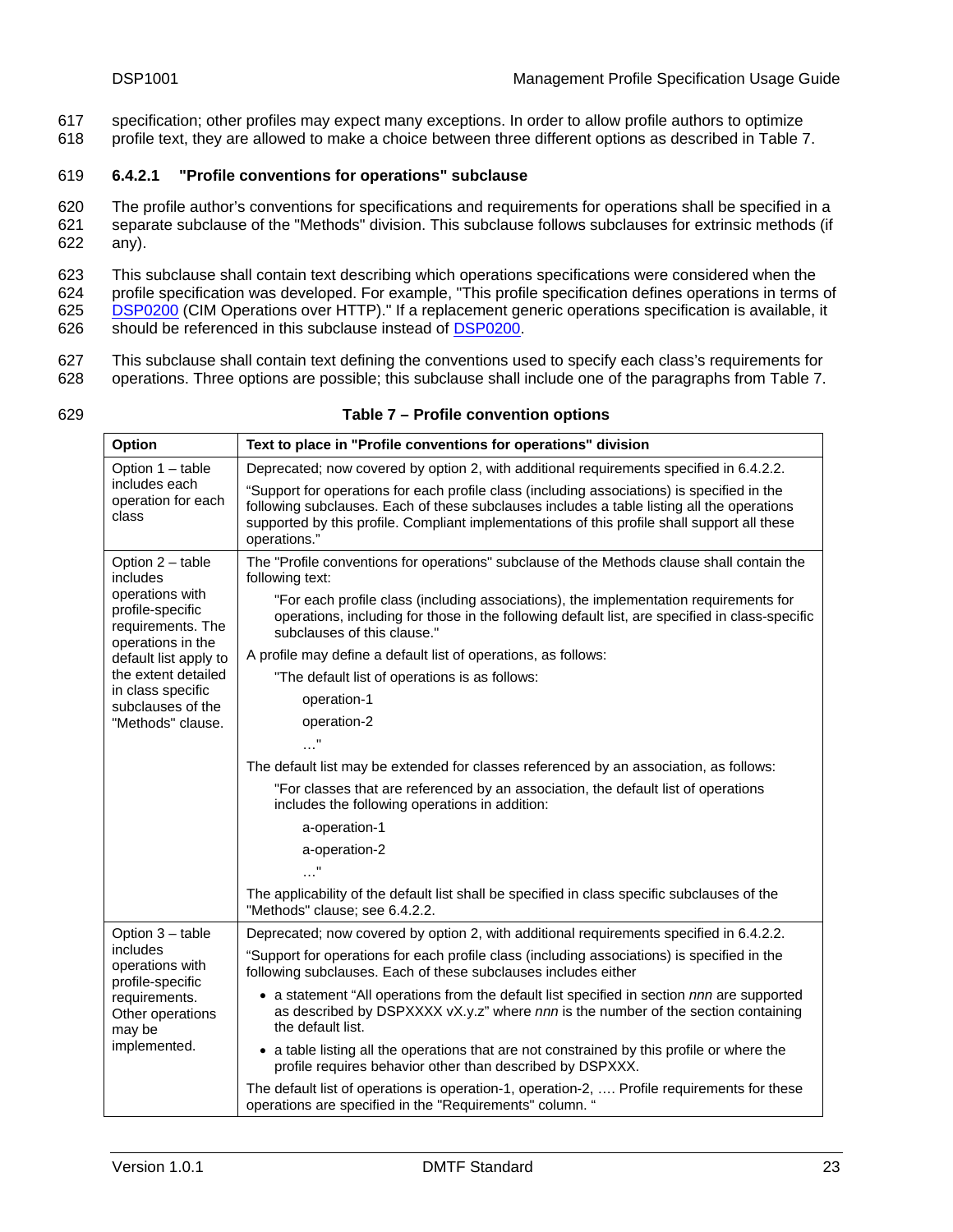- 630 The default list of operations is typically the operations related to manipulation of instances and possibly 631 operations to execute queries.
- 632 There is no requirement to specify usage of the InvokeMethod operation; it is implicitly required if the 633 profile defines any extrinsic methods.

#### <span id="page-23-0"></span>634 **6.4.2.2 Per-class operations subclauses**

- 635 A subclause shall be included for each class (including associations) of the profile.
- 636 If a default list of operations is defined in the "Profile conventions for operations" subclause (see [6.4.2.1\)](#page-22-1), 637 and the default list shall apply unmodified for the specified class, the following statement shall be 638 provided:
- 639 "All operations in the default list in <pco-num> shall be implemented as defined in <op-spec>.
- 640 NOTE: Related profiles may define additional requirements on operations for the profile class."
- 641 If a default list of intrinsic operations is defined, or if additional operations are specified for the specified 642 class, a table shall be provided that details implementation requirements for specific operations that are
- 643 not covered by the default requirement. The table shall be preceded by the statement:
- 644 "Table <table-num> lists implementation requirements for operations. If implemented, these
- 645 operations shall be implemented as defined in <op-spec>. In addition, and unless otherwise stated in
- 646 Table <table-num>, all operations in the default list in <pco-num> shall be implemented as defined in 647 <op-spec>.
- 648 NOTE: Related profiles may define additional requirements on operations for the profile class."
- 649 A profile may use the requirement level "Unspecified" to state that no requirements are defined by the 650 specified profile for a particular operation listed in the default list.
- 651 If a default list of intrinsic operations is not defined, a table shall be provided that lists each intrinsic
- 652 operation that is required to be implemented by the specified profile. The table shall be preceded by the 653 statement:
- 654 "Table <table-num> lists implementation requirements for operations. If implemented, these shall be 655 implemented as defined in <op-spec>.
- 656 NOTE: Related profiles may define additional requirements on operations for the profile class."
- 657 The variables in all these statements shall be resolved as follows:
- 658 <table-num>: The number of the table
- 659 <op-spec>: A reference to the operations specification
- 660 <pco-num>: The subclause number of the "Profile conventions for operations" subclause.
- 661 If a table is provided, it shall include columns for "Operation Names", "Requirements", and "Messages". 662 The interpretation of the table depends on the statement preceding it as defined in this subclause.
- 663 [Table 8](#page-24-0) demonstrates the format for a table of operations (this format applies to any of the three options).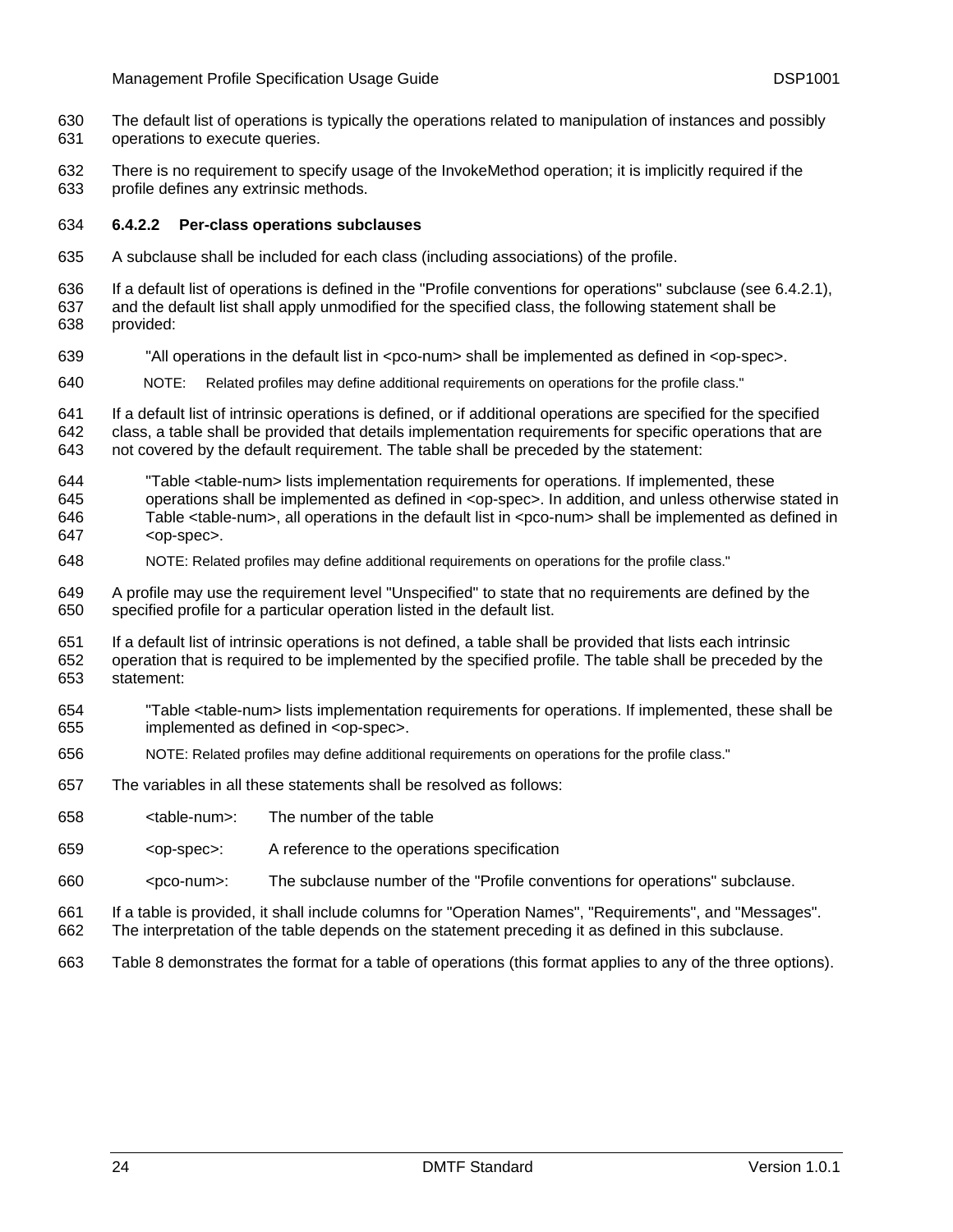<span id="page-24-0"></span>664 **Table 8 – Per-class operations requirements example** 

| <b>Operation</b>       | <b>Requirements</b> | <b>Messages</b> |
|------------------------|---------------------|-----------------|
| CreateInstance         |                     |                 |
| DeleteInstance         |                     |                 |
| EnumerateInstance      |                     |                 |
| EnumerateInstanceNames |                     |                 |
| GetInstance            |                     |                 |

665 The valid options for the "Requirements" column depend on the selected option described in [6.4.2](#page-22-2) and 666 may include the following values:

667 **Mandatory** – Compliant implementations shall support this operation either per the referenced 668 operations specification or per the requirements of this specification. The implementation shall not 669 return CIM\_ERR\_METHOD\_NOT\_FOUND or CIM\_ERR\_METHOD\_NOT\_AVAILABLE when the 670 method is invoked for the target class.

- 671 **Optional** Compliant implementations may support this operation either per the referenced 672 operations specification or per the requirements of this specification.
- 673 **Unspecified** Support for this operation is not specified by this specification. A client should not 674 assume that the operation is implemented or if implemented, that it is implemented as defined in the 675 referenced operations specification.
- 676 If the profile defines behavior for operations different than what is described in the referenced operations 677 specification, the operation shall be documented in a separate, numbered subclause of the Methods 678 division with a heading containing the class and operation names. The heading is followed by text that 679 describes the requirements for the operation – including all side effects to the model and the expected 680 results in the underlying instrumentation. This subclause shall be referenced from the "Requirements" 681 column for the appropriate operation.
- 682 The "Messages" column may include a reference to a table of standard messages (using the format in 683 [Table 6](#page-21-0)). This table shall be left blank if the message usage of the profile matches the usage described in 684 the referenced operations specification.
- 685 When a profile identifies ModifyInstance as supported for a class, the default interpretation is that all non-
- 686 key properties on the class may be modified using the ModifyInstance implementation. If a profile wishes 687 to require that certain properties are modifiable or are not modifiable, explicit normative text to that effect 688 needs to be included as a subclause of the operations clause for the class.
- 689 There is no requirement to specify usage of the InvokeMethod operation; it is implicitly required if the 690 profile defines any extrinsic methods.

## 691 **6.4.2.3 Operations related to associations**

692 Operations that enumerate instances (or instance names) relative to a particular object shall be specified 693 in the per-class operations division for the class representing the originating endpoint of the operation, not

- 694 the association class. For example, when specifying operations as defined in [DSP0200](#page-7-6) in
- 695 SystemDevice's operation table, Associators and AssociatorNames would be specified as "shall not be
- 696 supported," but System and LogicalDevice operation tables would include Associators and
- 697 AssociatorNames. Similarly, References and ReferenceNames would not be specified for an association 698 and would be specified for elements that would be referenced by the association.
- 699 [Table 9](#page-25-0) provides an example of a typical "Operations" division based on option 3 in [Table 7.](#page-22-0)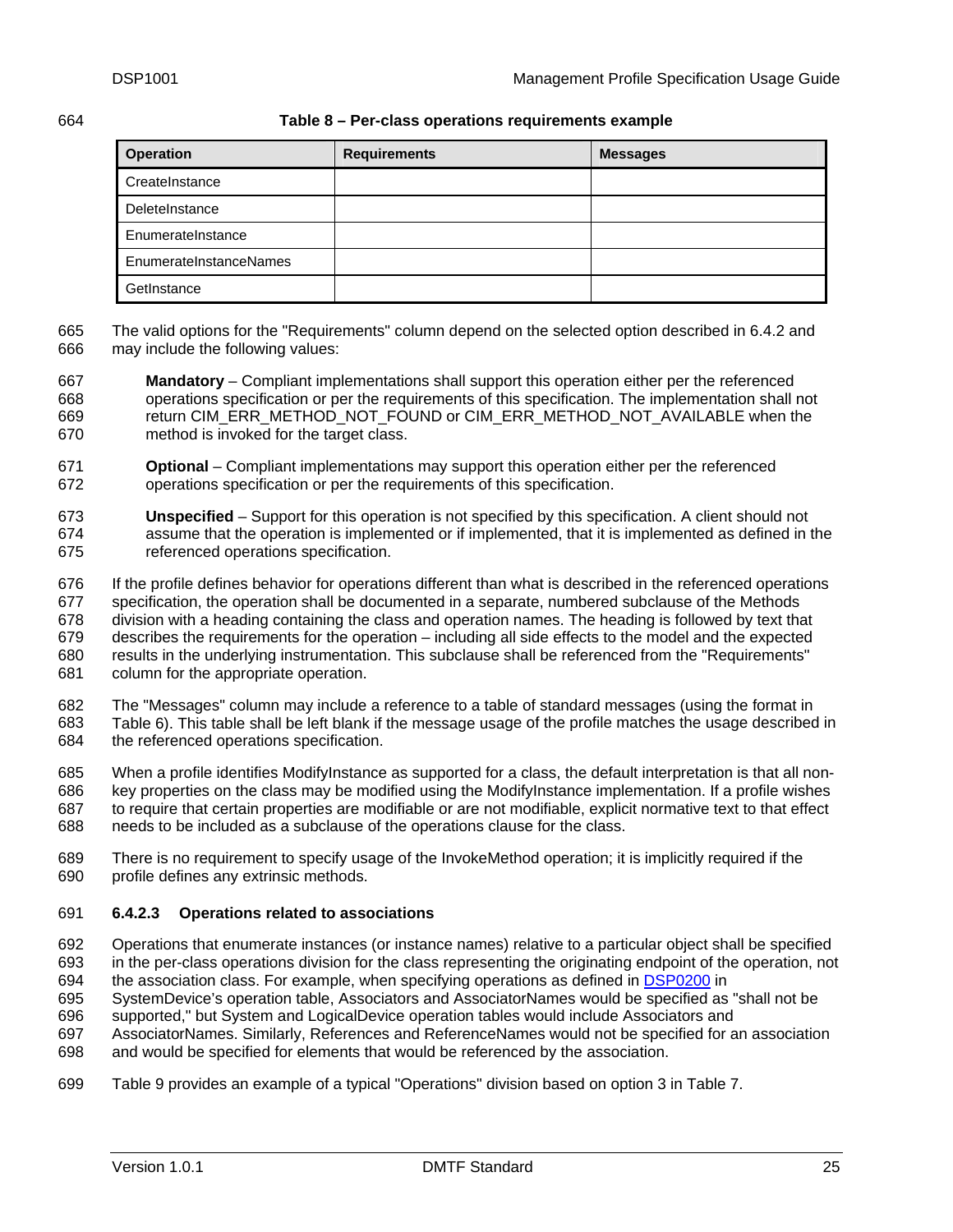#### <span id="page-25-0"></span>700 **Table 9 – "Operations" division example**

#### **8.1 Profile conventions for operations**

This profile defines intrinsic operations in terms of [DSP0200](#page-7-6).

For each profile class (including associations), the implementation requirements for operations, including those in the following default list, are specified in class-specific subclauses of this clause.

The default list of operations is as follows:

GetInstance( )

EnumerateInstances( )

EnumerateInstanceNames()

For classes that are referenced by an association, the default list of operations includes the following operations in addition:

Associators( )

AssociatorNames( )

References( )

ReferenceNames( )

#### **8.2 CIM\_MemberOfCollection**

Table 35 lists implementation requirements for operations. If implemented, these operations shall be implemented as defined in [DSP0200](#page-7-6). In addition, and unless stated otherwise in Table 35, all operations in the default list in <pco-num> shall be implemented as defined in [DSP0200.](#page-7-6)

NOTE: Related profiles may define additional requirements on operations for the profile class.

|  | Table 35 - CIM_MemberOfCollection intrinsic operations |  |  |
|--|--------------------------------------------------------|--|--|
|--|--------------------------------------------------------|--|--|

| <b>Operation</b> | <b>Requirements</b> | <b>Messages</b> |
|------------------|---------------------|-----------------|
| CreateInstance() | See 8.2.1           | See Table 36    |
| DeleteInstance(  | See 8.2.2           |                 |

#### **Table 36 – CIM\_MemberOfCollection.CreateInstance method standard messages**

| (return) MessageID | Message                         |
|--------------------|---------------------------------|
| (5) DMTF.CHK1      | <b>Invalid Transition State</b> |
| (4) DMTF.CHK2      | Operation not supported         |

#### **8.2.2 CreateInstance( )**

The CreateInstance() intrinsic operation may be implemented. If implemented, the creation of a MemberOfCollection instance associating a Zone instance representing a management zone with a Port instance representing a communication endpoint shall cause the addition of the communication endpoint into the management zone.

#### **8.2.2 DeleteInstance( )**

The DeleteInstance() intrinsic operation may be implemented. If applied to an instance of the MemberOfCollection association where the referenced member is a Port instance that represents a communication endpoint that is member of a management zone, the implementation shall remove that communication endpoint from the specified management zone.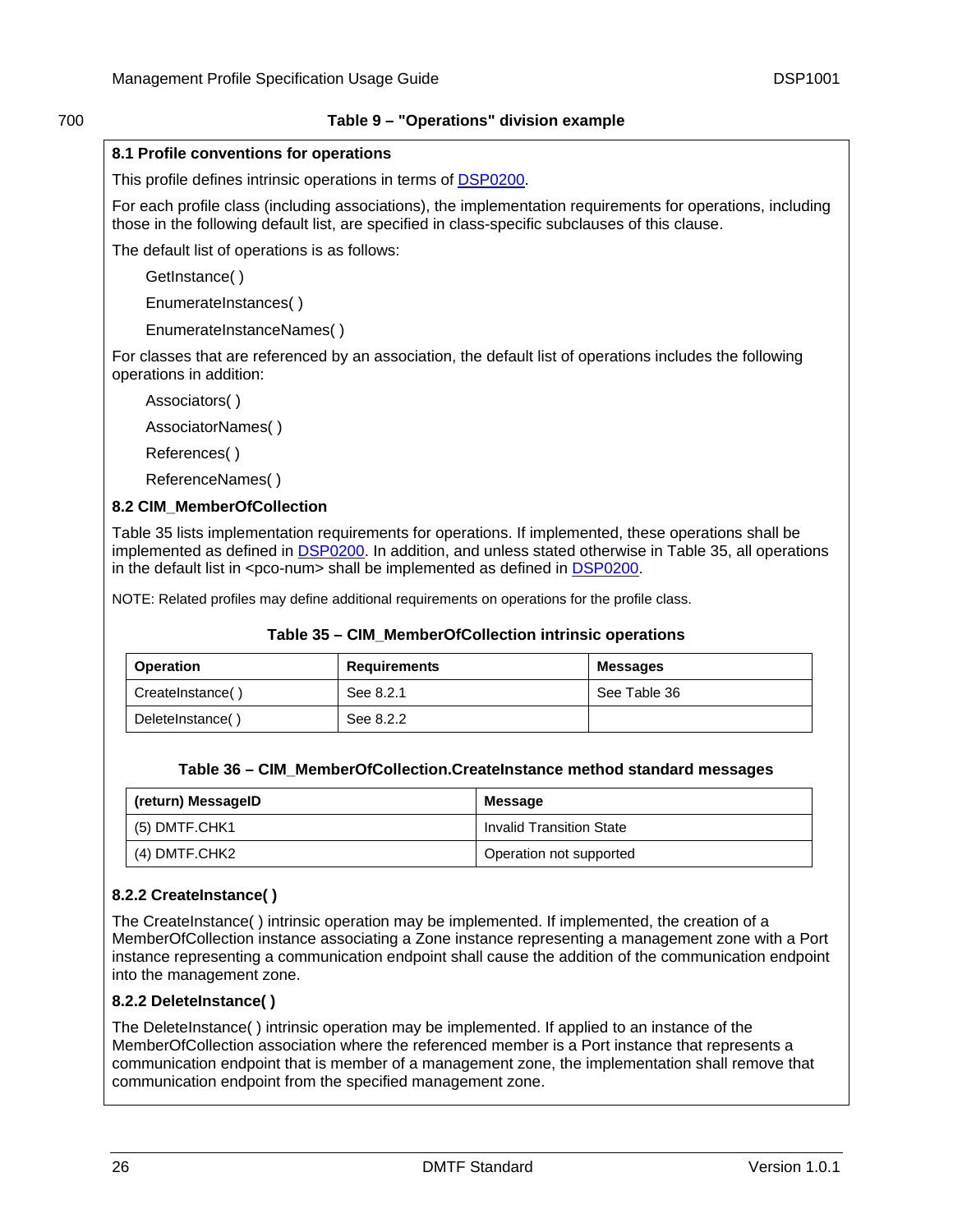### <span id="page-26-0"></span>701 **6.5 Profile division "Use cases"**

702 This division specifies use cases that demonstrate interesting behaviors or tasks provided by the profile.

703 A use case defines the interaction of an external actor and a server-side implementation in the execution 704 of steps required to be performed in the realization of functionality described in the profile. This actor may 705 be a CIM client or some other external entity (for example a person using a switch attached to the 706 system). Use cases should represent a complete task from the perspective of the actor; this may involve 707 multiple CIM operations or methods. A profile specification may document one or more use cases, each 708 of which has different starting conditions and ending conditions. The purpose of the use case is to 709 illustrate the steps required to accomplish some goal and the effects to the model in the course of 710 accomplishing that goal.

- 711 The use cases may be presented as pseudo-code or free-form text. The use cases should include tasks
- 712 that change the CIM elements or change the behavior of the instrumentation managed through the 713 profile.
- 714 All extrinsic methods should be included in the use cases. A use case may include multiple (or no)
- 715 extrinsic methods. A method may be included in multiple use cases. Detailed information about methods 716 remains in the "Methods" division (see [6.4.1](#page-20-1)) and is not duplicated here.
- 717 Object diagrams or sequence diagrams should be included.

#### <span id="page-26-1"></span>718 **6.6 Profile division "CIM elements"**

- 719 This division consists of:
- 720 An overview subclause consisting of a table listing the profile's classes, indications, and queries
- 721 A subclause for each class including a short description of the class and a table including the 722 profile's use of properties and methods

723 The table (and a subclause) shall include all the classes and associations defined in the profile. It shall 724 also include classes that are defined as part of other profiles and overridden (further constrained) by the 725 current profile. In this case, only the overridden properties are included in the per-class subclause.

#### 726 **6.6.1 Overview subclause**

727 This subclause shall be named "Overview" and shall contain a table listing the classes and indications of 728 the profile. [Table 10](#page-26-2) is an example of this table.

#### <span id="page-26-2"></span>729 **Table 10 – CIM elements overview table example**

| <b>Element</b>                                                                | <b>Requirement</b> | <b>Description</b>                                          |
|-------------------------------------------------------------------------------|--------------------|-------------------------------------------------------------|
|                                                                               | <b>Classes</b>     |                                                             |
| CIM_StorageConfigurationService                                               | Optional           |                                                             |
| <b>CIM SystemDevice</b>                                                       | Mandatory          |                                                             |
| CIM_StorageCapabilities                                                       | Mandatory          |                                                             |
| <b>Indications</b>                                                            |                    |                                                             |
| SELECT * FROM CIM_InstCreation WHERE<br>SourceInstance ISA CIM FCPort         | Conditional        | CQL, Conditional on support for<br>the Indications Profile. |
| SELECT * FROM CIM_InstCreation WHERE<br>SourceInstance ISA CIM PortController | Optional           | COL                                                         |
| SELECT * FROM CIM_InstDeletion WHERE<br>SourceInstance ISA CIM_PortController | Optional           | CQL                                                         |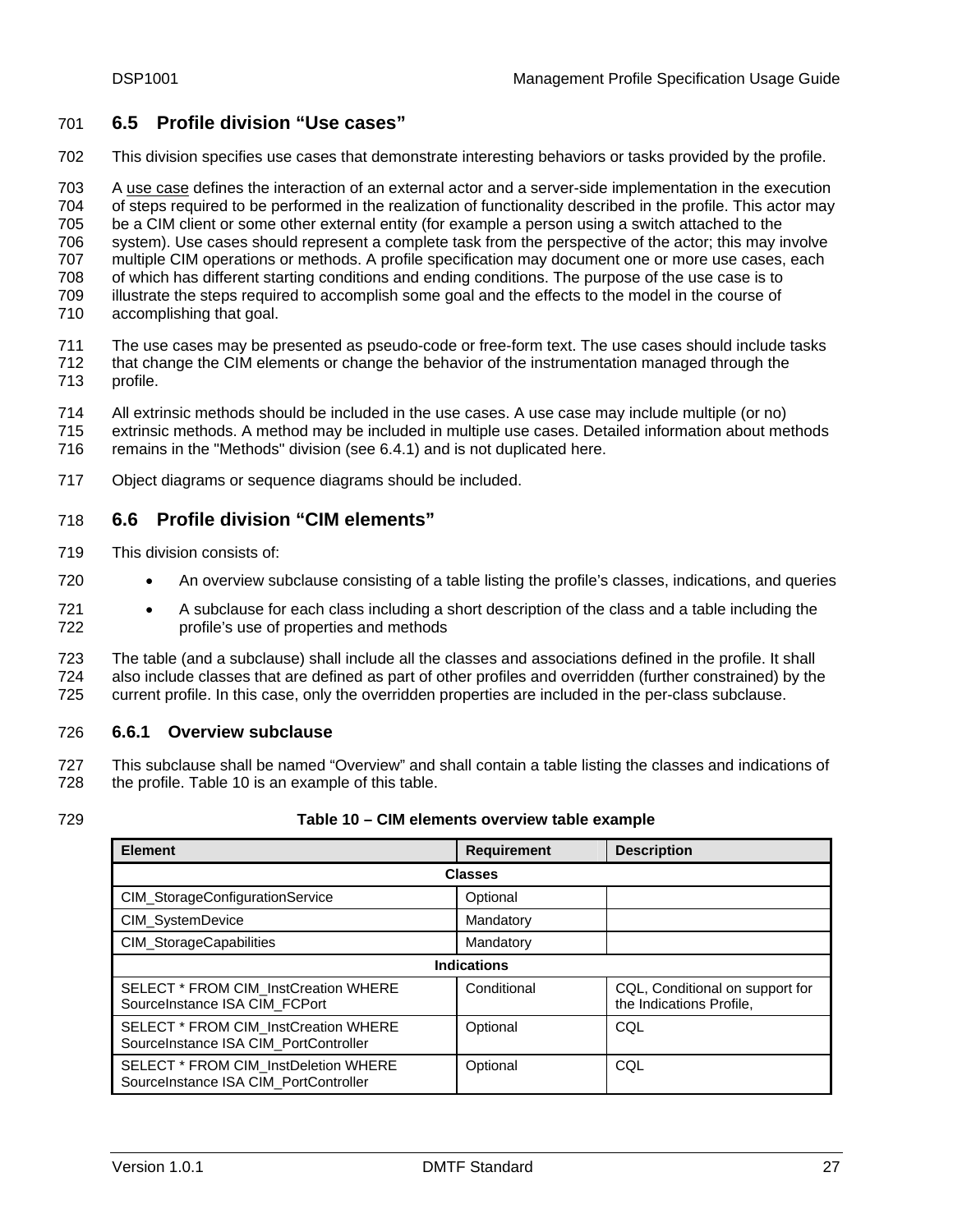- 730 A table row representing a class shall include a reference to the division with detailed specification for that 731 class.
- 732 For indications, the query language shall be included in the "Description" column. Indications should
- 733 never be marked Mandatory; they may be Optional or Conditional on the Indications Profile.
- 734 The use of "Description" column or subclause of "Implementation" is specified in [5.5](#page-12-1).

#### <span id="page-27-1"></span>735 **6.6.2 Supported classes, properties, and methods**

736 Each class (including associations) supported by the profile shall have a separate subclause of the "CIM 737 elements" division. The title of this subclause shall start with the class name. The subclause shall include 738 one or more paragraphs describing the class and its relationship to the underlying implementation.

739 The subclause shall also include a table specifying all supported properties and methods as formatted in<br>740 Table 11 if the profile describes expected behavior for the class. Expected behavior includes mandatory [Table 11](#page-27-0) if the profile describes expected behavior for the class. Expected behavior includes mandatory 741 or conditional properties or methods, property formats and values, or text describing domain-relevant 742 semantics. In other words, if this profile uses a class as described in the MOF, then the table of properties 743 should be omitted. If the table is included, all key properties and properties with the "REQUIRED" qualifier 744 shall be included in the table and marked mandatory. Other properties and methods may be included. If 745 included, the "Requirement" column shall contain the word "Optional", "Mandatory" or "Conditional". If

746 omitted, they are considered optional.

#### <span id="page-27-0"></span>747 **Table 11 – Class subclause example**

#### 10.7 CIM\_IsSpare

IsSpare associates DiskDrives and RedundancySet. The DiskDrive may be automatically allocated for use if one of the members of RedundancySet fails.

| <b>Element</b>     | Requirement | <b>Constraints</b>                    |
|--------------------|-------------|---------------------------------------|
| Antecedent         | Mandatory   | In this profile, shall be a DiskDrive |
| Dependent          | Mandatory   |                                       |
| <b>SpareStatus</b> | Conditional | See 9.6                               |
| FailoverSupported  | Conditional | See 9.7                               |

748 Method names should be followed by "()". The method signatures and return values shall not be 749 documented here; instead, they are documented in the "Methods" division. A table row for a method 750 should include a reference to the appropriate division of "Methods".

751 Optional properties and methods shall not be included in class tables unless there is some normative text 752 that needs to be stated over and above what is in the MOF. The "Description" column or a subclause of 753 the "Implementation" division shall specify normative requirements for each property. The normative 754 information for each property shall include:

- 755 If the property is conditional, the keyword "Conditional" shall appear in the "Requirements" 756 column, the "Description" column shall contain either the condition itself or a reference to the 757 subclause defining the conditional behavior (see [6.3](#page-17-1)).
- 758 **I**f the property is optional, the keyword "Optional" shall appear in the "Requirements" column.
- 759 the property value pattern or constraint (see [6.6.2.1](#page-28-0) and [6.6.2.2](#page-29-0)), if applicable
- 760 a default value (see [6.6.2.3\)](#page-29-1), if applicable
- 761 cardinality (see [6.6.2.4\)](#page-30-0)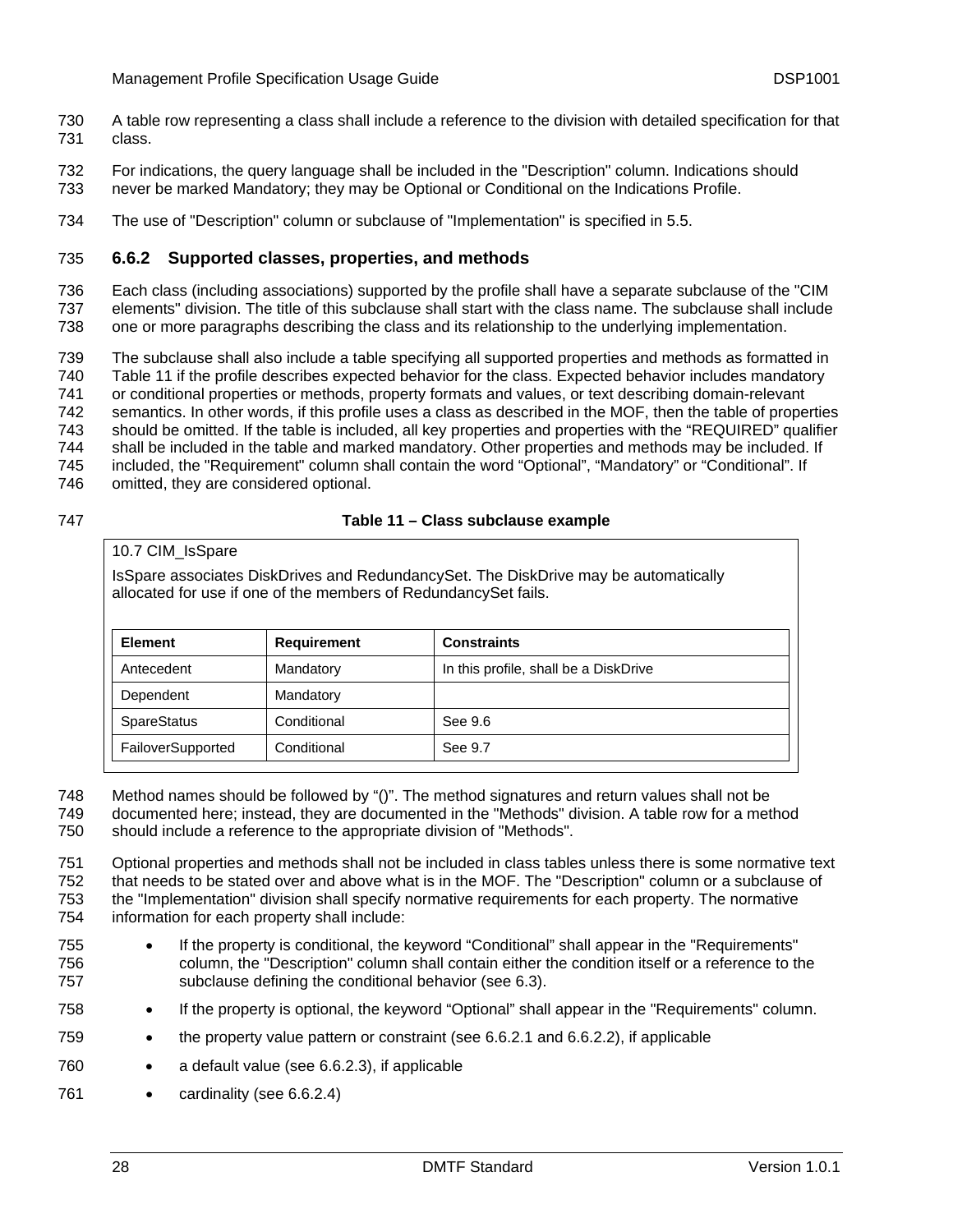- 762 **a** a description of behavior beyond that documented in the MOF may be included
- 763 the keyword "Deprecated" if the property (or its use in the profile) is deprecated
- 764 The use of the "Description" column or subclause of the "Implementation" division is specified in [5.5.](#page-12-1)
- 765 Note that a class may appear multiple times in this division if the same class is used in different contexts.
- 766 For example, a profile may use MemberOfCollection to associate members into different types of
- 767 collections. A short title for the context, in parenthesis, should follow the class name in the subclause 768 heading. For example:
- 769 10.7 CIM\_StoragePool (Concrete Pools)
- 770 …
- 771 10.8 CIM StoragePool (Primordial Pools)
- 772 The explanatory paragraphs in this subclause then describe the different contexts.

#### <span id="page-28-0"></span>773 **6.6.2.1 Specifying property value patterns for strings**

- 774 In string properties, it is possible to represent the same value with different formats. For example, the
- 775 same binary value may be represented in hexadecimal or decimal; the hexadecimal representation may
- 776 have a "0x" prefix or "h" suffix, and the value may include dot, space, or colon separators. Although these 777 are valid alternative formats, it is a challenge for client applications to determine which formats are being
- 778 used and to determine whether two values are equivalent.
- 779 To assure client interoperability, profile instrumentation shall specify a mandatory format for all properties.
- 780 Formats shall be specified in both a normative text description and a regular expression. The regular
- 781 expression may be used in code that validates formats, but may not be intuitive to all profile readers. The 782 keyword "pattern" shall be used to identify the regular expression.
- 783 Example
- 784 :PermanantAddress shall be formatted as 16 unseparated uppercase hex digits (pattern 785 "^[0123456789ABCDEF]{16}\$")
- 786 The regular expression syntax is defined in [Annex C](#page-33-0).
- 787 In some cases, valid formats for one property are specified in another property. For example,
- 788 ComputerSystem.NameFormat is an enumeration with values that imply formats for
- 789 ComputerSystem.Name. A profile specification should provide normative text and regular expressions for 790 each valid format.
- 791 Example the normative text for Name:
- 792 If NameFormat matches "IP", Name represents an IP address and shall be formatted as specified in 793 5.3.2.5.
- 794 If NameFormat matches "HID", Name represents a hardware ID as specified in [T10 SPC] and shall 795 be formatted as 16 unseparated uppercase hex digits (pattern "^[0123456789ABCDEF]{16}\$")
- 796 If NameFormat matches "WWN", Name represents a Fibre Channel WWN and shall be formatted as 797 8 unseparated uppercase hex digits (pattern "^[0123456789ABCDEF]{8}\$")
- 798 The normative text for NameFormat should then specify that IP, HID, and WWN are the only valid values 799 (see [5.4](#page-12-0)).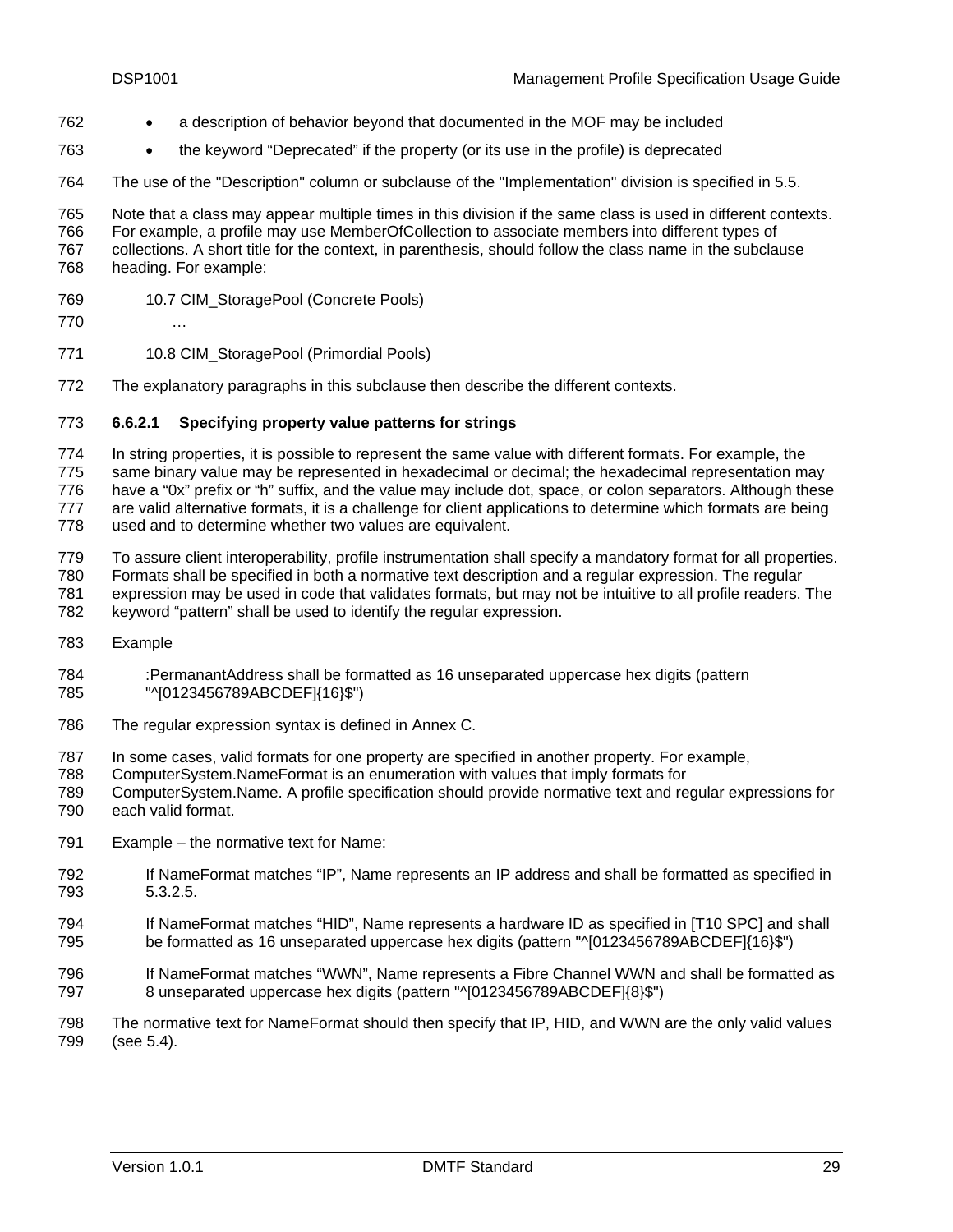#### <span id="page-29-0"></span>800 **6.6.2.2 Specifying property value constraints**

801 In some cases, a profile may constrain a property to a single value or a set of values. The formats

802 described in this subclause are a subset of regular expressions (see [Annex C](#page-33-0)) and shall be used to 803 specify value constraints of properties. Properties of any type (string, integer, …) may be constrained in a 804 profile specification. If a string property is constrained to particular values, a regular expression pattern 805 (see [6.6.2.1\)](#page-28-0) shall not be specified.

806 For properties without a values qualifier, a single valid value shall be specified as the name of the 807 property followed by "matches" followed by the value. For example:

BlockSize matches 512[1](#page-29-2) 808

809 For properties without a values qualifier, a list of valid values shall be specified as the name of the 810 property followed by "matches" followed by a list of values separated by vertical bars. For example:

811 BlockSize matches 512|520

812 For properties with a values qualifier, a single valid value shall be specified as the name of the property

- 813 followed by "matches" followed by the valuemap followed by an open parenthesis followed by the value 814 followed by a close parenthesis. For example:
- 815 ProtocolIFType matches 4096 (IP v4)

816 For properties with a values qualifier, a list of valid values shall be specified as the name of the property

817 followed by "matches" followed by a list of values separated by vertical bars followed by an open

818 parenthesis followed by a list of values (separated by " or ") followed by a close parenthesis. For example:

819 ProtocolIFType matches 4096|4097|4098 (IP v4 or IP v6 or both)

820 Note that the lists of valuemaps and values are separate. This allows the valuemap list to be a valid 821 regular expression. This approach enables automatic generation of profile specification tables from a 822 separate source (such as XML) that can also be used for testing. If the valuemaps and values were mixed

823 [for example, ProtocolIFType matches 4096 (IP v4) | 4097 (IP v6), | 4098 (both)], the result is not a valid 824 regular expression.

825 In all cases, <property-name> may be omitted when the pattern description is included in a table in the 826 "CIM elements" division.

827 A profile specification may constrain the possible values (or valuemaps) from MOF, but shall not extend 828 them. For example, a profile specification may specify a higher minimum value compared to the MINVAL 829 in the MOF.

#### <span id="page-29-1"></span>830 **6.6.2.3 Specifying default property values**

831 A profile specification may specify a default value for a property. The default value is the value server-832 side instrumentation shall return unless overridden. This appears as "Default value is" followed by the 833 value. The default value shall comply with any property values (see [6.6.2.2](#page-29-0)) as well as minimum or 834 maximum values from the MOF.

l

<span id="page-29-2"></span> $1$  This terse example (and others that follow) apply when the value constraint is expressed in a table cell. In a paragraph, the author may opt to work the format (after "matches" in the other examples) into sentences. For example:

BlockSize holds the formatted block or sector size and shall have the value 512 for conformance to this profile.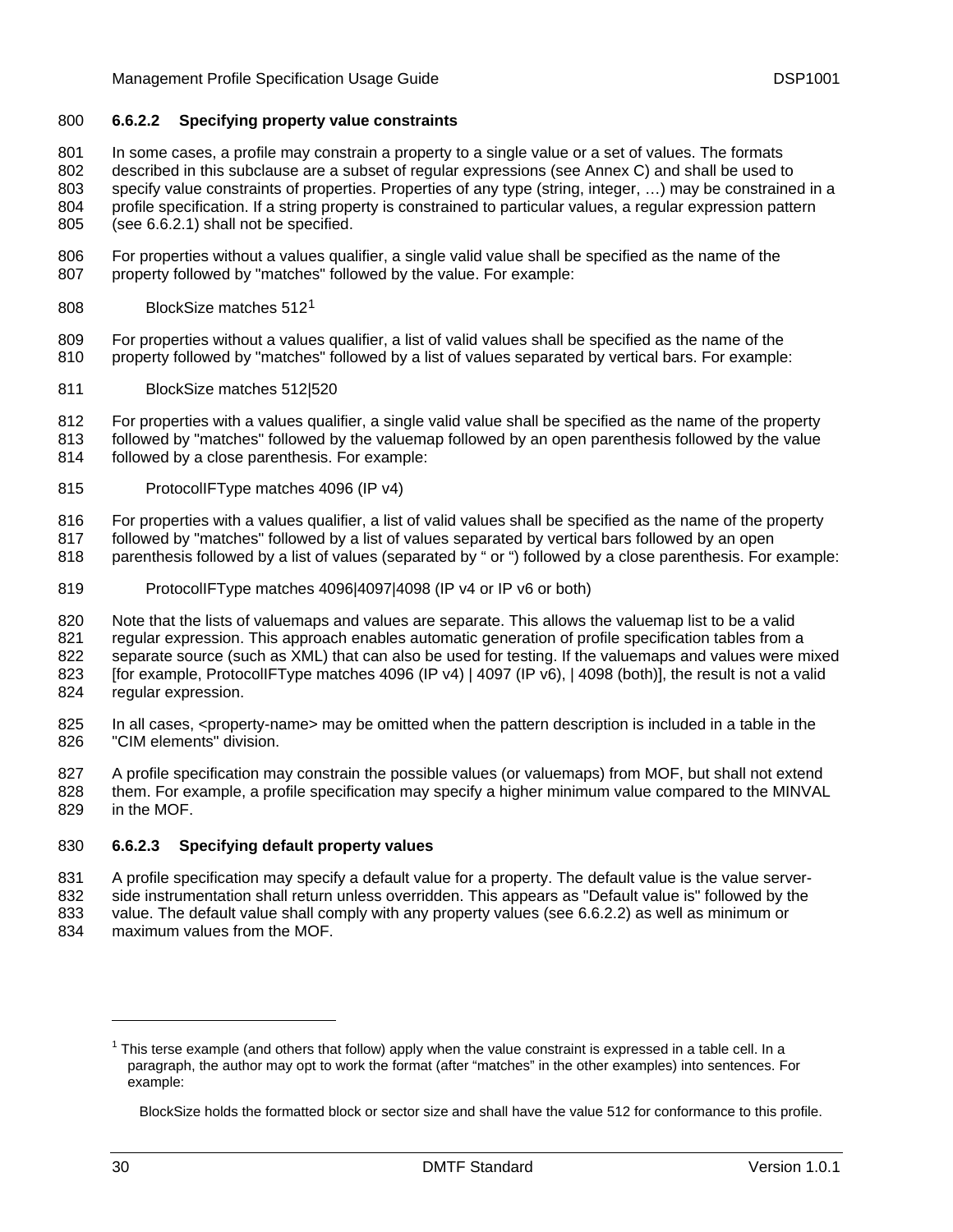#### <span id="page-30-0"></span>835 **6.6.2.4 Specifying Cardinality**

836 Reference properties in association classes shall include text specifying the cardinality if the MOF<br>837 cardinality if overridden by the profile. The format is "Cardinality" followed by the cardinality. The 837 cardinality if overridden by the profile. The format is "Cardinality" followed by the cardinality. The 838 cardinality may be a single value or a pair of values separated by two periods. A value may be: cardinality may be a single value or a pair of values separated by two periods. A value may be:

- 839 1 indicating 1 and only 1 reference
- 840 \* indicating 1 or more references
- 841 *m*..*n* where *m* is 0 or a positive integer and *n* is a positive integer or \* representing 1 or more
- 842 It is also valid to say "Cardinality conforms to the MOF."
- 843 If no cardinality is specified, the cardinality from the MOF applies to the profile.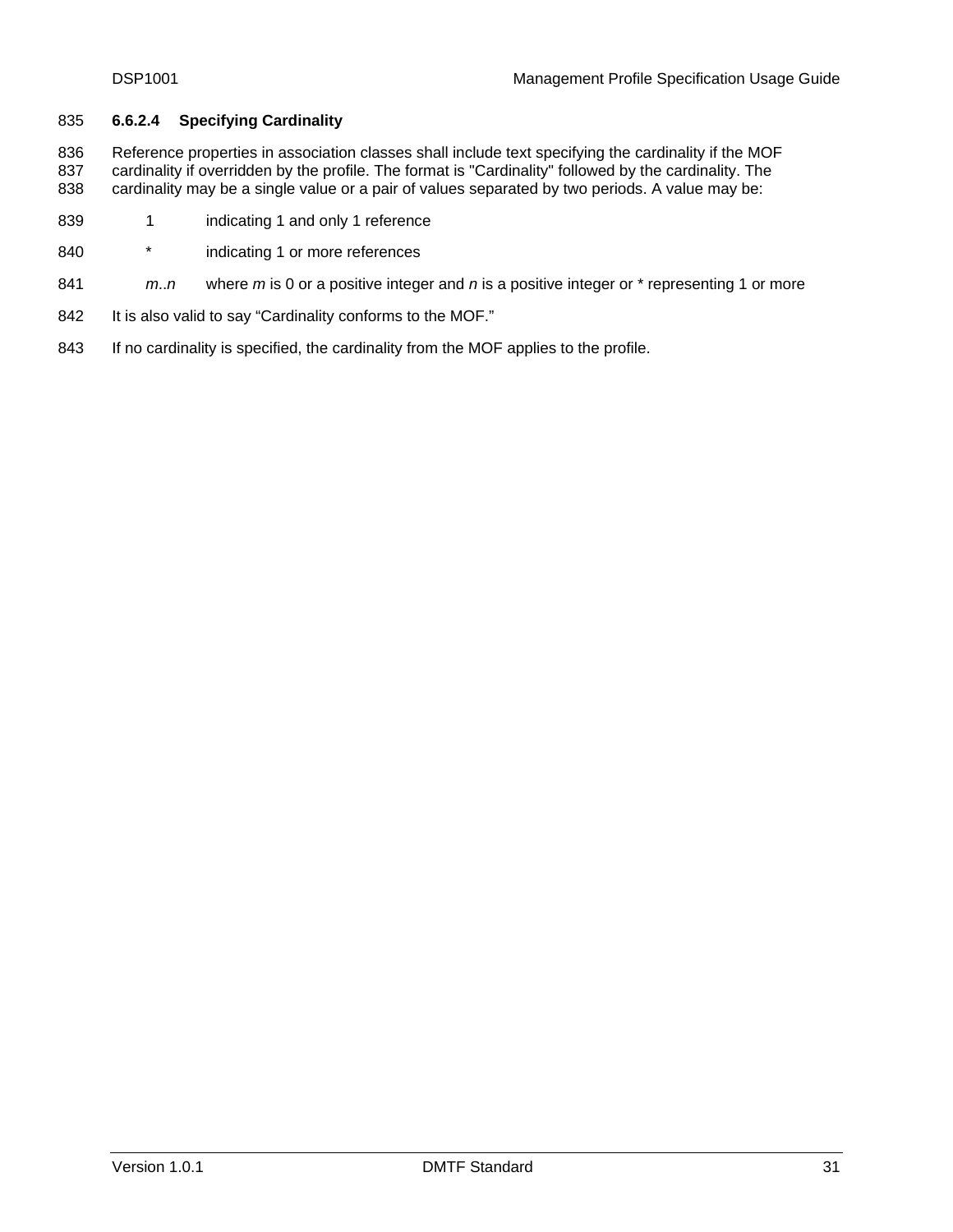<span id="page-31-0"></span>844 **Annex A**  845 **(informative)**  846

# 847 **Relationships between profile elements**

848 Instances of classes in one profile may have associations to instances of classes in other profiles. The 849 most common type of cross-profile association is scoping. Most CIM classes have a scoping association

850 (for example, SystemDevice, HostedService, HostedAccessPoint) to a ComputerSystem. In general, the 851 ComputerSystem instance is in a profile and the scoped instances are in either the profile or its

852 associated component profiles.

853 Figure 1 depicts a common configuration of an autonomous profile and two component profiles. The 854 ComputerSystem and class A are elements of the AP1 Profile. Component profile CP1 has classes E ComputerSystem and class A are elements of the AP1 Profile. Component profile CP1 has classes B, C, 855 and D. Component profile CP2 has classes E and F.



856

<span id="page-31-1"></span>

857 **Figure A-1 – Relationships between elements** 

858 The aggregation associations represent scoping associations and appear to float between the

859 ComputerSystem in the autonomous profile and elements of the component profiles rather than being 860 part of either. This specification requires that these associations be specified as part of the component

861 profiles (CP1 and CP2 in this example).

862 Registration of profiles provides a method that allows a server-side implementation to inform clients 863 whether profiles — and the scoping associations to profile elements — are supported.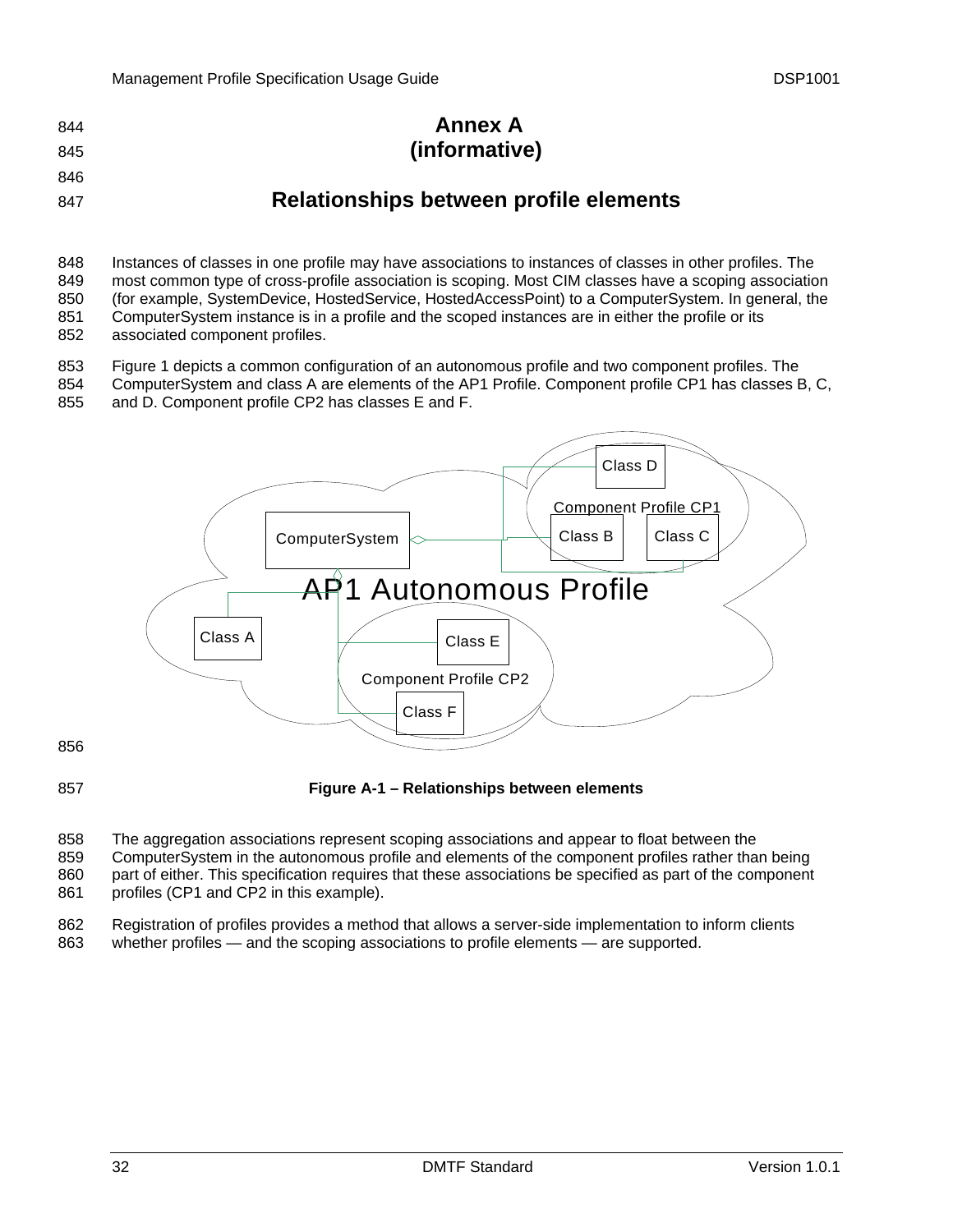866

864 **Annex B** 

<span id="page-32-0"></span>865 **(normative)** 

# 867 **Structure of a DMTF profile specification**

868 A profile specification published by DMTF shall follow the DMTF specification standards and shall include 869 all profile divisions listed in [Table 1](#page-15-2) as clauses, resulting in the document structure shown in the frame 870 below.

871 [DSP1000](#page-39-1) (*Management Profile Specification Template*) is an informational document that may be used 872 as a template for profile specifications published by DMTF.

#### Foreword

Introduction (optional)

- 1. Scope
- 2. Conformance (optional)
- 3. Normative References
	- shall include a reference to the CIM Infrastructure Specification
	- shall include a reference to the appropriate operations specification (CIM operations over HTTP; later replaced by the appropriate operations mapping specification)
	- shall include a reference to the appropriate specification including the definition of profile regular expressions (initially this is the Profile Usage Guide)
	- shall include a reference to the DMTF specification that explains keywords as defined in clause [3](#page-7-1)
- 4. Terms and Definitions
	- shall include terms this usage guide identifies as keywords (may, shall, ...)
- 5. Symbols and Abbreviated Terms (optional)
- 6. Synopsis
- 7. Description
- 8. Implementation
- 9. Methods
- 10. Use Cases
- 11. CIM Elements

Annexes (optional)

Change Log (optional in preliminary versions, removed when published)

Bibliography (optional)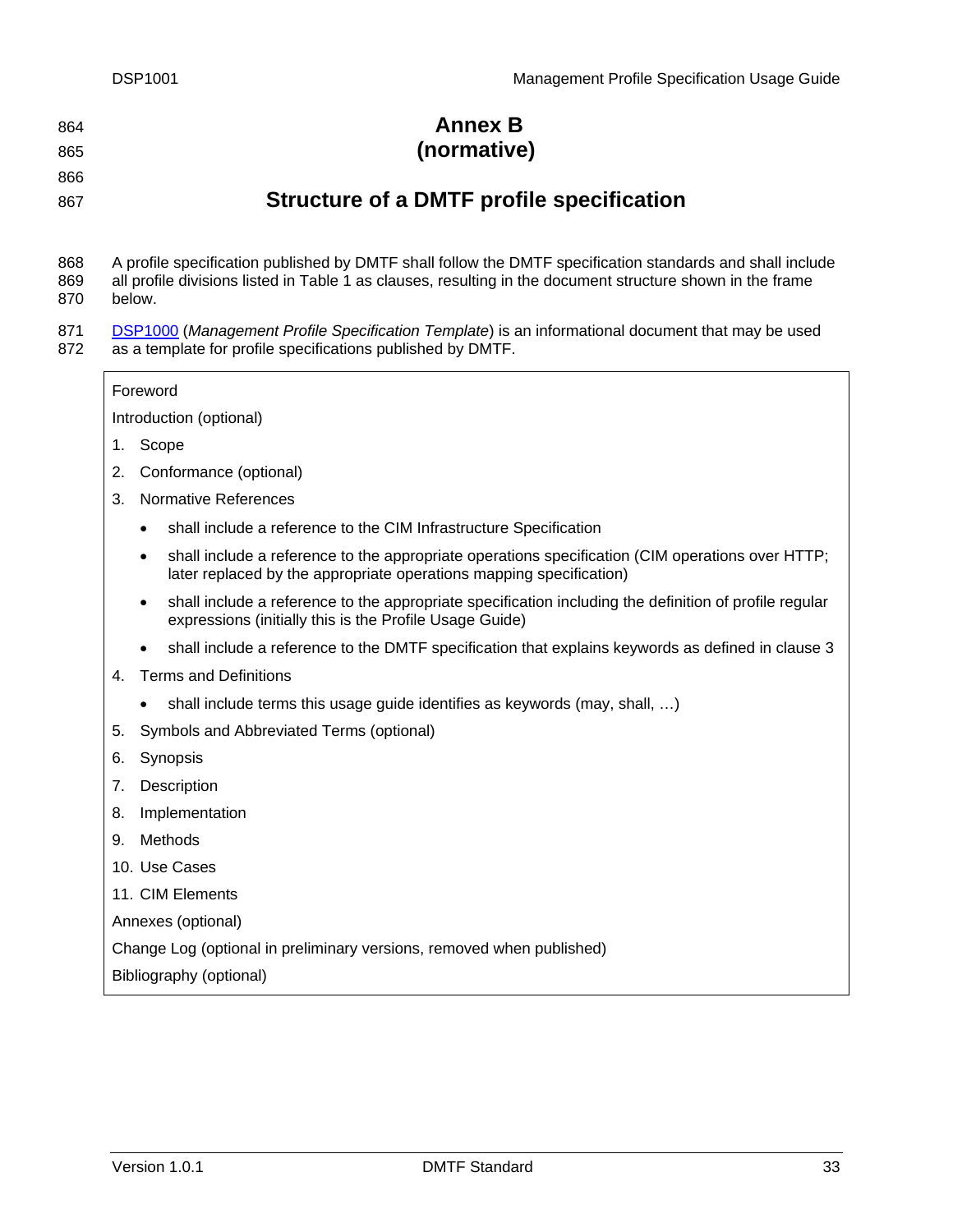<span id="page-33-0"></span>

|                                                                    |         | Management Profile Specification Usage Guide                                                                                                                                                                                                                                                                                                                                                                                                                                                                                                                                                                          | <b>DSP1001</b>                        |
|--------------------------------------------------------------------|---------|-----------------------------------------------------------------------------------------------------------------------------------------------------------------------------------------------------------------------------------------------------------------------------------------------------------------------------------------------------------------------------------------------------------------------------------------------------------------------------------------------------------------------------------------------------------------------------------------------------------------------|---------------------------------------|
| 873<br>874<br>875                                                  |         | <b>Annex C</b><br>(normative)                                                                                                                                                                                                                                                                                                                                                                                                                                                                                                                                                                                         |                                       |
| 876                                                                |         | <b>Regular expression syntax</b>                                                                                                                                                                                                                                                                                                                                                                                                                                                                                                                                                                                      |                                       |
| 877<br>878<br>879<br>880<br>881<br>882                             |         | This annex defines the regular expression syntax used in profile specifications to specify the format of<br>values, especially those representing identifiers. The regular expression grammar below uses Augmented<br>BNF (ABNF) as defined in RFC5234 with the following exceptions. Rules separated by a bar $($   $)$<br>represent choice (Instead of using a slash (/) as defined in ABNF). Ranges of alphabetic characters or<br>numeric values are specified using two periods (  ) placed between the beginning and ending values of<br>the range (instead of using the minus sign ( - ), as defined in ABNF). |                                       |
| 883<br>884<br>885                                                  | space.) | The rules defined in this syntax are assembled into a complete query by assuming white space<br>characters between them, except where noted otherwise. (ABNF requires explicit specification of white                                                                                                                                                                                                                                                                                                                                                                                                                 |                                       |
| 886<br>887                                                         |         | The comma (, ) is used to explicitly designate concatenation of rules (instead of implicit concatenation of<br>rules as specified by ABNF).                                                                                                                                                                                                                                                                                                                                                                                                                                                                           |                                       |
| 888                                                                | Note:   |                                                                                                                                                                                                                                                                                                                                                                                                                                                                                                                                                                                                                       |                                       |
| 889                                                                | 1)      | ABNF is NOT case-sensitive.                                                                                                                                                                                                                                                                                                                                                                                                                                                                                                                                                                                           |                                       |
| 890<br>891<br>892                                                  | 2)      | The rules above apply to the ABNF used here and NOT to the resultant Regular Expression<br>used in Full or Basic Like. In particular, except where noted, white space is significant within the<br>resultant Regular Expression.                                                                                                                                                                                                                                                                                                                                                                                      |                                       |
| 893                                                                | 3)      | Reference to UNICODE-CHAR refers to UNICODE-CHAR as defined in RFC3629.                                                                                                                                                                                                                                                                                                                                                                                                                                                                                                                                               |                                       |
| 894<br>895                                                         |         | The regular expression syntax defined in this annex is a subset of the POSIX Extended Regular<br>Expression BNF defined in POSIX Regular Expressions.                                                                                                                                                                                                                                                                                                                                                                                                                                                                 |                                       |
| 896                                                                |         | "S"<br>$^{\prime\prime}$ [ $^{\prime\prime}$ ]<br>$''$ $*$ $''$<br>pre-special-char = "."   "\"  <br>''                                                                                                                                                                                                                                                                                                                                                                                                                                                                                                               | $^{\prime\prime}$ / $^{\prime\prime}$ |
| 897<br>898<br>899<br>900<br>901<br>902<br>903<br>904<br>905<br>906 |         | <b>Special Characters</b><br>matches any single character<br>'\' escapes the next character so that it isn't special<br>'[' starts a bracket expression<br>"^" when used as a left-anchor<br>"\$" when used as a right-anchor<br>" indicates that the preceding item is matched zero or more times.<br>'+' indicates that the preceding item will be matched one or more times.<br>'?' indicates that the preceding item is optional and will be matched at most once.<br>' ' represents a choice                                                                                                                     |                                       |
| 907                                                                |         | pre-ordinary-char= UNICODE-CHAR                                                                                                                                                                                                                                                                                                                                                                                                                                                                                                                                                                                       |                                       |
| nnn                                                                |         |                                                                                                                                                                                                                                                                                                                                                                                                                                                                                                                                                                                                                       |                                       |

908 A character, other than a pre-special-char

910 escaped special char

 $\mathbf{r}$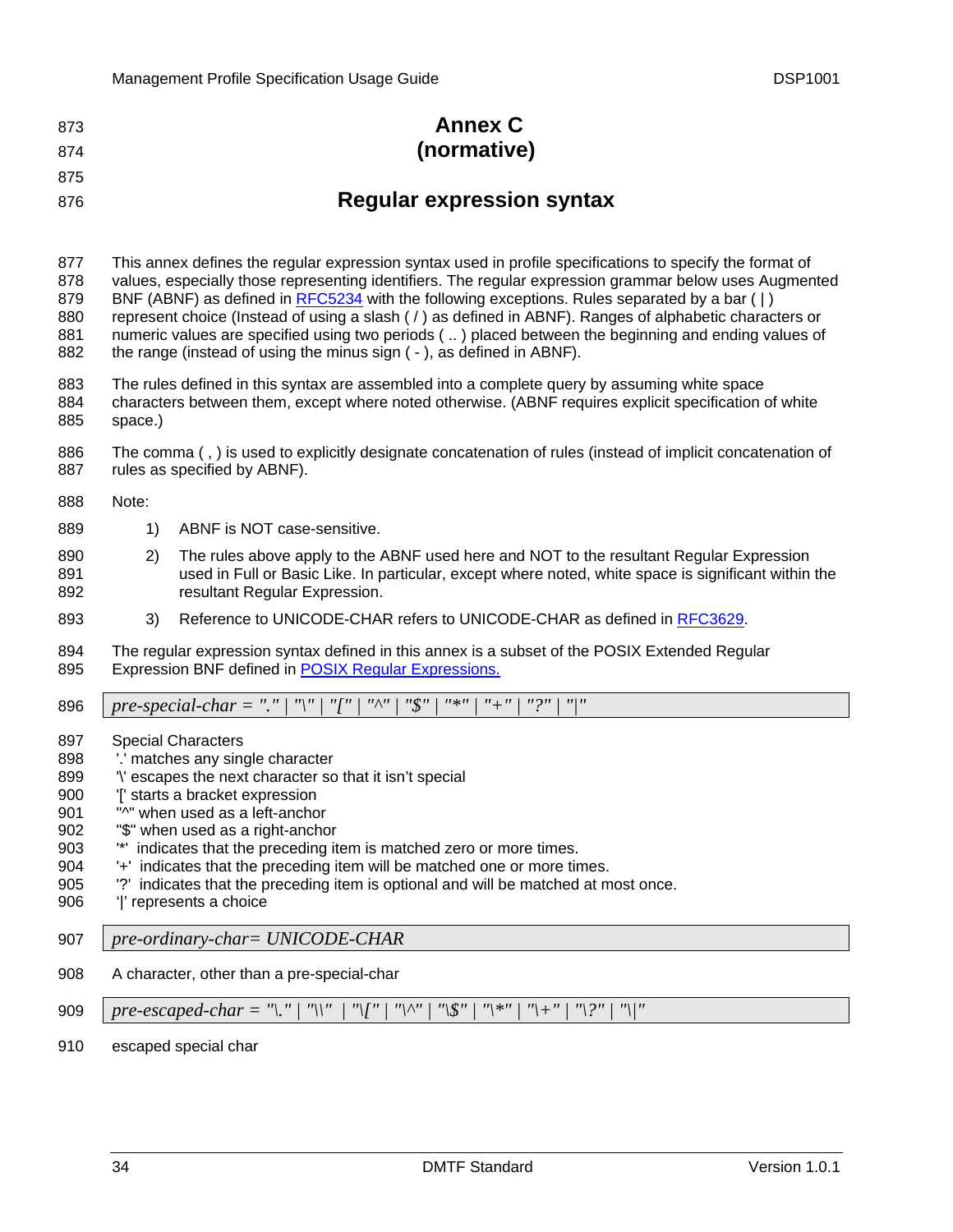| pre-bracket-char = $T^{"}$ , *(pre-ordinary-char   pre-escaped-char), $T^{"}$                                                                                      |
|--------------------------------------------------------------------------------------------------------------------------------------------------------------------|
| Square brackets ('[' and ']') are used to enclose characters, any one of which may be matched. For<br>example, 'r[au]t' matches 'rat' or 'rut'.                    |
| A "]" can be added to the set by making it the first character in the set.                                                                                         |
| To match any character except what is specified in the square brackets, follow the opening bracket with a<br>caret ('^')                                           |
| pre-single-char = "."   pre-ordinary-char   pre-escaped-char   pre-bracket-char                                                                                    |
| Single character regular expression                                                                                                                                |
| $pre$ -multi-char = pre-single-char,"*"                                                                                                                            |
| Matches multiple occurrences of a single character                                                                                                                 |
| pre-dup-symbol = "*"   "+"   "?"<br>  "{", pre-unsigned-integer, [",", [pre-unsigned-integer]], "}"                                                                |
| indicates that the preceding item is matched zero or more times.                                                                                                   |
| ".*' combines the first two special characters together to indicate that any<br>sequence of characters is matched.                                                 |
| '?' indicates that the preceding item is optional and will be matched at<br>most once.                                                                             |
| '+' indicates that the preceding item will be matched one or more times.                                                                                           |
| $pre-expression = pre-single-char$<br>$'' \wedge''$                                                                                                                |
| To force a match at the beginning of a string, start the character string with '^'. Note that "^]" is used to<br>include "]" as the first character of the string. |
| "S"                                                                                                                                                                |
| To force a match at the end of a string, end the character string with '\$'.                                                                                       |
| $\mid$ "(", pre-multi-char, ")"                                                                                                                                    |
| Parentheses can be used to define the order of evaluation.                                                                                                         |
| pre-expression, pre-dup-symbol                                                                                                                                     |
|                                                                                                                                                                    |
| $pre-branch = [pre-branch], pre-expression$                                                                                                                        |
| $pre-extended-reg-exp = [pre-extended-reg-exp, "]''], pre-branch$                                                                                                  |
| Profile regular expression: To represent a choice, use the vertical bar character ( ).                                                                             |
|                                                                                                                                                                    |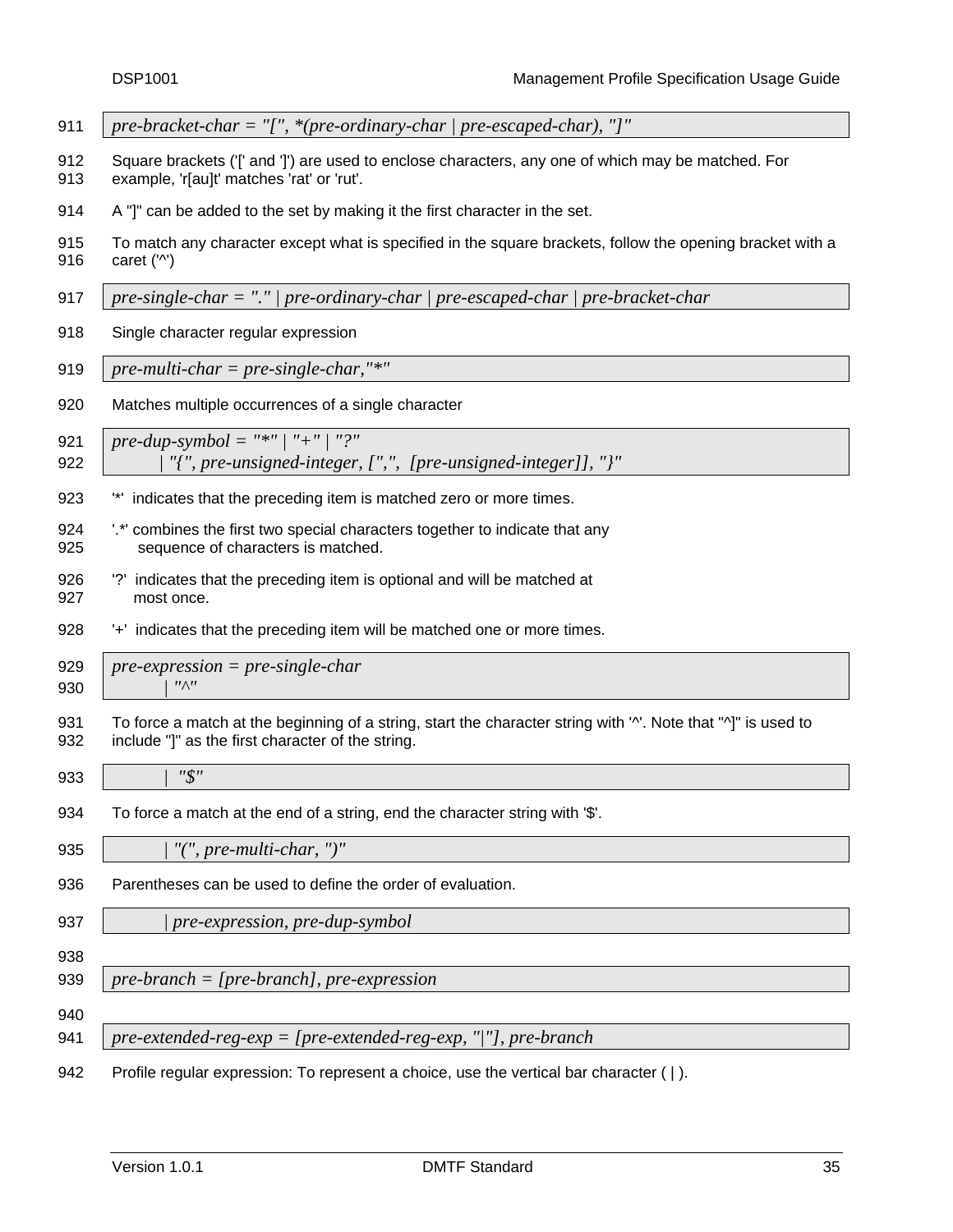<span id="page-35-0"></span>

| 943 | <b>Annex D</b>                |
|-----|-------------------------------|
| 944 | (normative)                   |
| 945 |                               |
| 946 | <b>Profile Specialization</b> |

947 In some cases, multiple profiles may include substantial overlap. One type of overlap is a profile that 948 extends the capabilities of another. For example, a profile for sets of batteries supporting failover may be 949 based on a generic battery profile. Another possible overlap is a set of profiles that specialize a common 950 abstract profile. For example, a common profile for the generic aspects of a TCP service, with specialized 951 profiles for specific services. The primary advantages in using profile specialization are avoiding duplicate 952 documentation and avoiding inadvertent differences when similar profiles fall out of synchronization.

953 There is some similarity between profile specialization and inheritance — the behavior in a specialized 954 profile inherits the behavior from the profiles it specializes. In some cases, specialized profiles may 955 specify subclasses of classes from their abstract profiles. However, there are some major differences as 956 well. There is no compiler or CIMOM awareness of profile specialization; we want to assure that clients 957 can successfully see generic profiles in all specializations, but this is only enforced by the diligence of the 958 profile specification authors.

#### 959 **D.1 Normative Requirements for Profile Specialization**

- 960 For the purpose of this annex, "abstract profile" refers to the generic profile that is specialized by a 961 "specialized profile".
- 962 A profile may specialize one or multiple abstract profiles.

963 A profile specifies requirements for its classes, indications, and other profiles. In addition, a profile 964 specifies its requirements for properties and methods of classes. The requirements of elements are 965 defined in the following taxonomy — "not specified", "optional", "conditional", and "mandatory". This is an 966 ordered list – from least constrained (not specified) to most constrained (mandatory). A specialized profile 967 may make a requirement more constrained than the requirements in its abstract profile (that is, an 968 optional property in the abstract profile may be redefined as mandatory in a specialized profile). 969 Requirements shall not be reduced in a specialized profile (that is, a mandatory property in the abstract

970 profile shall not be redefined as optional in a specialized profile).

971 A specialized profile may replace a class from an abstract profile with one of its subclasses. A specialized 972 profile shall not replace a class from an abstract profile with a class that is not a subclass of the class<br>973 from the abstract profile. A subclass specified in a specialized profile inherits all the constraints of t from the abstract profile. A subclass specified in a specialized profile inherits all the constraints of the 974 superclass in the parent profile. The value of a property in a specialized profile may be constrained in a 975 specialized profile. For example, if an abstract profile allows a property to have the values "4", "5", or "6", 976 the specialized profile may limit this property to "4" or "5". A specialized profile shall not introduce 977 additional values beyond those defined in its abstract profiles.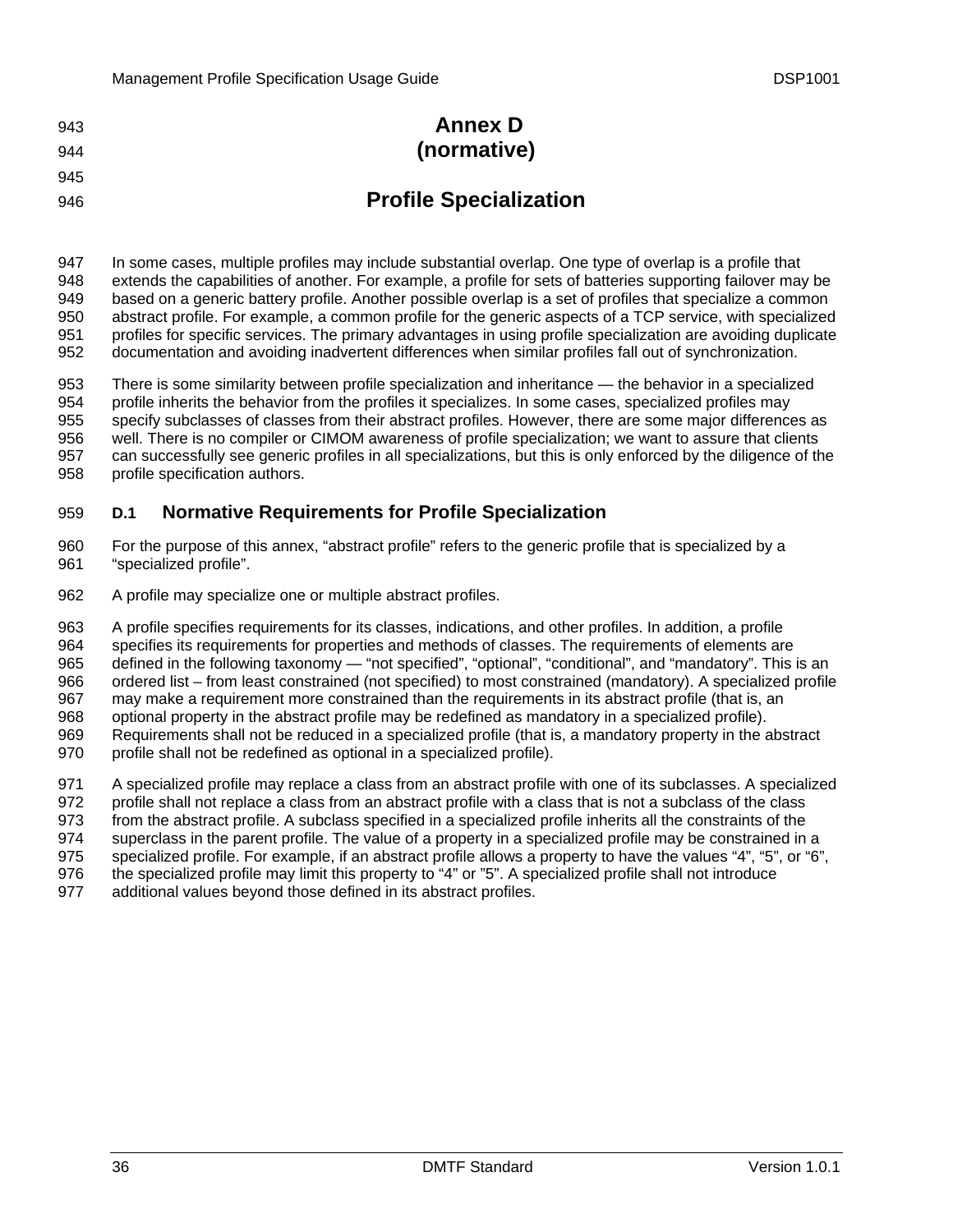<span id="page-36-0"></span>

|                   | <b>DSP1001</b><br>Management Profile Specification Usage Guide                                                                                                                                                                                                                                              |
|-------------------|-------------------------------------------------------------------------------------------------------------------------------------------------------------------------------------------------------------------------------------------------------------------------------------------------------------|
| 978               | <b>Annex E</b>                                                                                                                                                                                                                                                                                              |
| 979               | (informative)                                                                                                                                                                                                                                                                                               |
| 980               |                                                                                                                                                                                                                                                                                                             |
| 981               | <b>Diagram Conventions</b>                                                                                                                                                                                                                                                                                  |
| 982<br>983<br>984 | At the time this guide is being written, DMTF has no specific document for diagram conventions. All the<br>schema diagrams associated with MOFs follow conventions described in a legend in each diagram. The<br>subset of conventions that apply to diagrams in profile specifications are described here: |
| 985               | Associations - red line                                                                                                                                                                                                                                                                                     |
| 986               |                                                                                                                                                                                                                                                                                                             |
| 987               | Aggregation relations – green line with a diamond at one end                                                                                                                                                                                                                                                |
| 988               |                                                                                                                                                                                                                                                                                                             |
| 989               | Composition Aggregation relations – green line with a diamond and a dot at one end                                                                                                                                                                                                                          |
| 990               |                                                                                                                                                                                                                                                                                                             |
| 991               | Inheritance relationships - blue line with arrow at the superclass end:                                                                                                                                                                                                                                     |
| 992               |                                                                                                                                                                                                                                                                                                             |
| 993               | Deprecated class or property - the letter D in curly brackets:                                                                                                                                                                                                                                              |
| 994               | $\{D\}$                                                                                                                                                                                                                                                                                                     |
| 995               | Experimental class or property - the letter E in curly brackets:                                                                                                                                                                                                                                            |
| 996               | $\{E\}$                                                                                                                                                                                                                                                                                                     |
| 997<br>998        | DMTF is considering other diagram conventions, in particular, UML compliant diagrams. Diagrams in new<br>profile specifications should comply with the diagram conventions that DMTF adopts.                                                                                                                |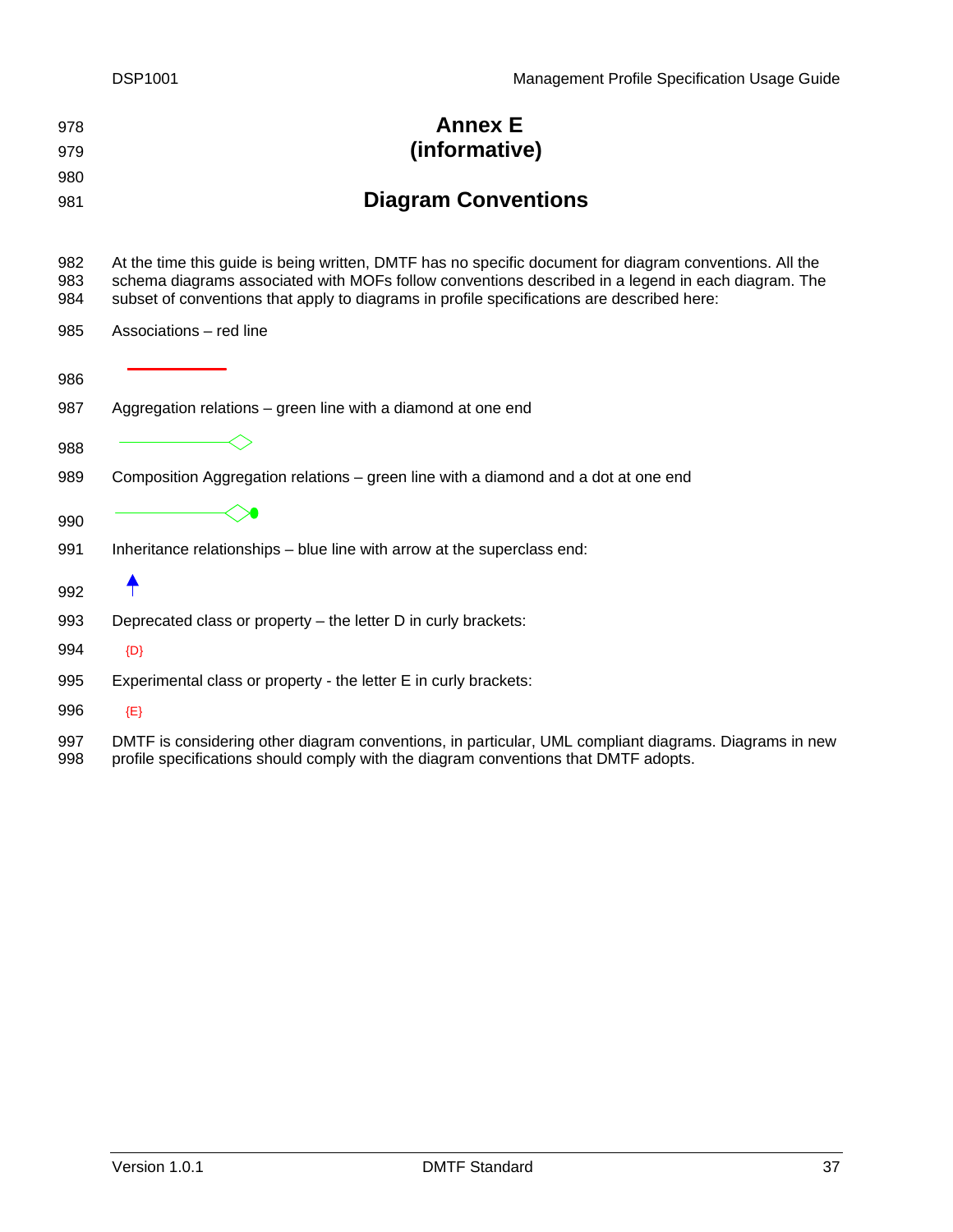<span id="page-37-0"></span>

| 999                  | <b>Annex F</b>                                                                                                                                                                                                                                                                               |  |
|----------------------|----------------------------------------------------------------------------------------------------------------------------------------------------------------------------------------------------------------------------------------------------------------------------------------------|--|
| 1000                 | (normative)                                                                                                                                                                                                                                                                                  |  |
| 1001                 |                                                                                                                                                                                                                                                                                              |  |
| 1002                 | <b>Experimental Content</b>                                                                                                                                                                                                                                                                  |  |
|                      |                                                                                                                                                                                                                                                                                              |  |
| 1003<br>1004<br>1005 | A profile specification may include experimental content. Experimental content is informational.<br>Experimental content may include normative language. Experimental content is provided as information<br>on the direction and current thinking of the authors of a profile specification. |  |
| 1006                 | If experimental content is included in a profile specification it shall be formatted as follows:                                                                                                                                                                                             |  |
| 1007<br>1008         | If experimental content is in a table, the table shall include a "Comments" or "Description"<br>$\bullet$<br>column and the word EXPERIMENTAL in capital letters shall be at the beginning of the text in                                                                                    |  |

- 1010 If the experimental content is text (not in a table), the start of the experimental content shall 1011 begin with a double line the width of the page followed with the EXPERIMENTAL word in capital 1012 letters starting at the beginning of a line and on the line by itself. The end of the experimental 1013 content shall end with the EXPERIMENTAL word in capital letters starting at the beginning of a 1014 line and on the line by itself followed by a double line the width of the page.
- 1015 Experimental content shall not span subclauses.
- 1016 Table example:

1009 the column.

#### 1017 **Table x – <profile>: CIM Elements**

| <b>Element</b>          | Requirement | <b>Description</b> |
|-------------------------|-------------|--------------------|
| CIM_ProtocolEndpoint    | Mandatory   | See                |
| CIM IPProtocolEndpoint  | Optional    |                    |
| CIM_ATAProtocolEndpoint | Mandatory   | EXPERIMENTAL       |
|                         |             |                    |

#### 1018 Text example:

#### 1019 **EXPERIMENTAL**

1020 Experimental content …

#### 1021 **EXPERIMENTAL**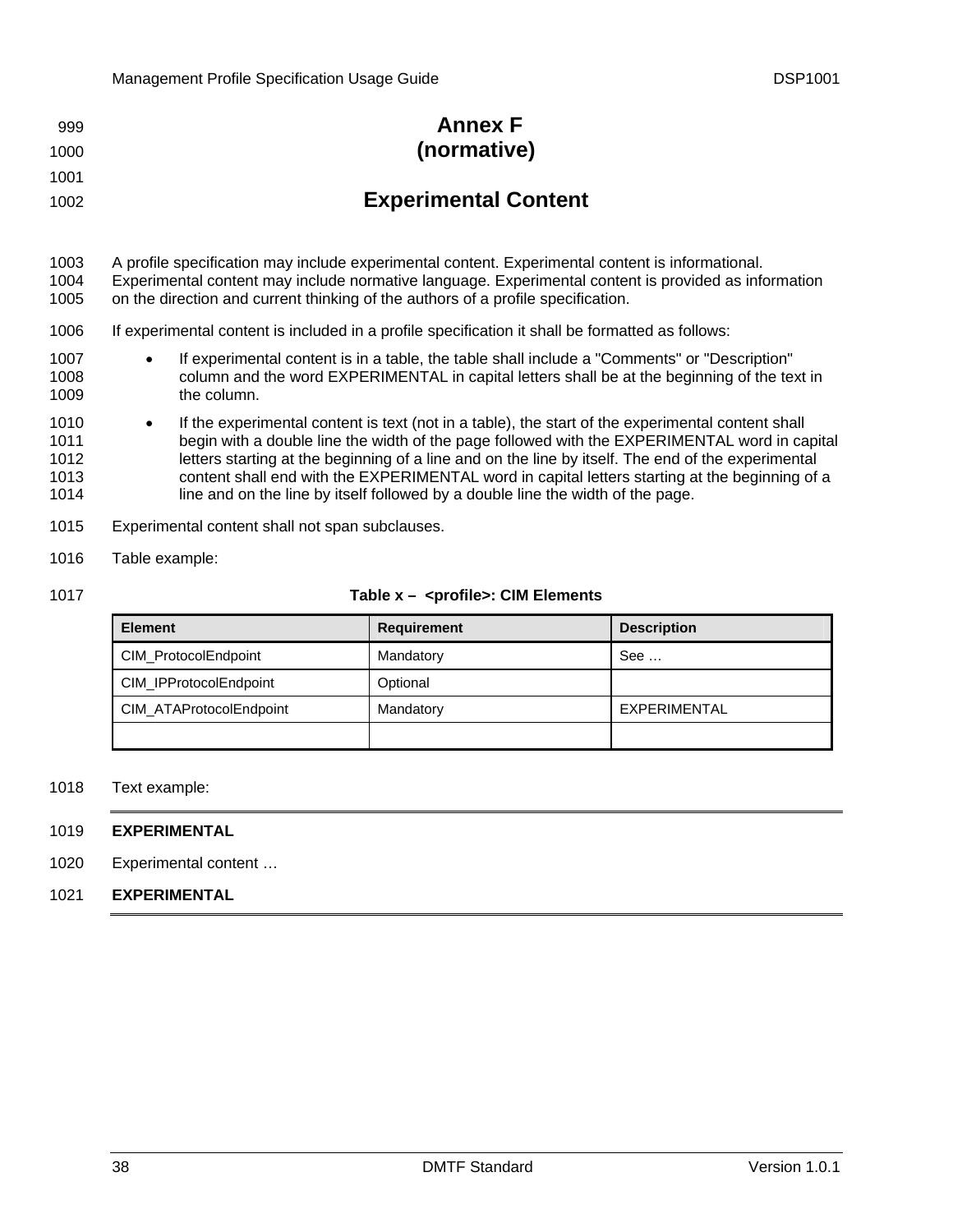<span id="page-38-0"></span>1022 **Annex G**  1023 **(Informative)**  1024 1025 **Change Log** 

1026

| <b>Version</b> | <b>Date</b> | <b>Description</b>                                                     |
|----------------|-------------|------------------------------------------------------------------------|
| 1.0.0          | 2006-06-14  | Release as DMTF Final Standard                                         |
| 1.0.1          | 2009-08-05  | <b>DMTF Standard Release.</b>                                          |
|                |             | Changes:                                                               |
|                |             | • Updated copyright statement                                          |
|                |             | • Updated and corrected references listed in 2                         |
|                |             | • Added provisions for specifying a scoping algorithm in 6.1           |
|                |             | • Simplified and corrected profile conventions for operations in 6.4.2 |
|                |             | • Added Annex F, Experimental Content                                  |
|                |             | • Added Annex G, Change Log                                            |
|                |             | • Added Bibliography                                                   |
|                |             | • Minor text corrections throughout the document                       |

1027